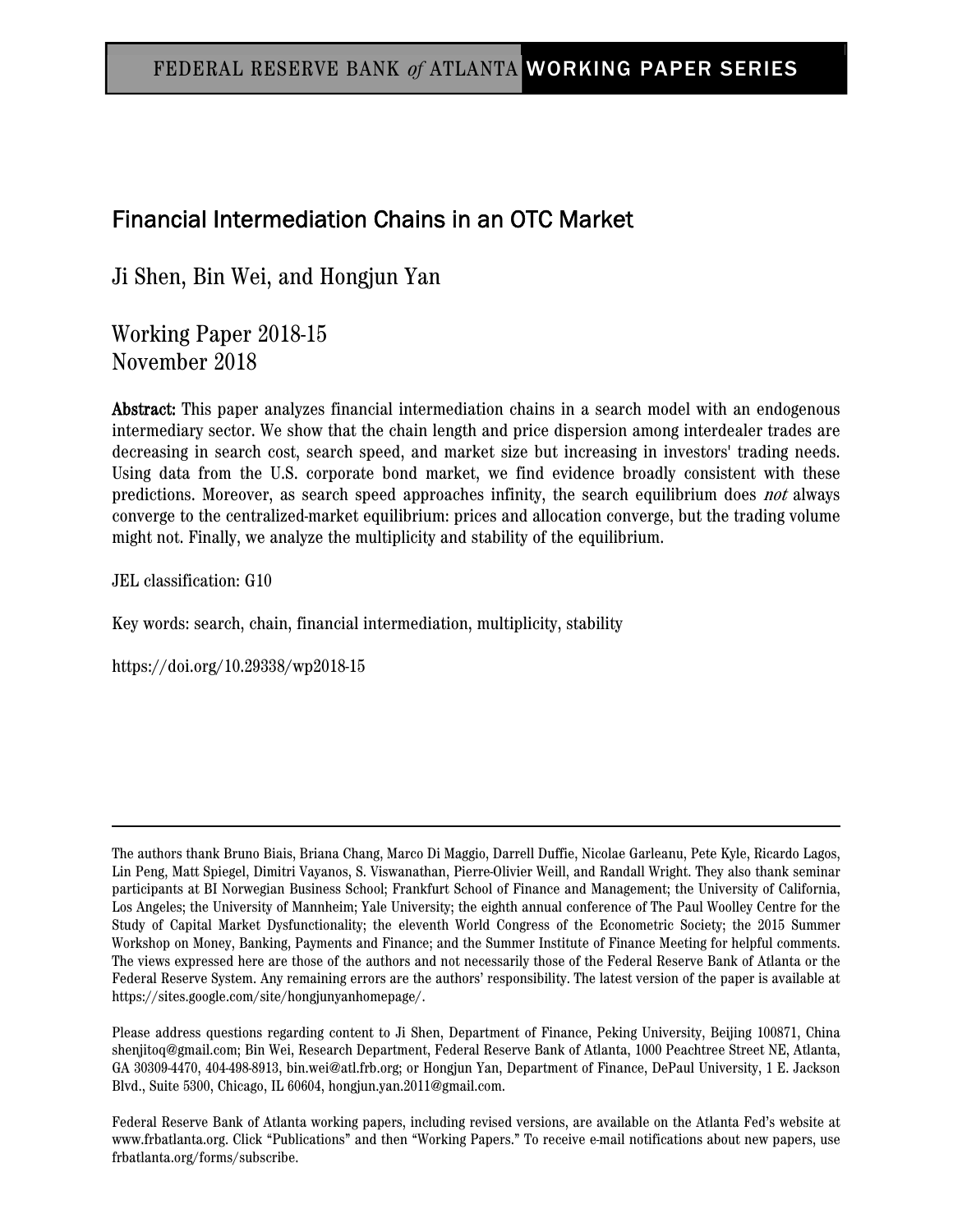## 1 Introduction

Financial intermediation chains appear to be getting longer over time, that is, more and more layers of intermediaries are involved in financial transactions. For instance, with the rise of securitization in the U.S., the process of channeling funds from savers to investors is getting increasingly complex (Adrian and Shin (2010)). This multi-layer nature of intermediation also appears in many other markets. For example, the average *daily* trading volume in the Federal Funds market is more than ten times the aggregate Federal Reserve balances (Taylor (2001)). The trading volume in the foreign exchange market appears disproportionately large relative to international trade.<sup>1</sup>

These examples suggest the prevalence of intermediation chains. What determines the chain length? How does it respond to the changes in economic environment? What are the implications on asset prices, trading volume, and investor welfare? Our paper attempts to address these issues.

The full answer to the above questions is likely to be complex and hinges on a variety of issues (e.g., transaction cost, trading technology, regulatory and legal environment, firm boundary). However, we abstract away from many of these aspects to analyze a simple model of an over-thecounter (OTC) market, and assess its predictions empirically.<sup>2</sup>

We extend the model in Hugonnier, Lester, and Weill (2016) by introducing search cost. In the model, investors have heterogeneous valuations of an asset. Their valuations change over time, leading to trading needs. When an investor enters the market to trade, he faces a delay in locating his trading partner. In the meantime, he needs to pay a search cost each period until he finishes his transaction. Hence, due to the search cost, not all investors choose to stay in the market continuously, giving rise to a role of intermediation. Some investors choose to be intermediaries. That is, they stay in the market continuously and act as *dealers*. Once they acquire the asset, they immediately start searching to sell it to someone who values it more. Similarly, once they sell the asset, they immediately start searching to buy it from someone who values it less. In contrast, other investors act as customers: once their trades are executed, they leave the market to avoid

<sup>&</sup>lt;sup>1</sup>According to the Main Economic Indicators database, the *annual* international trade in goods and services is around \$4 trillion in 2013. In that same year, however, the Bank of International Settlement estimates that the daily trading volume in the foreign exchange market is around \$5 trillion.

<sup>2</sup>OTC markets are enormous. According to the estimate by the Bank for International Settlements, the total outstanding OTC derivatives is around 711 trillion dollars in December 2013.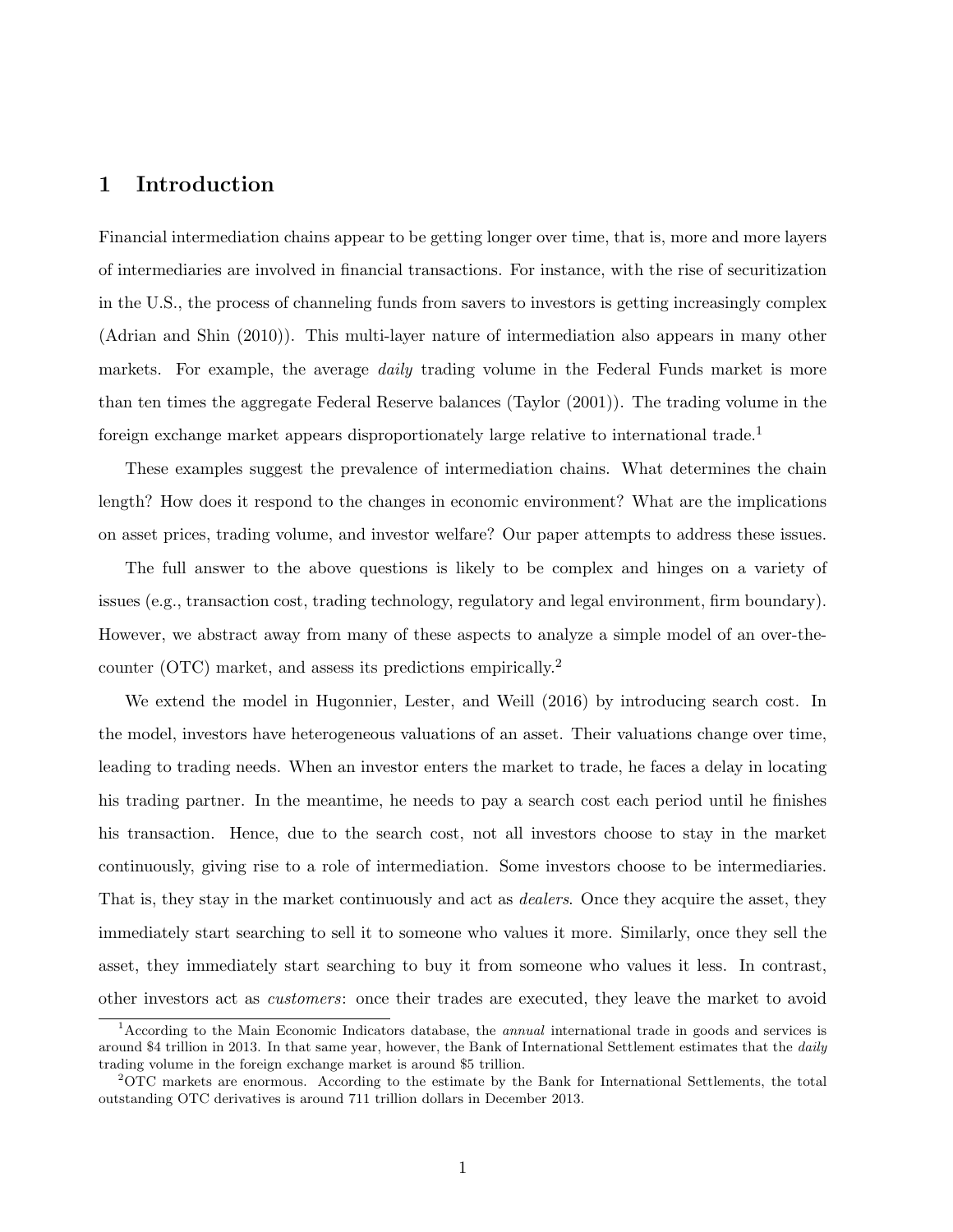the search cost. We solve the model in closed-form, and the main implications are the following.

First, when the search cost is lower than a certain threshold, there is a unique intermediation equilibrium. Investors with intermediate valuations of the asset choose to become dealers and stay in the market continuously, while others (who have high or low valuations) choose to be customers, and leave the market once their transactions are executed. Intuitively, if an investor has a high valuation of an asset, once he obtains the asset, there is little benefit for him to stay in the market since it is not very likely for him to find someone with an even higher valuation to sell the asset to. Similarly, if an investor has a low valuation of the asset, once he sells the asset, there is little benefit for him to stay in the market.

Second, the model has multiple non-degenerate equilibria.<sup>3</sup> When the search cost is lower than the previously-mentioned threshold, for example, in addition to the above intermediation equilibrium, there also exists a non-intermediation equilibrium. This multiplicity comes from the complementarity of search. When investors expect a large number of them to be actively searching in the market, this makes it appealing for them to enter the market. The ensuing equilibrium has a large number of active investors, lots of trading, and some of the investors choose to be intermediaries. In the other equilibrium, investors expect a small number of them to be active, making it unappealing to enter the market in the first place. Hence, the ensuing equilibrium has a small number of active investors, low trading volume, and no intermediation arises in this equilibrium. Moreover, the intermediation equilibrium is "stable" in the sense that it can "recover" from small perturbations. The non-intermediation equilibrium is, however, not stable when the search speed is sufficiently fast.

Third, at each point in time, there is a continuum of prices for the asset. When a buyer meets a seller, their negotiated price depends on their specific valuations. The delay in execution in the market makes it possible to have multiple prices for the asset. Naturally, as the search speed improves, the price dispersion reduces, and converges to zero when the search speed goes to infinity.

Fourth, we characterize two equilibrium quantities on the intermediary sector, which can be easily measured empirically. The first is the *dispersion ratio*, the price dispersion among inter-

<sup>&</sup>lt;sup>3</sup>As is well known, there is always a degenerate equilibrium where no investor searches.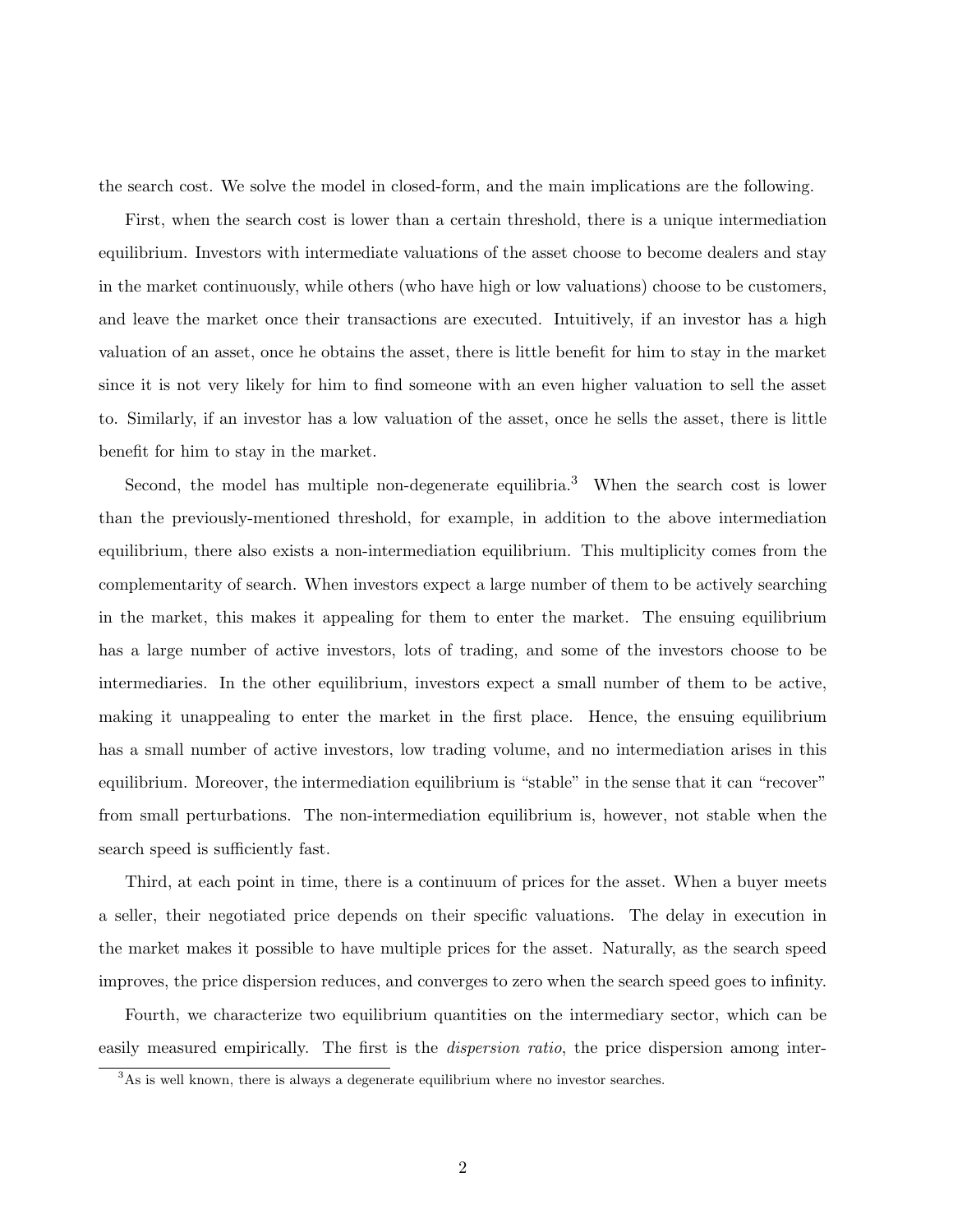dealer trades divided by the price dispersion among all trades in the economy.<sup>4</sup> The second is the length of the intermediation chain, the average number of layers of intermediaries for all customers' transactions. Intuitively, both variables reflect the size of the intermediary sector. When more investors choose to become dealers, the price dispersion among inter-dealer trades is larger (i.e., the dispersion ratio is higher), and customers' transactions tend to go through more layers of dealers (i.e., the chain is longer).

Our model implies that both the dispersion ratio and the chain length are decreasing in the search cost, the speed of search, and the market size, but are increasing in investors' trading frequency. Intuitively, a higher search cost means that fewer investors find it profitable to be dealers, leading to a smaller intermediary sector and hence a smaller dispersion ratio and chain length. Similarly, with a higher search speed or a larger market size, intermediation is less profitable because customers can find alternative trading partners more quickly. This leads to a smaller intermediary sector (relative to the market size). Finally, when investors need to trade more frequently, the higher profitability attracts more dealers and so increases the size of the intermediary sector.

We test these predictions using data from the U.S. corporate-bond market. The Trade Reporting and Compliance Engine (TRACE) records transaction prices, and identifies traders with the Financial Industry Regulatory Authority (FINRA) membership as "dealers," and others as "customers." This allows us to construct the dispersion ratio and chain length.

We run Fama-MacBeth regressions of the dispersion ratio and chain length of a corporate bond on proxies for search cost, market size, the frequency of investors' trading needs. Our evidence is broadly consistent with the model predictions. It is worth noting the difference between the dependent variables in the two regressions: The dispersion ratio is constructed based on price data while the chain length is based on quantity data. Yet, for almost all our proxies, their coefficient estimates have the same sign across the two regressions, as implied by our model. For example, relative to other bonds, investment-grade bonds' price dispersion ratio is on average larger by 0.007  $(t = 2.62)$ , and their chain length is longer by 0.245  $(t = 32.17)$ . If one takes the interpretation that it is less costly to make market for investment-grade bonds (i.e., the search cost is lower), then

 ${}^{4}$ For convenience, we use "intermediary" and "dealer" interchangeably, and refer to the transactions among dealers as "inter-dealer trades."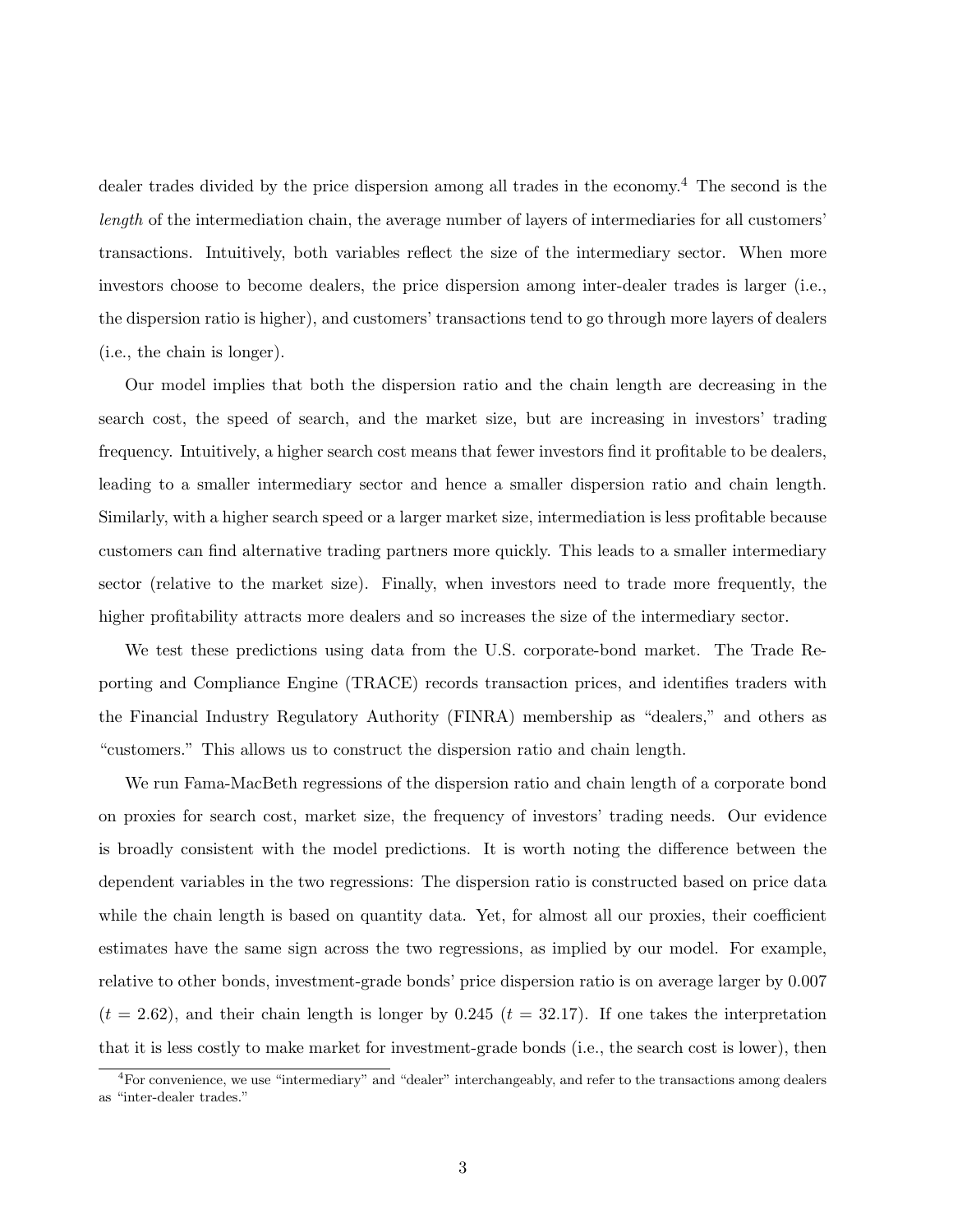this evidence is consistent with our model prediction that the dispersion ratio and chain length are decreasing in search cost. We also include in our regressions five other variables as proxies for search cost, the frequency of investors' trading needs, and market size. Among all 12 coefficients, 11 are highly significant and consistent with our model predictions.<sup>5</sup>

Fifth, when the search speed goes to infinity, the search-market equilibrium does not always converge to a centralized-market equilibrium. Specifically, in the stable non-intermediation equilibrium (i.e., the search cost is higher than a certain threshold), as the search speed goes to infinity, all equilibrium quantities (prices, volumes, and allocations) converge to their counterparts in the centralized-market equilibrium. However, in the intermediation equilibrium (i.e., the search cost is lower than the threshold), as the search speed goes to infinity, all the prices and asset allocations converge but the trading volume in the search-market equilibrium remains higher than that in the centralized-market equilibrium.

Intuitively, in the search market, intermediaries act as "middlemen" and generate "excess" trading. As noted earlier, when the search speed increases, the intermediary sector shrinks. However, thanks to the faster search speed, each dealer executes more trades, and the total excess trading volume is higher. As the search speed goes to infinity, the trading volume in the search market remains significantly higher than that in a centralized market.

Sixth, the relation between dispersion ratio, chain length and investors' welfare is ambiguous. As noted earlier, a higher dispersion ratio and longer chain may be due to a lower search cost. In this case, they imply higher investors welfare. On the other hand, they may be due to a slower search speed. In that case, they imply lower investors welfare. Hence, the dispersion ratio and chain length are not clear-cut welfare indicators.

Finally, we examine the efficiency of the intermediary sector in our model by comparing its size with the size of the intermediary sector that would be chosen by a social planner. Our results are reminiscent of the well-known Hosios (1990) condition that efficiency is achieved only for a specific distribution of bargaining powers.

 ${}^{5}$ The only exception is the coefficient for issuance size in the price dispersion ratio regression. As explained later, we conjecture that this is due to dealers' inventory capacity constraint, which is not considered in our model.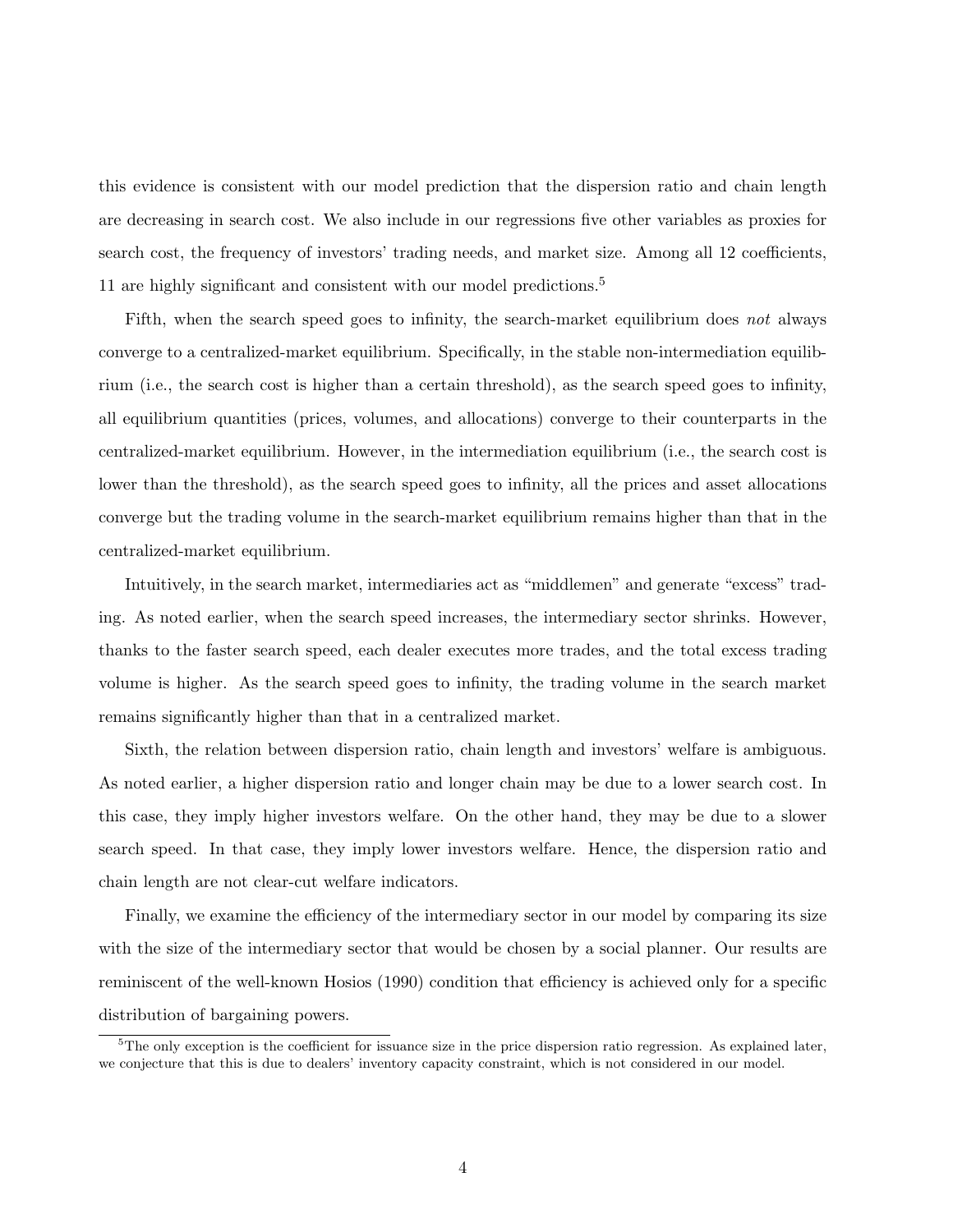#### 1.1 Related literature

Our paper belongs to the recent literature that analyzes OTC markets in the search framework developed by Duffie, Garleanu, and Pedersen (2005). This framework has been extended to include risk-averse agents (Duffie, Garleanu, and Pedersen (2007)), unrestricted asset holdings (Lagos and Rocheteau (2009)). It has also been adopted to analyze a number of issues, such as security lending (Duffie, Garleanu, and Pedersen (2002)), liquidity provision (Weill (2007)), on-the-run premium (Vayanos and Wang (2007), Vayanos and Weill (2008)), cross-sectional returns (Weill (2008)), portfolio choices (Garleanu (2009)), liquidity during a financial crisis (Lagos, Rocheteau, and Weill (2011)), price pressure (Feldhutter (2012)), order flows in an OTC market (Lester, Rocheteau, and Weill (2015)), commercial aircraft leasing (Gavazza 2011), high frequency trading (Pagnotta and Philippon (2013)), the roles of benchmarks in OTC markets (Duffie, Dworczak, and Zhu (2017)), adverse selection and repeated contacts in opaque OTC markets (Chang (2018), Zhu (2012)) the effect of the supply of liquid assets (Shen and Yan (2014)) as well as the interaction between corporate default decision and liquidity (He and Milbradt (2014)). Another literature follows Kiyotaki and Wright (1993) to analyze the liquidity value of money. In particular, Lagos and Wright (2005) develop a tractable framework that has been adopted to analyze liquidity and asset pricing (e.g., Lagos (2010), Lester, Postlewaite, and Wright (2012), and Li, Rocheteau, and Weill (2012), Lagos and Zhang (2014)). Trejos and Wright (2016) synthesize this literature with the studies under the framework of Duffie, Garleanu, and Pedersen (2005).

Our paper is related to the literature on the trading network of financial markets, see, e.g., Gofman (2010), Babus and Kondor (2018), Malamud and Rostek (2017), Chang and Zhang (2015). Viswanathan and Wang (2004) analyze inter-dealer trades. Atkeson, Eisfeldt, and Weill (2015) analyze the risk-sharing and liquidity provision in an endogenous core-periphery network structure. Neklyudov (2014) analyzes a search model with investors with heterogeneous search speeds to study the implications on the network structure.

Intermediation has been analyzed in the search framework (e.g., Rubinstein and Wolinsky (1987), and more recently Wright and Wong (2014), Nosal Wong and Wright (2015)). However, the literature on financial intermediation chains has been recent. Adrian and Shin (2010) docu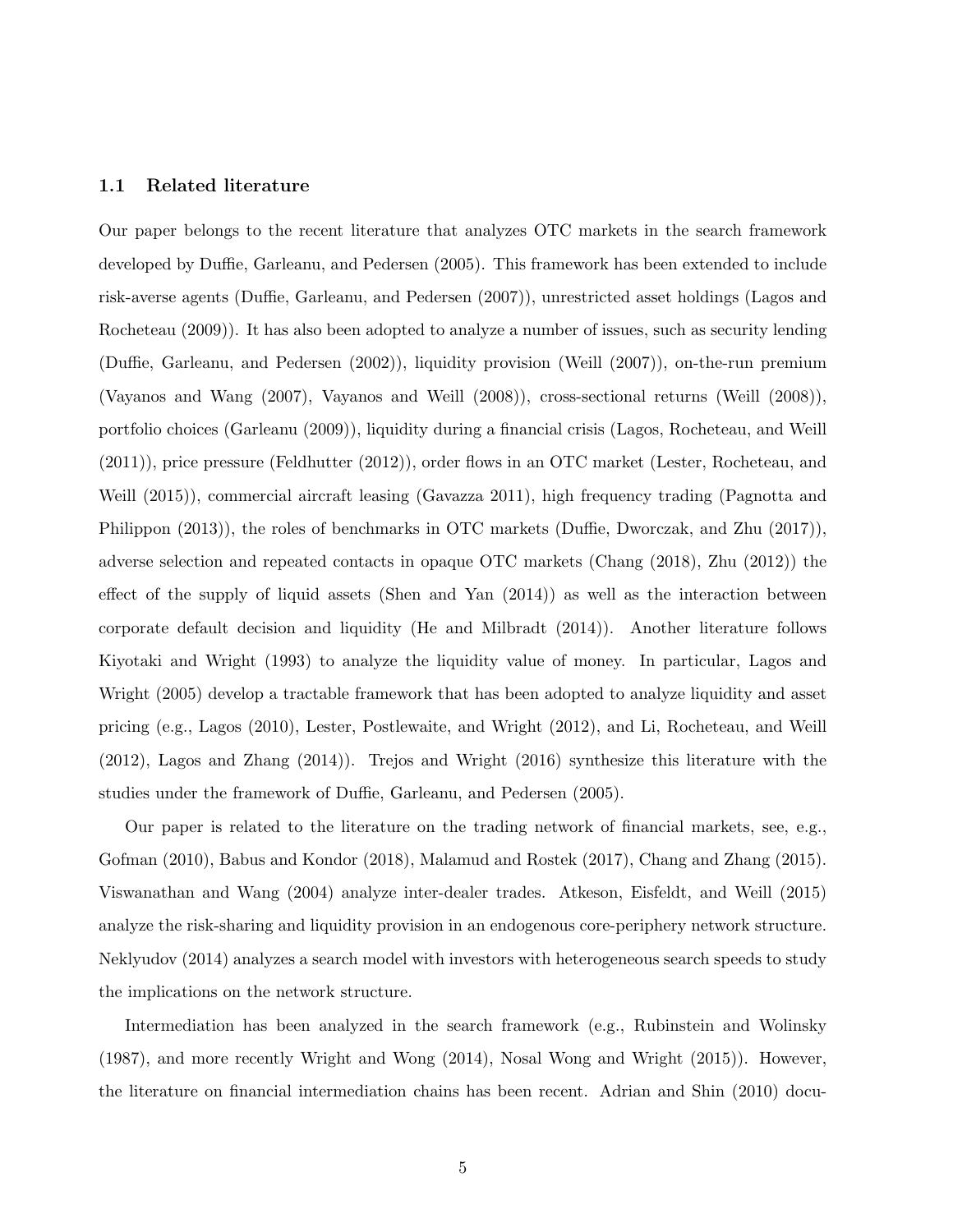ment that the financial intermediation chains are becoming longer in the U.S. during the past a few decades. Li and Schurhoff (2012) document the network structure of the inter-dealer market for municipal bonds. Di Maggio, Kermani, and Song (2017) analyze the trading relation during a financial crisis. Glode and Opp (2014) focuses on the role of intermediation chain in reducing adverse selection. Afonso and Lagos (2015) analyze an OTC market for federal funds.

Our model is an extension of the model in Hugonnier, Lester, and Weill (2016), which highlights the rich dynamics in equilibrium with non-trivial heterogeneity. Our analysis generates new insight along two dimensions. First, we introduce search cost into their model. Without search cost, all investors stay in the market continuously. In our model, however, some investors choose to be dealers and stay in the market continuously, while others choose to be customers and leave the marker whenever their trades are executed. This feature allows more detailed analysis of the endogenous intermediary sector, price dispersion ratio, and the intermediation chain We also conduct empirical analysis of the intermediary sector. Second, in the original model in Hugonnier, Lester, and Weill (2016), there is only one non-degenerate equilibrium. We show that the search cost leads to multiple non-degenerate equilibria. We also show that, when the search cost approaches zero, the stable equilibrium converges to the equilibrium in Hugonnier, Lester, and Weill (2016), while the unstable equilibrium converges to the degenerate equilibrium with no trade.

The rest of the paper is as follows. Section 2 describes the model and its equilibrium. Section 3 analyzes the price dispersion and intermediation chain. Section 4 contrasts the search market equilibrium with a centralized market equilibrium. Section 5 examines the multiplicity and stability of the equilibrium. Section 6 tests the empirical predictions. Section 7 concludes. All proofs are in the appendix.

## 2 Model

Our model is a generalization of the model in Hugonnier, Lester, and Weill (2016), by introducing search cost. Specifically, time is continuous and goes from 0 to  $\infty$ . There is a continuum of investors, and the measure of the total population is N. They have access to a riskless bank account with an interest rate r. There is an asset, which has a total supply of X units with  $X \leq N$ . Each unit of the asset pays \$1 per unit of time until infinity. The asset is traded at an over-the-counter market.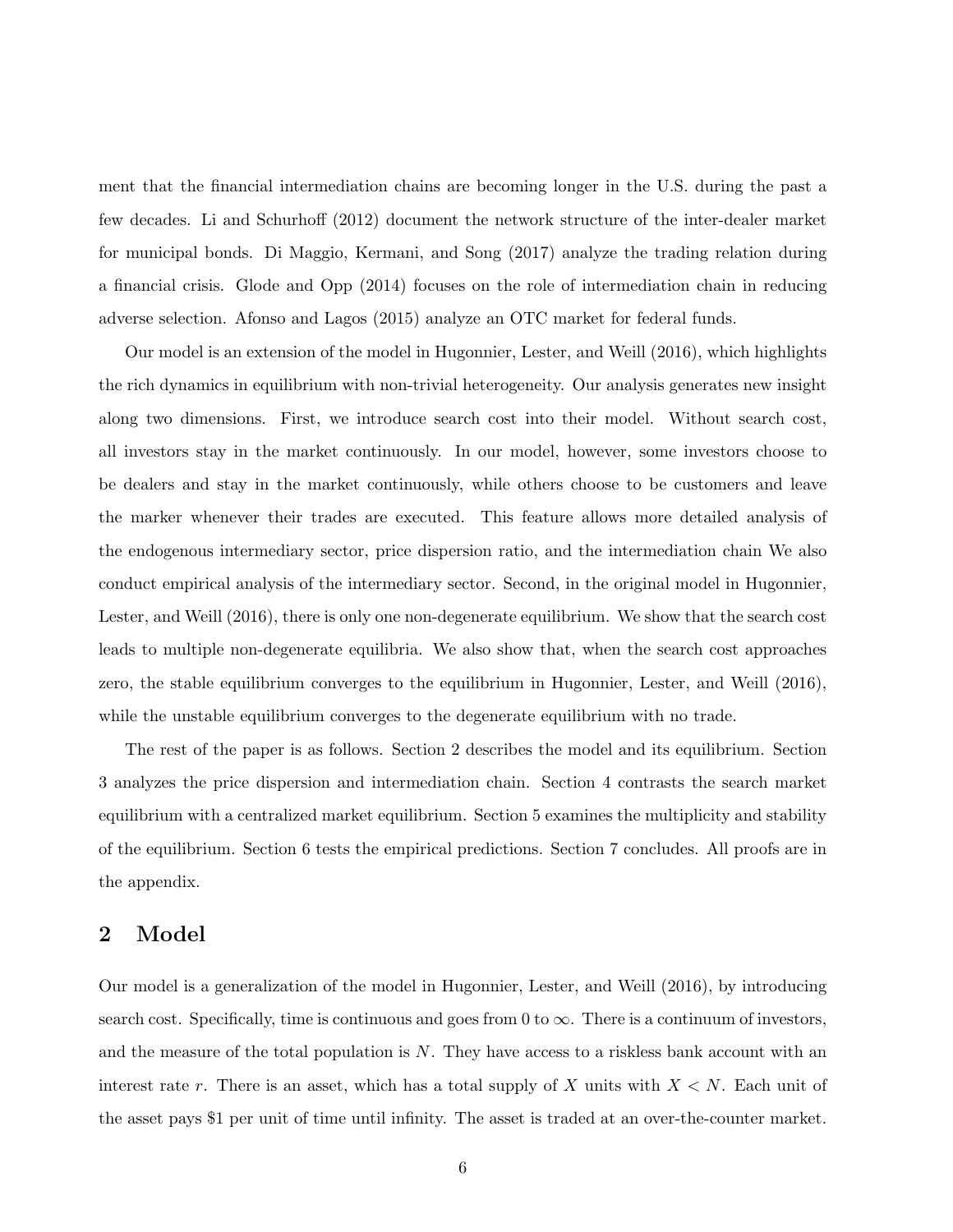Following Duffie, Garleanu, and Pedersen (2005), we assume the matching technology as the following. Let  $N_b$  and  $N_s$  be the measures of buyers and sellers in the market, both of which will be determined in equilibrium. A buyer meets a seller at the rate  $\lambda N_s$ , where  $\lambda > 0$  is a constant. That is, during  $[t, t+dt)$  a buyer meets a seller with a probability  $\lambda N_s dt$ . Similarly, a seller meets a buyer at the rate  $\lambda N_b$ . Hence, the probability for an investor to meet his partner is proportional to the population size of the investors on the other side of the market. The total number of matched pairs per unit of time is  $\lambda N_s N_b$ . The search friction reduces when  $\lambda$  increases, and disappears when  $\lambda$  goes to infinity.

Investors have different types, and their types may change over time. If an investor's current type is  $\Delta$ , he derives a utility  $1+\Delta$  when receiving the \$1 coupon from the asset. One interpretation for a positive  $\Delta$  is that some investors, such as insurance companies, have a preference for long-term bonds, as modeled in Vayanos and Vila (2009). Another interpretation is that some investors can benefit from using those assets as collateral and so value them more, as discussed in Bansal and Coleman (1996) and Gorton (2010). A negative  $\Delta$  can be that the investor suffers a liquidity shock and so finds it costly to carry the asset on his balance sheet. We assume that  $\Delta$  can take any value in a closed interval. Without loss of generality, we normalize the interval to  $[0, \overline{\Delta}]$ .

Each investor's type changes independently with intensity  $\kappa$ . That is, during  $[t, t + dt)$ , with a probability  $\kappa dt$ , an investor's type changes and is independently drawn from a random variable, which has a probability density function  $f(\cdot)$  on the support  $[0,\overline{\Delta}]$ , with  $f(\Delta) < \infty$  for any  $\Delta \in [0, \overline{\Delta}]$ . We use  $F(\cdot)$  to denote the corresponding cumulative distribution function.

Following Duffie, Garleanu, and Pedersen (2005), we assume each investor can hold either 0 or 1 unit of the asset. That is, an investor can buy 1 unit of the asset only if he currently does not have the asset, and can sell the asset only if he currently has it.

#### 2.1 Investors' choices

All investors are risk-neutral and share the same time discount rate r. They face a search cost of c per unit of time, with  $c \geq 0$ . That is, when an investor searches to buy or sell in the market, he incurs a cost of *cdt* during  $[t, t + dt)$ . An investor's objective function is given by

$$
\sup_{\theta_{\tau}} \mathbf{E}_{t} \left[ \int_{t}^{\infty} e^{-r(\tau - t)} \left[ \theta_{\tau} (1 + \Delta_{\tau}) - \mathbf{1}_{\tau} c \right] d\tau - \int_{t}^{\infty} e^{-r(\tau - t)} P_{\tau} d\theta_{\tau} \right],
$$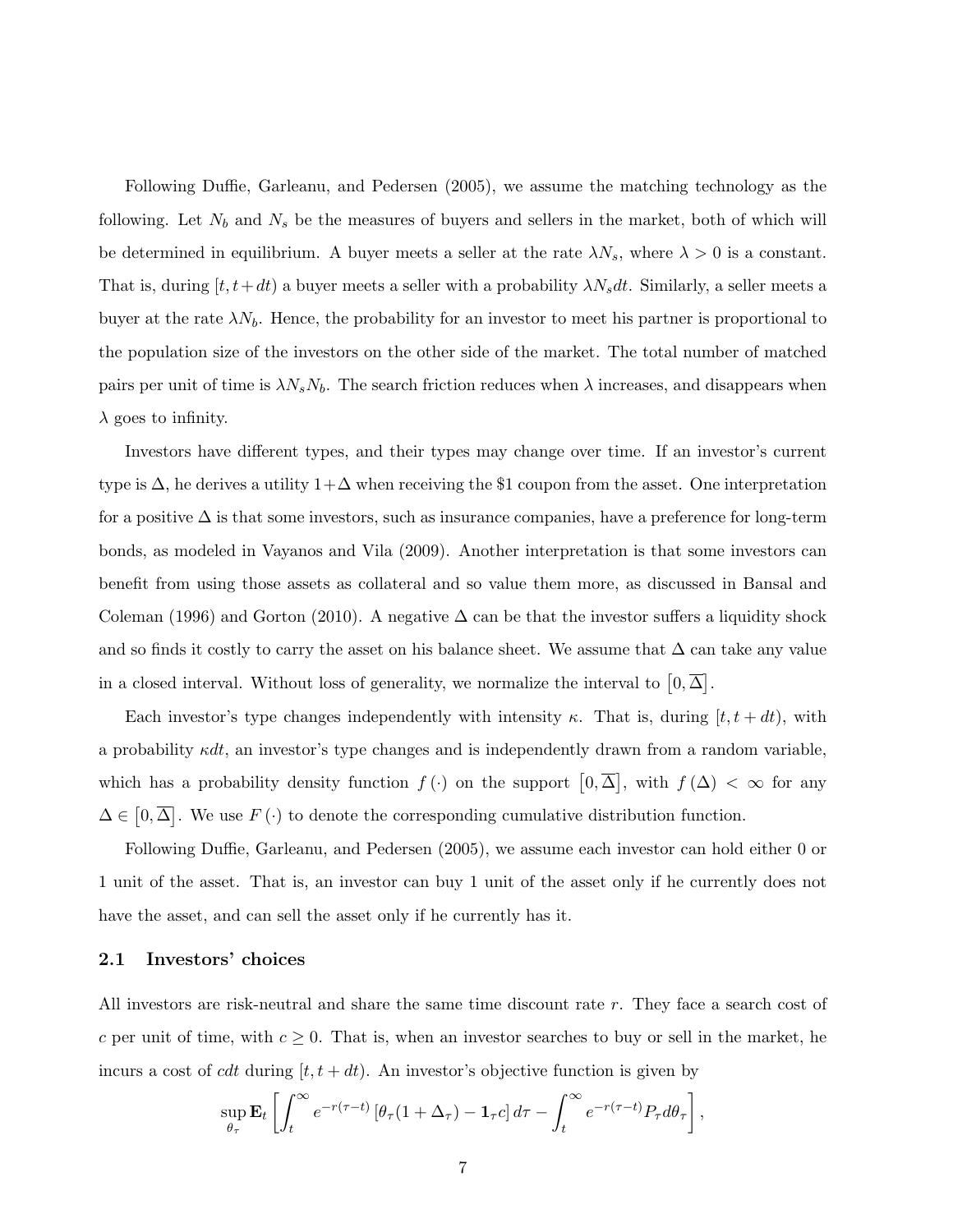where  $\theta_{\tau} \in \{0,1\}$  is the investor's holding in the asset at time  $\tau$ ;  $\Delta_{\tau}$  is the investor's type at time  $\tau$ ;  $\mathbf{1}_{\tau}$  is an indicator variable, which is 1 if the investor is searching in the market to buy or sell the asset at time  $\tau$ , and 0 otherwise; and  $P_{\tau}$  is the asset's price that the investor faces at time  $\tau$  and will be determined in equilibrium.

We will focus on the steady-state equilibrium. Hence, the value function of a type-∆ investor with an asset holding  $\theta_t$  at time t can be denoted as  $V(\theta_t, \Delta)$ . That is, the distribution of investors' types is not a state variable, since it stays constant over time in the steady state equilibrium.

A non-owner (whose  $\theta_t$  is 0) has two choices: search to buy the asset or stay inactive. We use  $V_n(\Delta)$  to denote the investor's expected utility if he chooses to stay inactive, and follows the optimal strategy after his type changes. Similarly, we use  $V_b(\Delta)$  to denote the investor's expected utility if he searches to buy the asset, and follows the optimal strategy after he obtains the asset or his type changes. Hence, by definition, we have

$$
V(0,\Delta) = \max(V_n(\Delta), V_b(\Delta)).
$$
\n(1)

An asset owner (whose  $\theta_t$  is 1) has two choices: search to sell the asset or stay inactive. We use  $V_h(\Delta)$  to denote the investor's expected utility if he chooses to be an inactive holder, and follows the optimal strategy after his type changes. Similarly, we use  $V_s(\Delta)$  to denote the investor's expected utility if he searches to sell, and follows the optimal strategy after he sells his asset or his type changes. Hence, we have

$$
V(1,\Delta) = \max(V_h(\Delta), V_s(\Delta)).
$$
\n(2)

We conjecture, and will verify later, that in equilibrium, equation (1) implies that a non-owner's optimal choice is given by

$$
\begin{cases}\n\text{stay out of the market if } \Delta \in [0, \Delta_b), \\
\text{search to buy the asset if } \Delta \in (\Delta_b, \overline{\Delta}],\n\end{cases}
$$
\n(3)

where the cutoff point  $\Delta_b$  will be determined in equilibrium. A type- $\Delta_b$  non-owner is indifferent between staying out of the market and searching to buy the asset. Note that due to the search friction, a buyer faces delay in his transaction. In the meantime, his type may change, and he will adjust his action accordingly. Similarly, we conjecture that equation (2) implies that an owner's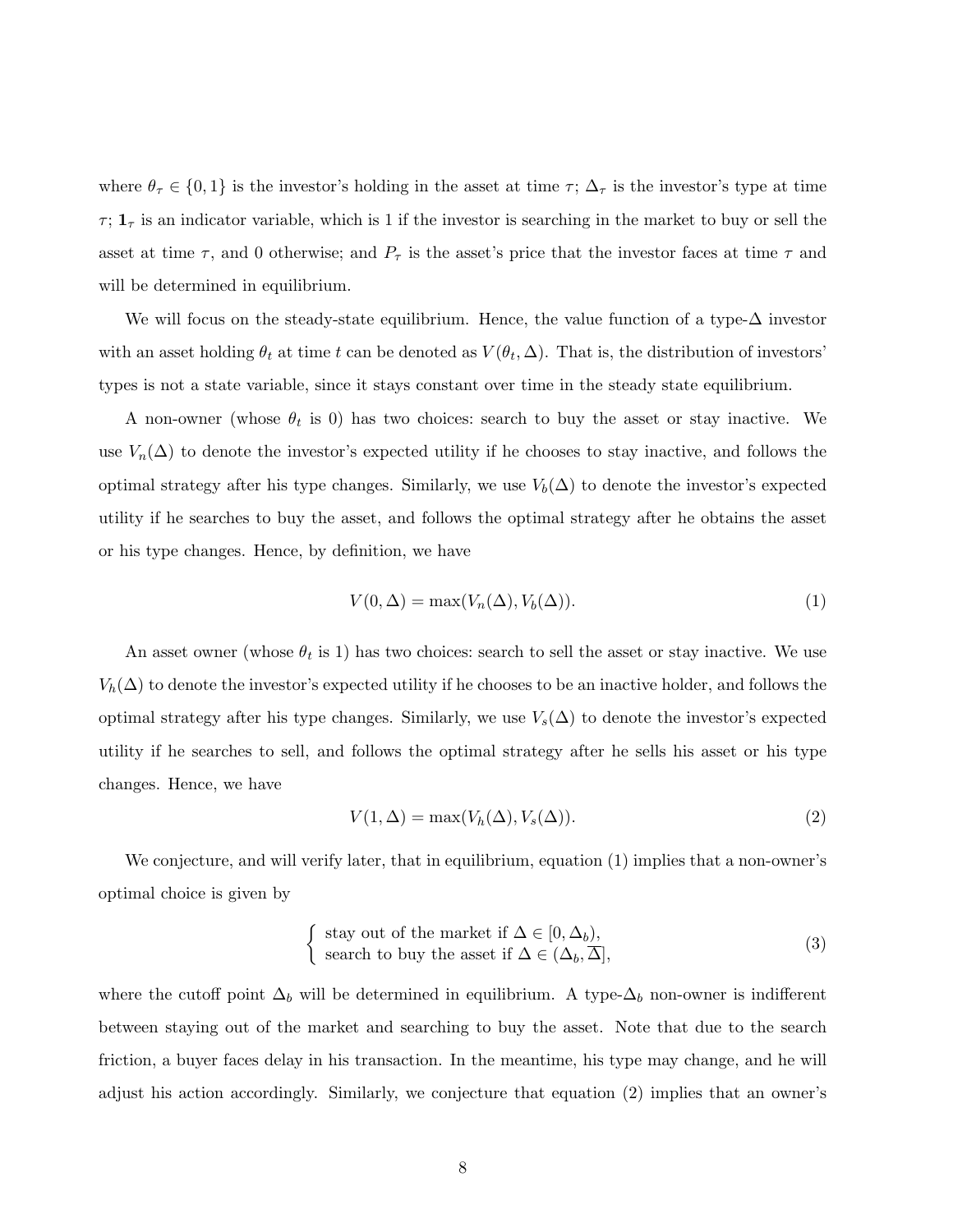optimal choice is

$$
\begin{cases}\n\text{ search to sell his asset if } \Delta \in [0, \Delta_s), \\
\text{stay out of the market if } \Delta \in (\Delta_s, \overline{\Delta}],\n\end{cases}
$$
\n(4)

where the  $\Delta_s$  will be determined in equilibrium. A type- $\Delta_s$  owner of the asset is indifferent between the two actions. A seller faces potential delay in his transaction. In the meantime, if his type changes, he will adjust his action accordingly. If an investor succeeds in selling his asset, he becomes a non-owner and his choices are then described by equation (3).

Suppose a buyer of type x meets a seller of type y. The surplus from the transaction is

$$
S(x,y) = \underbrace{[V(1,x) + V(0,y)]}_{\text{total utility after trade}} - \underbrace{[V(0,x) + V(1,y)]}_{\text{total utility before trade}}.
$$
\n
$$
(5)
$$

Of course, the transaction takes place if and only if the surplus is positive. We assume that the buyer has a bargaining power  $\eta \in (0,1)$ , i.e., the buyer gets  $\eta$  of the surplus from the transaction, and hence the price is given by

$$
P(x, y) = V(1, x) - V(0, x) - \eta S(x, y), \text{ if and only if } S(x, y) > 0.
$$
 (6)

Note that  $V(1, x) - V(0, x)$  is the buyer's reservation value, i.e., his utility increase from obtaining the asset. Hence, if the buyer can obtain the asset at  $P(x, y)$ , he improves his utility by  $\eta S(x, y)$ .

We conjecture, and verify later, that when a buyer and a seller meet in the market, the surplus is positive if and only if the buyer's type is higher than the seller's:

$$
S(x, y) > 0
$$
 if and only if  $x > y$ . (7)

That is, a transaction occurs if and only if the buyer's type is higher than the seller's type. With this conjecture, we obtain investors' optimality condition in the steady state as the following.

$$
V_h(\Delta) = \frac{1 + \Delta + \kappa \mathbf{E} \left[ \max \left\{ V_h(\Delta'), V_s(\Delta') \right\} \right]}{\kappa + r},\tag{8}
$$

$$
V_s(\Delta) = \frac{1 + \Delta - c}{\kappa + r} + \frac{\lambda (1 - \eta)}{\kappa + r} \int_{\Delta}^{\overline{\Delta}} S(x, \Delta) \mu_b(x) dx + \frac{\kappa \mathbf{E} [\max \{ V_h(\Delta'), V_s(\Delta') \}]}{\kappa + r}, \tag{9}
$$

$$
V_n(\Delta) = \frac{\kappa \mathbf{E} \left[ \max \left\{ V_n \left( \Delta' \right), V_b \left( \Delta' \right) \right\} \right]}{\kappa + r},\tag{10}
$$

$$
V_b(\Delta) = -\frac{c}{\kappa + r} + \frac{\lambda \eta}{\kappa + r} \int_0^{\Delta} S(\Delta, x) \mu_s(x) dx + \frac{\kappa \mathbf{E} \left[ \max \left\{ V_b(\Delta'), V_n(\Delta') \right\} \right]}{\kappa + r}, \quad (11)
$$

where  $\Delta'$  is a random variable with a PDF of  $f(\cdot)$ ,  $\mu_b(\Delta)$  and  $\mu_s(\Delta)$  are the density of buyers and sellers, respectively.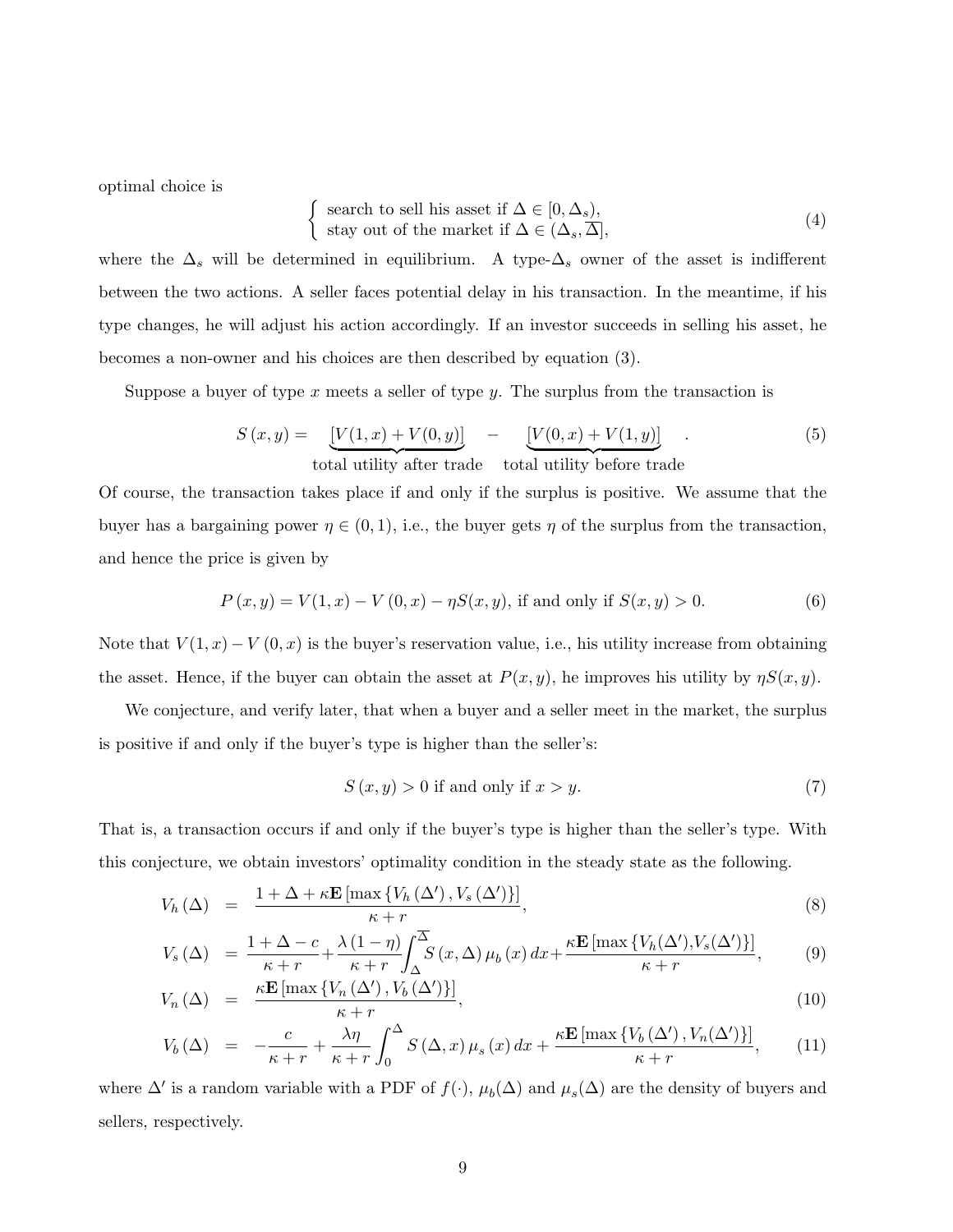#### 2.2 Intermediation

Decision rules (3) and (4) determine whether intermediation arises in equilibrium. There are two cases. In the first case,  $\Delta_b \geq \Delta_s$ , there is no intermediation. When an investor has a trading need, he enters the market. Once his transaction is executed, he leaves the market and stays inactive. In the other case  $\Delta_b < \Delta_s$ , however, some investors choose to be intermediaries and stay in the market continuously. If they are non-owners, they search to buy the asset. Once they receive the asset, however, they immediately search to sell the asset. For convenience, we call them "dealers."

Details are illustrated in Figure 1. Panel A is for the case without intermediation, i.e.,  $\Delta_b \geq \Delta_s$ . If an asset owner's type is below  $\Delta_s$ , as in the upper-left box, he enters the market to sell his asset. If successful, he becomes a non-owner and chooses to be inactive since his type is below  $\Delta_b$ , as in the upper-right box. Similarly, if a non-owner's type is higher than  $\Delta_b$ , as in the lower-right box, he enters the market to buy the asset. If successful, he becomes an owner and chooses to be inactive because his type is above  $\Delta_s$ , as in the lower-left box.

The dashed arrows illustrate investors' chooses to enter or exit the market when their types change. Suppose, for example, an owner with a type below  $\Delta_s$  is searching in the market to sell his asset, as in the upper-left box. Before he meets a buyer, however, if his type changes and becomes higher than  $\Delta_s$ , he will exit the market and become an inactive owner in the lower-left box. Finally, note that all investors in the interval  $(\Delta_s, \Delta_b)$  are inactive regardless of their asset holdings.

Panel B illustrates the case with intermediation, i.e.,  $\Delta_b < \Delta_s$ . As in Panel A, asset owners with types below  $\Delta_s$  enter the market to sell their assets. However, they have two different motives. If a seller's type is in  $[0, \Delta_b)$ , as in the upper-left box, after selling the asset, he will leave the market and become an inactive non-owner in the upper-right box. For convenience, we call this investor a "true seller." This is to contrast with those sellers whose types are in  $(\Delta_b, \Delta_s)$ , as in the middle-left box. We call them "intermediation sellers," because once they sell their assets and become non-owners (i.e., move to the middle-right box), they immediately search to buy the asset in the market since their types are higher than  $\Delta_b$ . Similarly, we call non-owners with types in  $(\Delta_s, \overline{\Delta})$  "true buyers" and those with types in  $(\Delta_b, \Delta_s)$  "intermediation buyers."

In the intermediation region  $(\Delta_b, \Delta_s)$ , investors always stay in the market. If they are asset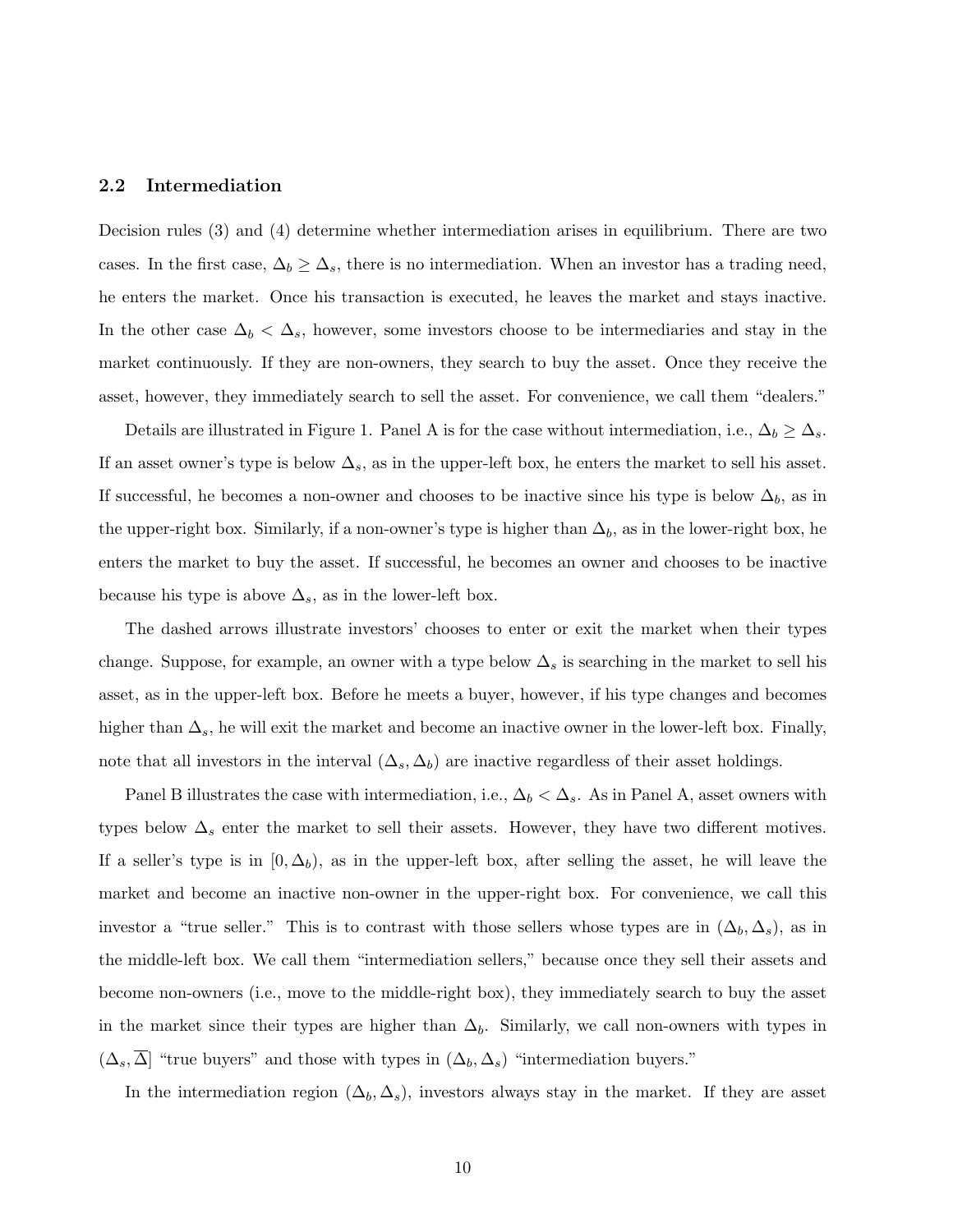owners, they search to sell their assets. Once they become non-owners, however, they immediately start searching to buy the asset. They buy the asset from those with low types and sell it to those with high types, and make profits from their intermediation services.

What determines whether intermediation arises in equilibrium? Intuitively, a key determinant is the search cost c. Investors are only willing to become intermediaries when the expected trading profit is enough to cover the search cost. We will see later that the intermediation equilibrium arises if  $c < c^*$ , and a non-intermediation equilibrium arises if  $c \geq c^*$ , where  $c^*$  is given by equation (85) in the appendix.

Our formulation captures two important features of the intermediation sector. First, while customers leave the market once they finish their trades, intermediaries stay in the market continuously. Second, relative to intermediaries, customers tend to have more extreme valuations of the asset. For tractability, however, we also adopt some simplifications. For instance, all investors are assumed to be ex ante identical. One consequence is that the intermediaries in our model have a chance to become customers after shocks to their types. However, this is not as unrealistic as it appears: Of course, in reality, the identities of "dealers" and "customers" are persistent. However, identities do switch when, for example, new dealers enter, or existing dealers exit the market. For instance, Lehman Brothers was a major dealer for corporate bonds before it filed for bankruptcy in 2008. After this shock, Lehman Brothers is more like a customer in this market, trying to sell its holdings. More generally, however, traders' identities are perhaps more persistent than implied by our formulation. In practice, some institutions specialize and act as dealers for an extended period of time. This feature can be captured in our framework by introducing a switching cost. It is natural to expect that, with this cost, investors will not switch their identities between dealers and customers, unless they experience very large shocks to their types. However, this extension makes the model much less tractable and we leave it to future research.

#### 2.3 Demographics

We will first focus on the intermediation equilibrium case, and leave the analysis of the nonintermediation case to Section 5. Due to the changes in  $\Delta$  and his transactions in the market, an investor's status (i.e., his type  $\Delta$  and asset holding  $\theta$ ) changes over time. We now describe the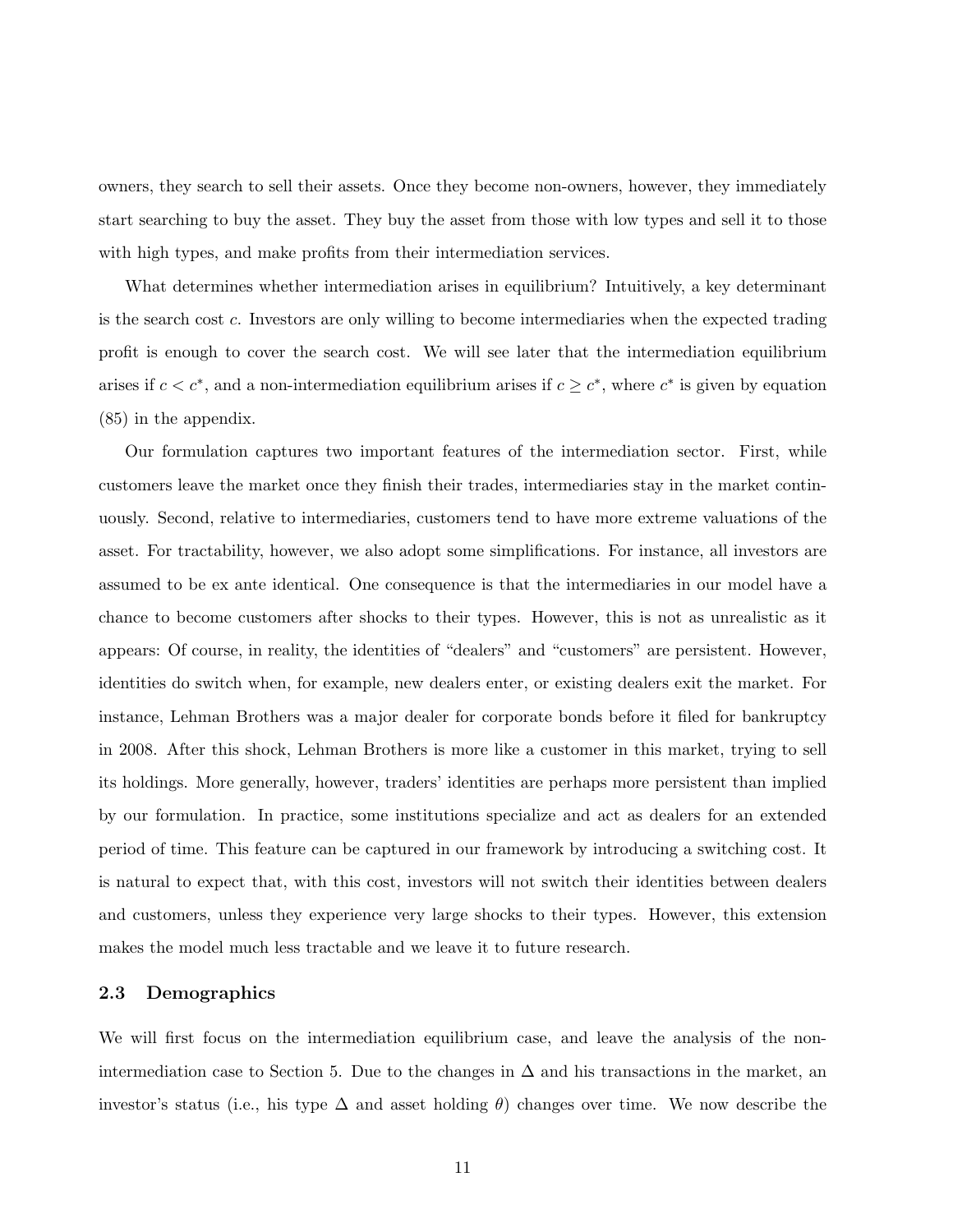evolution of the population sizes of each group of investors. Since we will focus on the steady-state equilibrium, we will omit the time subscript for simplicity.

We use  $\mu_b(\Delta)$  to denote the density of buyers, that is, buyers' population size in the region  $(\Delta, \Delta + d\Delta)$  is  $\mu_b(\Delta) d\Delta$ . Similarly, we use  $\mu_n(\Delta)$ ,  $\mu_s(\Delta)$ , and  $\mu_h(\Delta)$  to denote the density of inactive non-owners, sellers, and inactive asset holders, respectively. The following accounting identity holds for any  $\Delta \in [0, \overline{\Delta}]$ :

$$
\mu_{s}(\Delta) + \mu_{b}(\Delta) + \mu_{n}(\Delta) + \mu_{h}(\Delta) = Nf(\Delta). \tag{12}
$$

Decision rules (3) and (4) imply that for any  $\Delta \in (\Delta_s, \overline{\Delta}],$ 

$$
\mu_n(\Delta) = \mu_s(\Delta) = 0. \tag{13}
$$

The group size of inactive holders remains a constant over time, implying that for any  $\Delta \in (\Delta_s, \overline{\Delta}],$ 

$$
\kappa\mu_h\left(\Delta\right) = \kappa X f\left(\Delta\right) + \lambda N_s \mu_b\left(\Delta\right). \tag{14}
$$

The left hand aside of the above equation is the "outflow" from the group of inactive holders: The measure of inactive asset holders in interval  $(\Delta, \Delta + d\Delta)$  is  $\mu_h(\Delta) d\Delta$ . During  $[t, t + dt)$ , a fraction  $\kappa dt$  of them experience changes in their types and leave the group. Hence, the total outflow is  $\kappa\mu_h(\Delta) d\Delta dt$ . The right hand side of the above equation is the "inflow" to the group: A fraction κdt of asset owners, who have a measure of X, experience type shocks and  $\kappa Xf(\Delta) d\Delta dt$  investors' new types fall in the interval  $(\Delta, \Delta + d\Delta)$ . This is captured by the first term in the right hand side of (14). The second term reflects the inflow of investors due to transactions. When buyers with types in  $(\Delta, \Delta + d\Delta)$  acquire the asset, they become inactive asset holders, and the size of this group is  $\lambda N_s \mu_b(\Delta) d\Delta dt$ . Similarly, for any  $\Delta \in [0, \Delta_b)$ , we have

$$
\mu_b(\Delta) = \mu_h(\Delta) = 0,\tag{15}
$$

$$
\kappa \mu_n(\Delta) = \kappa (N - X) f(\Delta) + \lambda N_b \mu_s(\Delta). \qquad (16)
$$

For any  $\Delta \in (\Delta_b, \Delta_s)$ , we have

$$
\mu_n(\Delta) = \mu_h(\Delta) = 0,\tag{17}
$$

$$
\kappa \mu_s(\Delta) = \kappa X f(\Delta) - \lambda \mu_s(\Delta) \int_{\Delta}^{\Delta} \mu_b(x) dx + \lambda \mu_b(\Delta) \int_0^{\Delta} \mu_s(x) dx.
$$
 (18)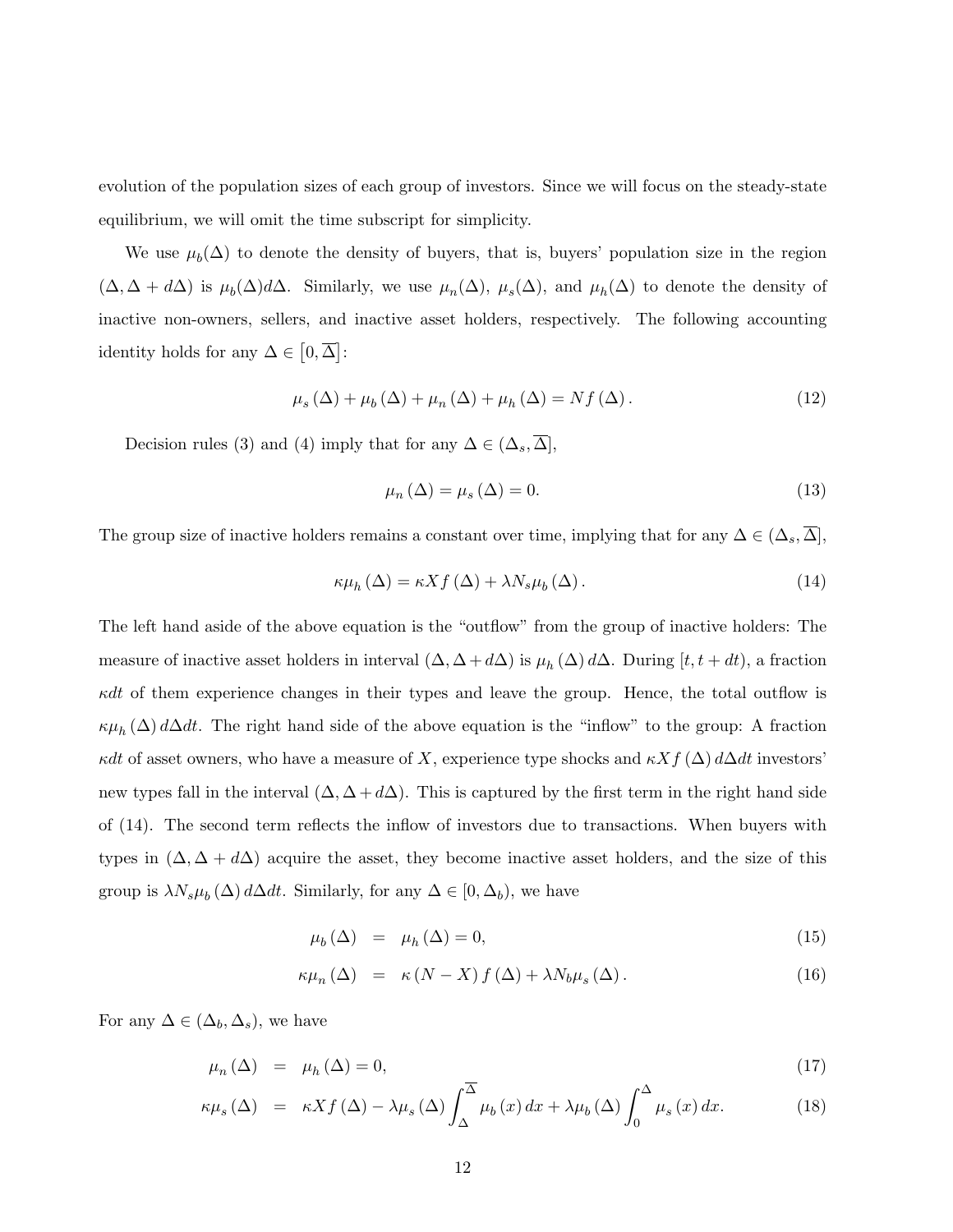#### 2.4 Equilibrium

**Definition 1** The steady-state intermediation equilibrium consists of two cutoff points  $\Delta_b$  and  $\Delta_s$ , with  $0 < \Delta_b < \Delta_s < \Delta$ , the distributions of investor groups  $(\mu_b(\Delta), \mu_s(\Delta), \mu_n(\Delta), \mu_h(\Delta))$ , and asset prices  $P(x, y)$ , such that

- the asset prices  $P(x, y)$  are determined by  $(6)$ ,
- choices  $(3)$  and  $(4)$  are optimal for all investors,
- $(\mu_b(\Delta), \mu_s(\Delta), \mu_n(\Delta), \mu_h(\Delta))$  are time invariant, i.e., satisfy (12)-(18),
- market clears:

$$
\int_0^{\overline{\Delta}} \left[ \mu_s(\Delta) + \mu_h(\Delta) \right] d\Delta = X. \tag{19}
$$

**Theorem 1** If  $c < c^*$ , where  $c^*$  is given by equation (85), there exists a unique steady-state intermediation equilibrium with  $\Delta_b < \Delta_s$ . The value of  $\Delta_b$  is given by the unique solution to

$$
c = \frac{\lambda \kappa \eta X}{\left[\kappa + r + \lambda N_b \left(1 - \eta\right)\right] \left(\kappa + \lambda N_b\right)} \int_0^{\Delta_b} F\left(x\right) dx,\tag{20}
$$

the value of  $\Delta_s$  is given by the unique solution to

$$
c = \frac{\lambda \kappa \left(1 - \eta\right) \left(N - X\right)}{\left(\kappa + r + \lambda \eta N_s\right) \left(\kappa + \lambda N_s\right)} \int_{\Delta_s}^{\overline{\Delta}} \left[1 - F\left(x\right)\right] dx,\tag{21}
$$

where  $N_s$  and  $N_b$  are given by (65) and (67).

Investor distributions  $(\mu_b(\Delta), \mu_s(\Delta), \mu_n(\Delta), \mu_h(\Delta))$  are given by equations (57)–(64).

When a type-x buyer  $(x \in (\Delta_b, \overline{\Delta}])$  and a type-y seller  $(y \in [0, \Delta_s))$  meet in the market, they will agree to trade if and only if  $x > y$ , and their negotiated price is given by (6), with the value function  $V(\cdot, \cdot)$  given by  $(80)$ – $(83)$ .

This theorem shows that when the cost of search is smaller than  $c^*$ , there is a unique intermediation equilibrium. Investors whose types are in the interval  $(\Delta_b, \Delta_s)$  choose to be dealers. They search to buy the asset if they do not own it. Once they obtain the asset, however, they immediately start searching to sell it. They make profits from the differences in purchase and sale prices to compensate the search cost they incur. In contrast, sellers with a type  $\Delta \in [0, \Delta_s)$  and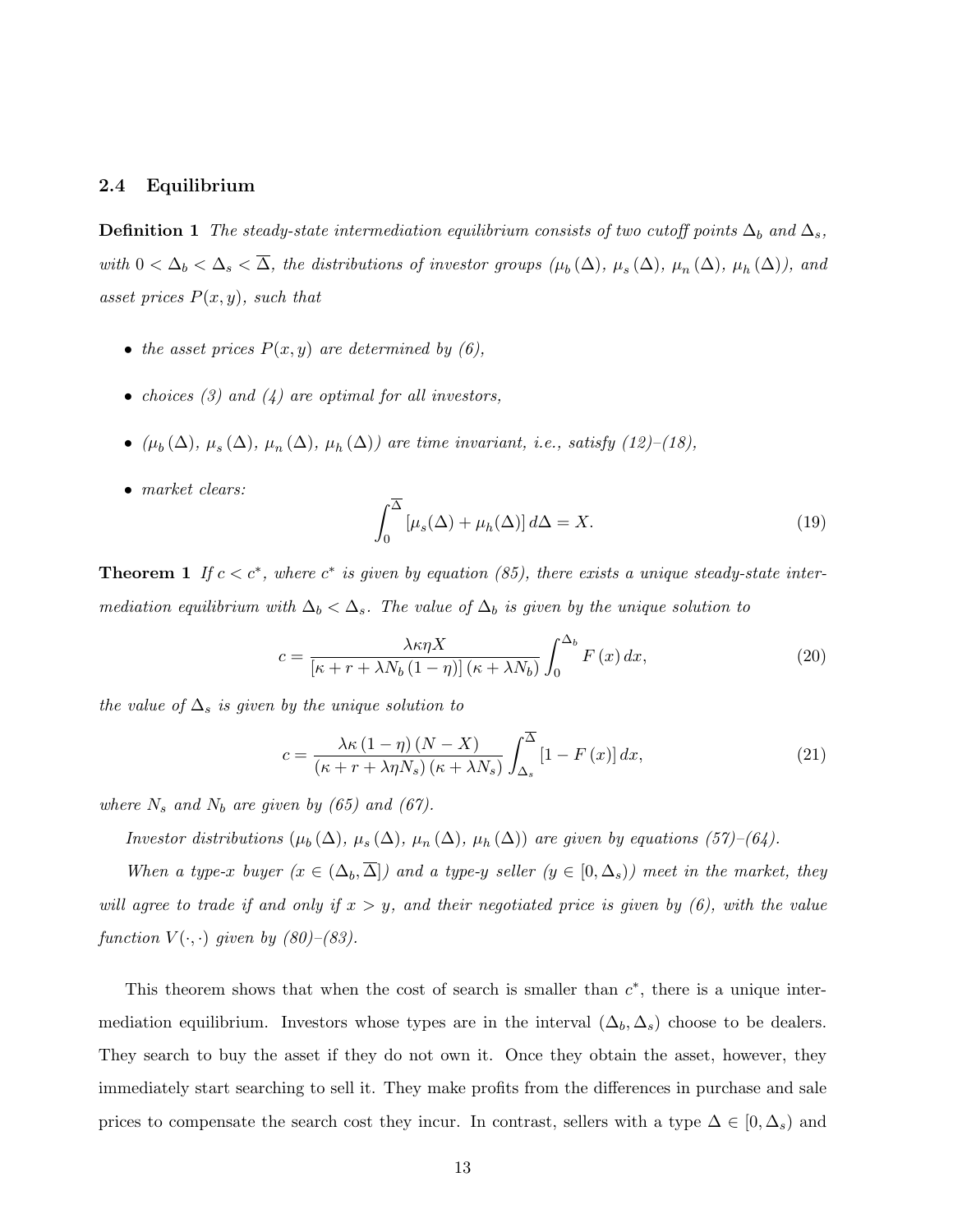buyers with a type  $\Delta \in (\Delta_b, \overline{\Delta}]$  are true buyers and true sellers, and they leave the market once they finish their transactions.

Investor distributions  $(\mu_b(\Delta), \mu_s(\Delta), \mu_n(\Delta), \mu_h(\Delta))$  determine the speed with which investors meet their trading partners, which in turn determines investors' type distributions. The equilibrium is the solution to this fixed-point problem. The above theorem shows that the distributions can be computed in closed-form, making the analysis of the equilibrium tractable.

To illustrate the equilibrium, we define  $R(\Delta)$ , for  $\Delta \in [0, \Delta]$ , as

$$
R(\Delta) \equiv \frac{\mu_s(\Delta) + \mu_h(\Delta)}{\mu_b(\Delta) + \mu_n(\Delta)}.
$$

That is,  $R(\Delta)$  is the density ratio of asset owners (i.e., sellers and inactive holders) to nonowners (i.e., buyers and inactive nonowners). It has the following property.

**Proposition 1** In the equilibrium in Theorem 1,  $R(\Delta)$  is weakly increasing in  $\Delta: R'(\Delta) > 0$  for  $\Delta \in (\Delta_b, \Delta_s)$ , and  $R'(\Delta) = 0$  for  $\Delta \in [0, \Delta_b) \cup (\Delta_s, \overline{\Delta}]$ .

The above proposition shows that high- $\Delta$  investors are more likely to be owners of the asset in equilibrium. The intuition is the following. As noted in (7), when a buyer meets a seller, transaction happens if and only if the buyer's type is higher than the seller's. Hence, if a nonowner has a higher  $\Delta$  he is more likely to find a willing seller. On the other hand, if an owner has a higher  $\Delta$  he is less likely to find a willing buyer. Consequently, in equilibrium, the higher the investor's type, the more likely he is an owner.

**Proposition 2** In the equilibrium in Theorem 1, we have  $\frac{\partial P(x,y)}{\partial x} > 0$  and  $\frac{\partial P(x,y)}{\partial y} > 0$ .

The price of each transaction is negotiated between the buyer and the seller, and depends on the types of both. Since there is a continuum of buyers and sellers, there is a continuum of equilibrium prices at each point in time. The above proposition shows that the negotiated price is increasing in both the buyer's and the seller's types. Intuitively, the higher the buyer's type, the more he values the asset. Hence, he is willing to pay a higher price. On the other hand, the higher the seller's type, the less eager he is in selling the asset. Hence, only a higher price can induce him to sell.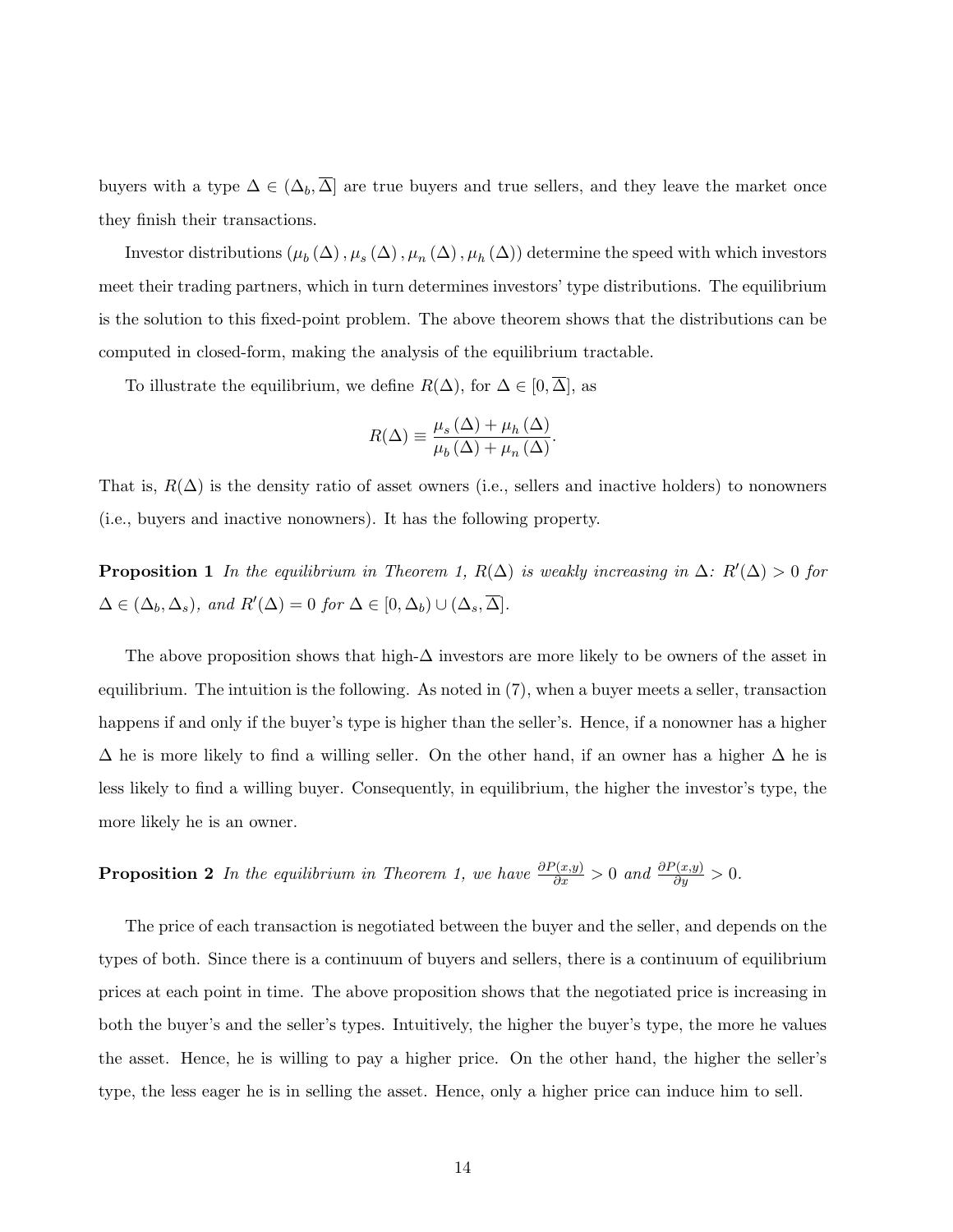### 3 Intermediation Chain and Price Dispersion

If a true buyer and a true seller meet in the market, the asset is transferred without going through an intermediary. On other occasions, however, transactions may go through multiple dealers. For example, a type- $\Delta$  dealer may buy from a true seller, whose type is in  $[0, \Delta_b)$ , or from another dealer whose type is lower than  $\Delta$ . Then, he may sell the asset to a true buyer, whose type is in  $(\Delta_s, \Delta)$ , or to another dealer whose type is higher than  $\Delta$ . That is, for an asset to be transferred from a true seller to a true buyer, it may go through multiple dealers.

What is the average *length* of the intermediation chain in the economy? To analyze this, we first compute the aggregate trading volumes for each group of investors. We use  $\mathbb{TV}_{cc}$  to denote the total number of shares of the asset that are sold from a true seller to a true buyer (i.e., "customer to customer") per unit of time. Similarly, we use  $\mathbb{TV}_{cd}$ ,  $\mathbb{TV}_{dd}$ , and  $\mathbb{TV}_{dc}$  to denote the numbers of shares of the asset that are sold, per unit of time, from a true seller to a dealer (i.e., "customer to dealer"), from a dealer to another (i.e., "dealer to dealer"), and from a dealer to a true buyer (i.e., "dealer to customer"), respectively. To characterize these trading volumes, we denote  $F_b(\Delta)$  and  $F_s(\Delta)$ , for  $\Delta \in [0, \overline{\Delta}]$ , as

$$
F_b(\Delta) \equiv \int_0^{\Delta} \mu_b(x) dx,
$$
  

$$
F_s(\Delta) \equiv \int_0^{\Delta} \mu_s(x) dx.
$$

That is,  $F_b(\Delta)$  is the population size of buyers whose types are below  $\Delta$ , and  $F_s(\Delta)$  is population size of sellers whose types are below  $\Delta$ .

Proposition 3 In the equilibrium in Theorem 1, we have

$$
\mathbb{TV}_{cc} = \lambda F_s(\Delta_b) [N_b - F_b(\Delta_s)], \qquad (22)
$$

$$
\mathbb{TV}_{cd} = \lambda F_s(\Delta_b) F_b(\Delta_s), \qquad (23)
$$

$$
\mathbb{TV}_{dc} = \lambda \left[ N_s - F_s(\Delta_b) \right] \left[ N_b - F_b(\Delta_s) \right],\tag{24}
$$

$$
\mathbb{TV}_{dd} = \lambda \int_{\Delta_b}^{\Delta_s} \left[ F_s(\Delta) - F_s(\Delta_b) \right] dF_b(\Delta). \tag{25}
$$

The above proposition characterizes the four types of trading volumes. For example, true sellers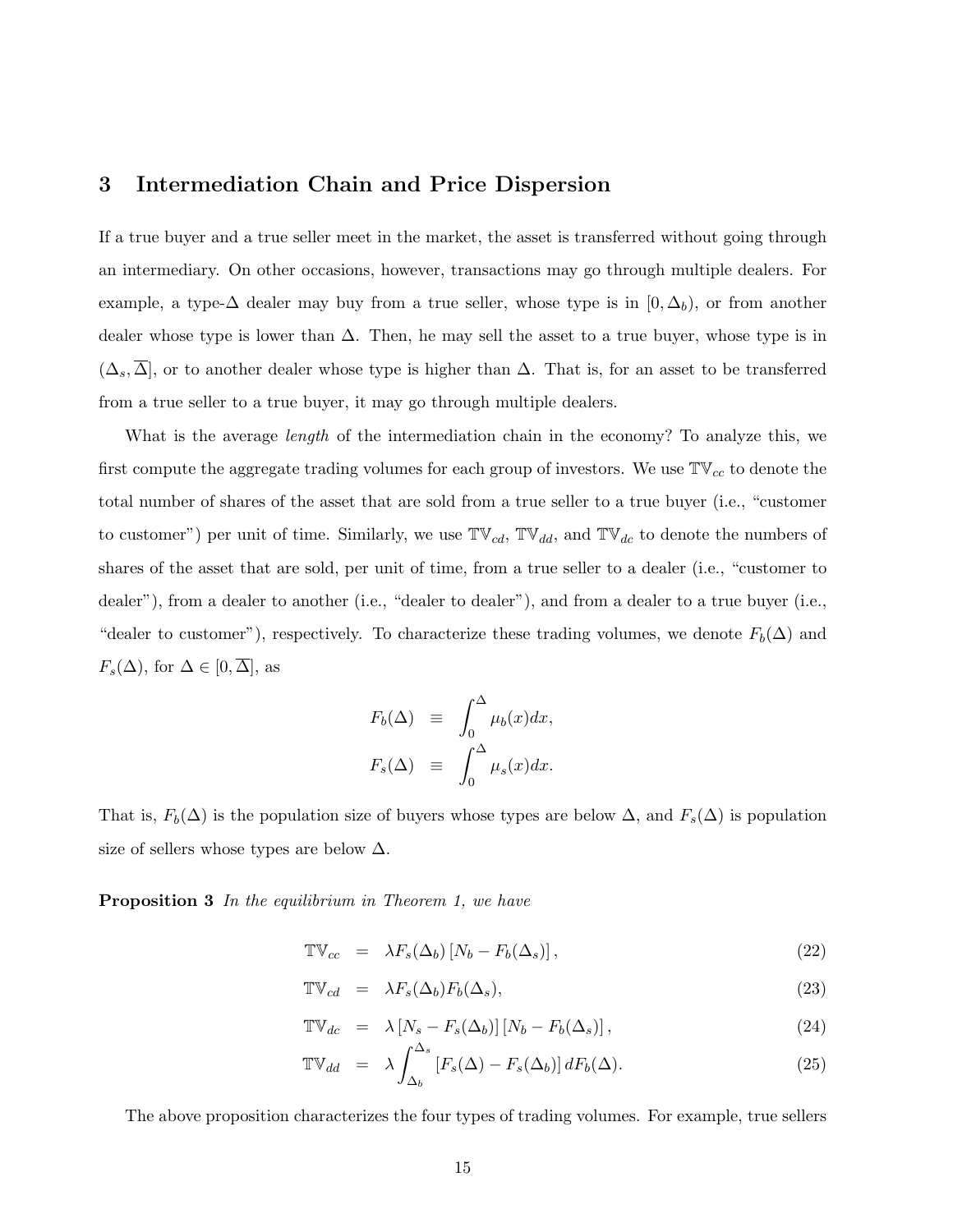are those whose types are below  $\Delta_b$ . The total measure of those investors is  $F_s(\Delta_b)$ . True buyers are those whose types are above  $\Delta_s$ , and so the total measure of those investors is  $N_b - F_b(\Delta_s)$ . This leads to the trading volume in (22). The results on  $\mathbb{TV}_{cd}$  and  $\mathbb{TV}_{dc}$  are similar. Note that in these 3 types of trades, every meeting results in a transaction, since the buyer's type is always higher than the seller's. For the meetings among dealers, however, this is not the case. When a dealer buyer meets a dealer seller with a higher  $\Delta$ , they will not be able to reach an agreement to trade. The expression of  $\mathbb{TV}_{dd}$  in (25) takes into account the fact that transaction occurs only when the buyer's type is higher than the seller's.

With these notations, we can define the length of the intermediation chain as

$$
L \equiv \frac{\mathbb{TV}_{cd} + \mathbb{TV}_{dc} + 2\mathbb{TV}_{dd}}{\mathbb{TV}_{cd} + \mathbb{TV}_{dc} + 2\mathbb{TV}_{cc}}.
$$
\n(26)

This definition implies that L is the average number of layers of dealers in the economy. To see this, let us go through the following three simple examples.<sup>6</sup> First, suppose there is no intermediation in the economy and true buyers and true sellers trade directly. In this case, we have  $\mathbb{TV}_{cd} = \mathbb{TV}_{dc} =$  $\mathbb{TV}_{dd} = 0$ . Hence  $L = 0$ , that is, the length of the intermediation chain is 0. Second, suppose a dealer buys one unit of the asset from a customer and sells it to another customer. We then have  $\mathbb{TV}_{cd} = \mathbb{TV}_{dc} = 1$  and  $\mathbb{TV}_{dd} = \mathbb{TV}_{cc} = 0$ . Hence, the length of the intermediation chain is 1. Third, suppose a dealer buys one unit of the asset from a customer and sells it to another dealer, who then sells it to a customer. We then have  $\mathbb{TV}_{cd} = \mathbb{TV}_{dc} = 1$ ,  $\mathbb{TV}_{dd} = 1$ , and  $\mathbb{TV}_{cc} = 0$ . Hence, the chain length is 2. In the following, we will analyze the effects of search speed  $\lambda$ , search cost c, market size X, and trading need  $\kappa$  on the intermediation chain.

### 3.1 Search cost  $c$

**Proposition 4** In the equilibrium in Theorem 1,  $\frac{\partial \Delta_b}{\partial c} > 0$  and  $\frac{\partial \Delta_s}{\partial c} < 0$ , that is, the total population size of the intermediary sector is decreasing in c.

Intuitively, investors balance the gain from trade against the search cost. The search cost has a disproportionately large effect on dealers since they stay in the market constantly. Hence, when

 ${}^{6}$ The validity of the measure in (26) does not depend on the assumption that investors can only hold 0 or 1 unit of the asset.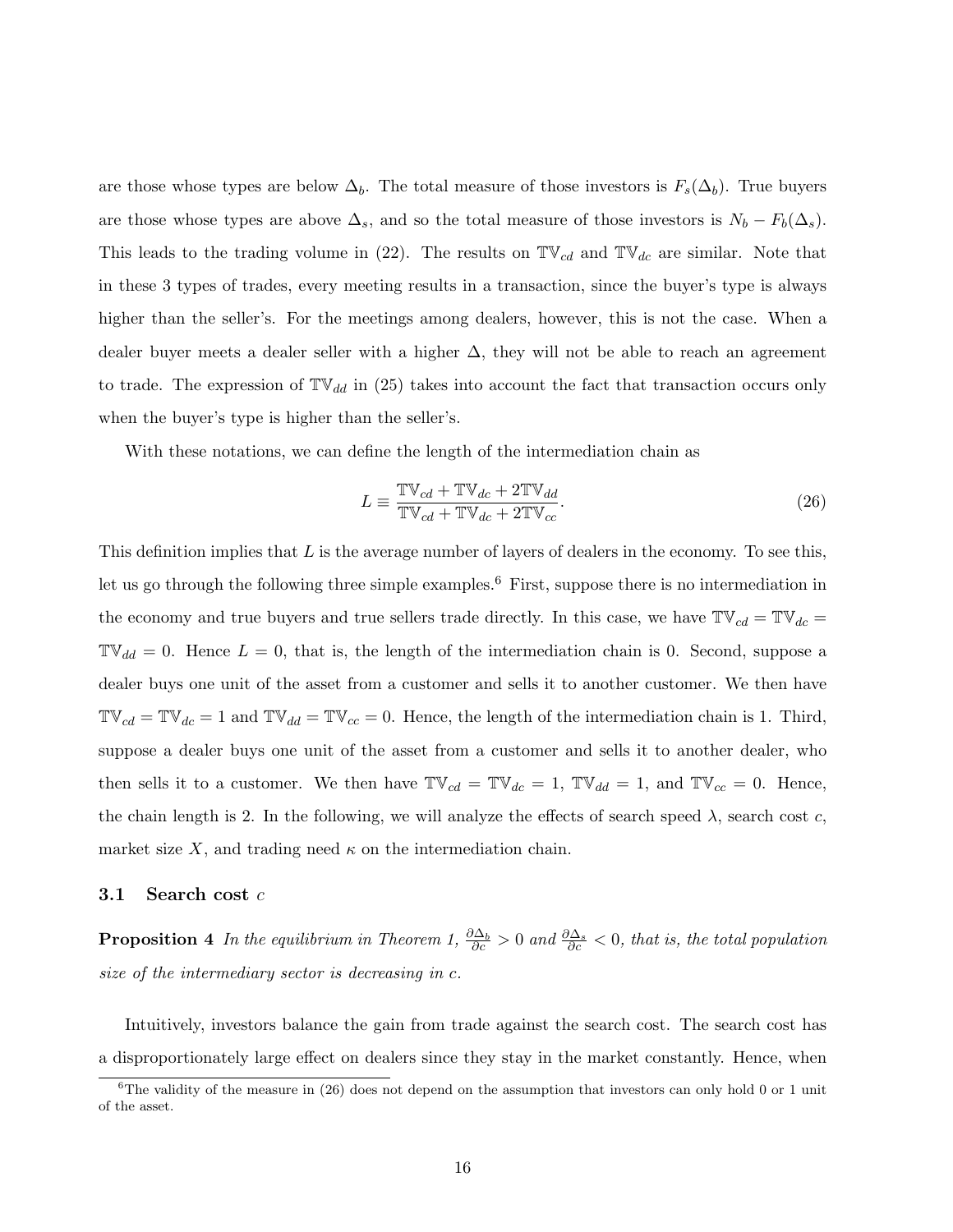the search cost increases, fewer investors choose to be dealers and so the size of the intermediary sector becomes smaller, i.e., the interval  $(\Delta_b, \Delta_s)$  shrinks. Consequently, the smaller intermediary sector leads to a shorter intermediation chain, as summarized in the following proposition.

**Proposition 5** In the equilibrium in Theorem 1,  $\frac{\partial L}{\partial c} < 0$ , that is, the length of the financial intermediation chain is decreasing in c.

When c increases to  $c^*$ , the interval  $(\Delta_b, \Delta_s)$  shrinks to a single point and the intermediary sector disappears. Hence, we have  $\lim_{c \to c^*} L = 0$ . On the other hand, as c decreases, more investors choose to be dealers, leading to more layers of intermediation and a longer chain in the economy. What happens when c goes to zero?

**Proposition 6** In the equilibrium in Theorem 1, when c goes to 0, we obtain:

$$
\Delta_b = 0, \qquad \Delta_s = \overline{\Delta},
$$
  
\n
$$
N_s = X, \qquad N_b = N - X,
$$
  
\n
$$
L = \infty.
$$

As the search cost c diminishes, the intermediary sector  $(\Delta_b, \Delta_s)$  expands. When c goes to 0,  $(\Delta_b, \Delta_s)$  becomes the whole interval  $(0, \overline{\Delta})$ . That is, almost all investors (except zero measure of them at 0 and  $\overline{\Delta}$ ) are intermediaries, constantly searching in the market. Hence,  $N_s = X$  and  $N_b = N - X$ , that is, virtually every asset holder is trying to sell his asset and every non-owner is trying to buy. Since virtually all transactions are intermediation trading, the length of the intermediation chain is infinity.

This proposition demonstrates that, as the search cost  $c$  approaches 0, the intermediation equilibrium in our model converges to the equilibrium in Hugonnier, Lester, and Weill (2016), where the search cost  $c$  is 0. Interestingly, in Section 5, we show that there also exists another equilibrium, which does *not* converge to the equilibrium in Hugonnier, Lester, and Weill  $(2016)$ , when  $c$  goes to zero.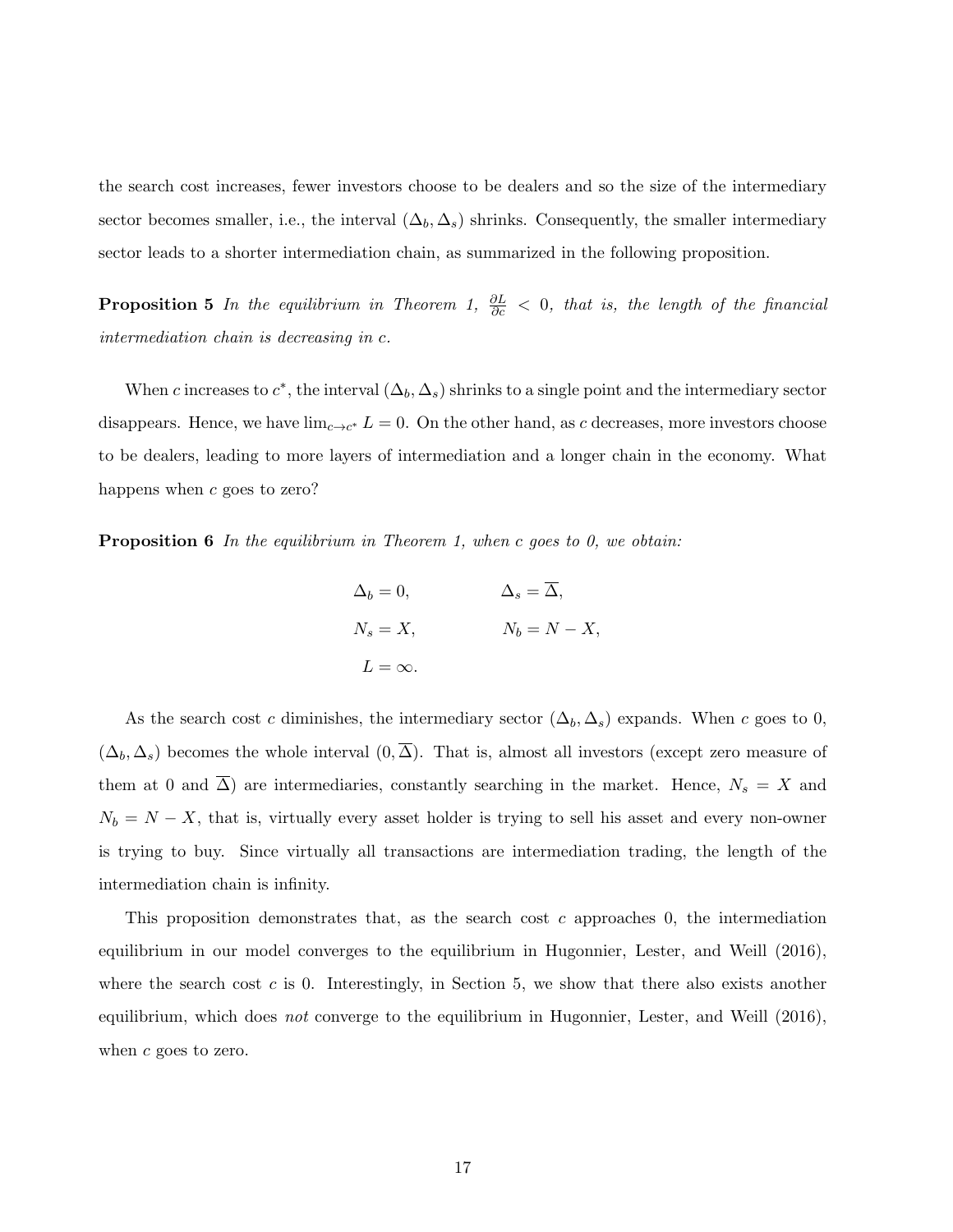#### 3.2 Search speed  $\lambda$

**Proposition 7** In the equilibrium in Theorem 1, when  $\lambda$  is sufficiently large,  $\frac{\partial \Delta_s - \Delta_b}{\partial \lambda} < 0$ , that is, the size of the intermediary sector is decreasing in  $\lambda$ ;  $\frac{\partial L}{\partial \lambda} < 0$ , that is, the length of the financial intermediation chain is decreasing in  $\lambda$ .

The intuition for the above result is as follows. As the search technology improves, a customer has a better outside option when he trades with a dealer, since the customer can find an alternative trading partner more quickly if the dealer were to turn down the trade. As a result, intermediation is less profitable and the dealer sector shrinks, leading to a shorter intermediation chain.

#### 3.3 Market size X

To analyze the effect of the market size  $X$ , we keep the ratio of investor population N and asset supply  $X$  constant. That is, we let

$$
N = \phi X,\tag{27}
$$

where  $\phi$  is a constant. Hence, when the issuance size X changes, the population size N also changes proportionally. We impose this condition to shut down the effect from the change in the ratio of asset owners and non-owners in equilibrium.

**Proposition 8** In the equilibrium in Theorem 1, under condition (27), when  $\lambda$  is sufficiently large,  $\frac{\partial \Delta_s - \Delta_b}{\partial X}$  < 0, that is, the intermediary sector shrinks when the market size increases;  $\frac{\partial L}{\partial X}$  < 0, that is, the length of the financial intermediation chain is decreasing in the market size  $X$ .

Intuitively, when the market size gets larger, it becomes easier for an investor to meet his trading partner. Hence, the effect is similar to that from an increase in the search speed  $\lambda$ . From the intuition in Proposition 7, we obtain that the length of the financial intermediation chain is decreasing in the size of the market.

#### 3.4 Trading need  $\kappa$

**Proposition 9** In the equilibrium in Theorem 1, when  $\lambda$  is sufficiently large,  $\frac{\partial(\Delta_s-\Delta_b)}{\partial \kappa} > 0$ , and  $\frac{\partial L}{\partial \kappa} > 0$ , that is, the intermediary sector expands and the length of the intermediation chain increases when the frequency of investors' trading need increases.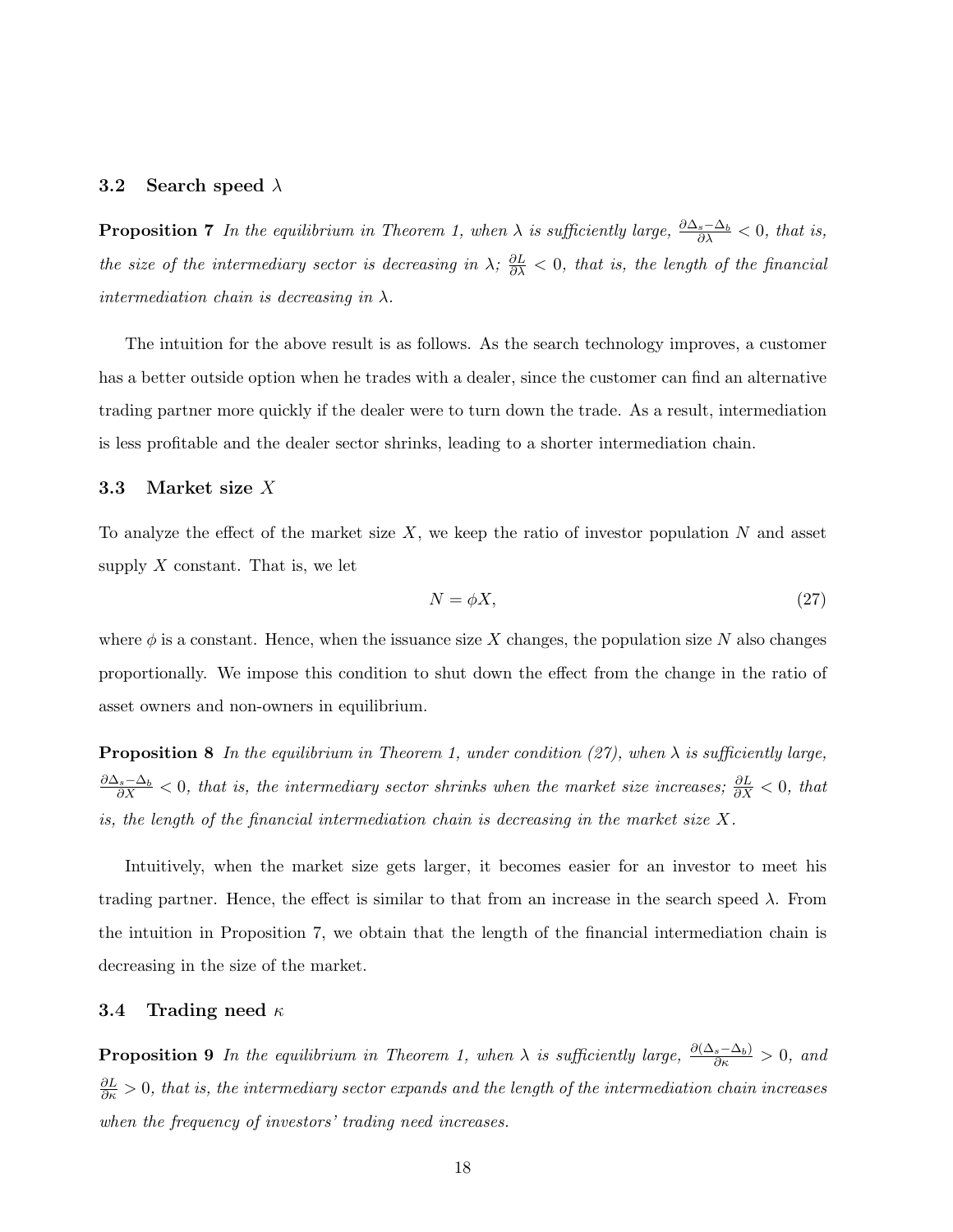The intuition for the above result is as follows. Suppose  $\kappa$  increases, i.e., investors need to trade more frequently. This makes it more profitable for dealers. Hence, the intermediary sector expands as more investors choose to become dealers, leading to a longer intermediation chain.

#### 3.5 Alternative chain length measure

In this section, we follow Hugonnier et al. (2016) to define the chain length as the average of the number of dealers for an intermediation chain in the economy. That is, to compute the length of a chain, we track the same asset and count the number of dealers it goes through for the asset to be traded from a customer seller to a customer buyer. The only modification is that we account for the chains with zero length (i.e., no intermediary is involved). Following Hugonnier et al. (2016), we also compute the chain length under the condition that the dealers involved in these trades have stable types.

**Proposition 10** Under the condition that the types of involved dealers are stable, the average chain length in this economy  $L'$  is given by

$$
L' = \frac{\kappa + \lambda N_b}{\lambda N_b} \ln \left( \frac{\kappa + \lambda N_b}{\kappa + \lambda N_b^c} \right),\tag{28}
$$

where  $N_b^c$  is the total mass of customer buyers in the economy and is given by (98). Moreover, this chain length definition and our definition (26) coincide when  $\lambda$  goes to infinity:

$$
\lim_{\lambda\to\infty}L'=\lim_{\lambda\to\infty}L.
$$

The chain length definition in Hugonnier et al. (2016) attempts to capture the number of layers of intermediation in the "time series." The appeal of this definition is that we track the same asset over time and examine the number of intermediaries that the asset passes through in the "stable event." In contrast, our definition of chain length measure (26) is based on the transactions "in the cross-section." It reflects the contribution of dealers to the total trading volume, and is equivalent to the average length of the financial intermediation chains in the economy.

Despite the difference in the two definitions, the above proposition shows that they coincide when the search speed  $\lambda$  goes to infinity. This also formalizes the conjecture in Hugonnier et al. (2016) that their definition reflects the empirical notion of chain length when "trading occurs at much higher frequency than type switching."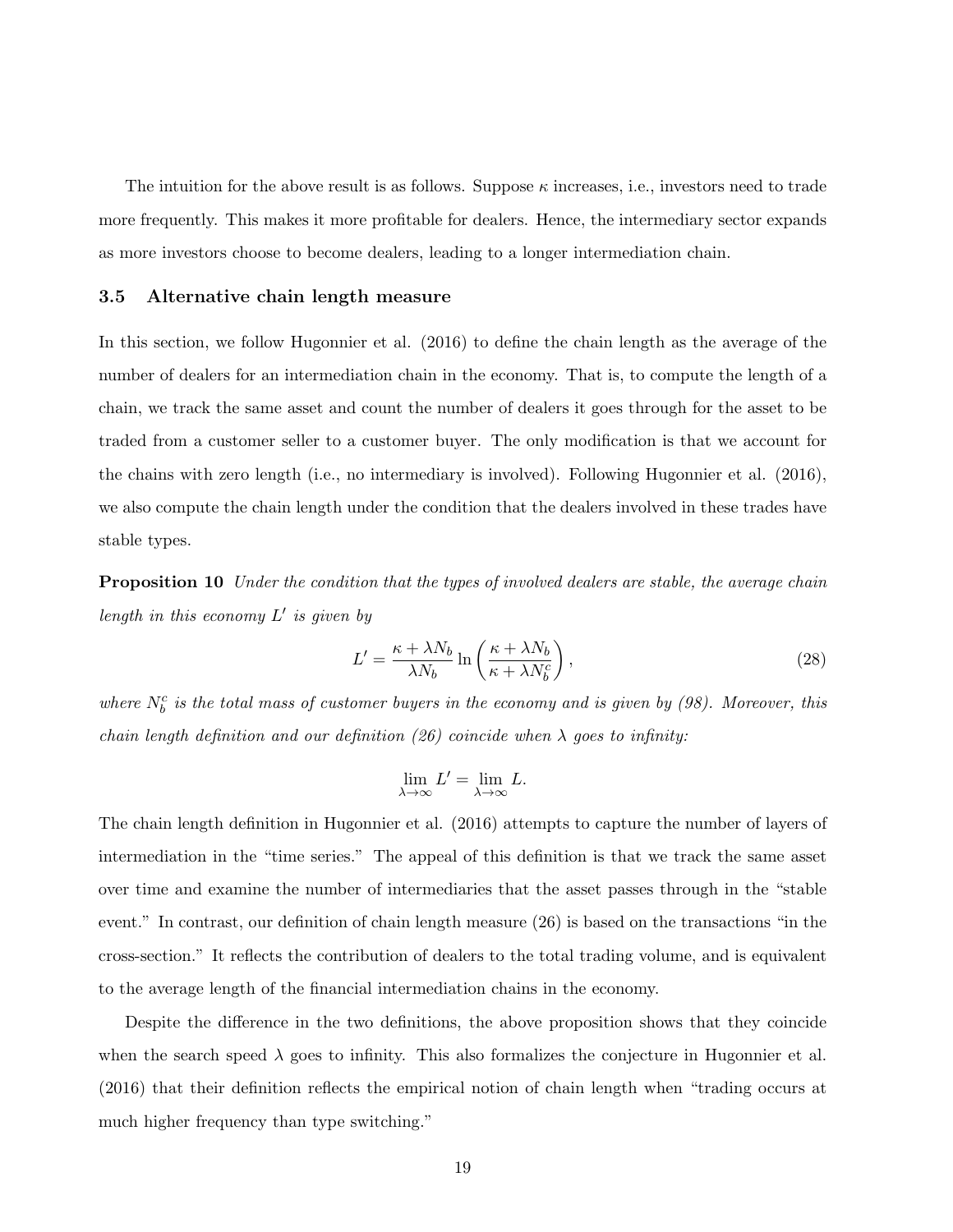#### 3.6 Price dispersion

How is the price dispersion related to search frictions? It seems reasonable to expect the price dispersion to decrease as the market frictions diminishes. However, this intuition is not complete, and the relationship between price dispersion and search frictions is more subtle.

To see this, we use  $D$  to denote the price dispersion

$$
D \equiv P_{\text{max}} - P_{\text{min}},\tag{29}
$$

where  $P_{\text{max}}$  and  $P_{\text{min}}$  are the maximum and minimum prices, respectively, among all prices. Proposition 2 implies that

$$
P_{\text{max}} = P(\overline{\Delta}, \Delta_s), \tag{30}
$$

$$
P_{\min} = P(\Delta_b, 0). \tag{31}
$$

That is,  $P_{\text{max}}$  is the price for the transaction between a buyer of type  $\overline{\Delta}$  and a seller of type  $\Delta_s$ . Similarly,  $P_{\min}$  is the price of the transaction between a buyer of type  $\Delta_b$  and a seller of type 0. The following proposition shows that effect of the search speed on the price dispersion.

# **Proposition 11** In the equilibrium in Theorem 1, when  $\lambda$  is sufficiently large,  $\frac{\partial D}{\partial \lambda} < 0$ .

The intuition is the following. When the search speed is faster, investors do not have to compromise as much on prices to speed up their transactions, because they can easily find alternative trading partners if their current trading partners decided to walk away from their transactions. Hence, the dispersion across prices becomes smaller when  $\lambda$  increases.

However, the relation between the price dispersion and the search cost  $c$  is more subtle. As the search cost increases, fewer investors participate in the market. On the one hand, this makes it harder to find a trading partner and so increases the price dispersion as the previous proposition suggests. There is, however, an opposite driving force: Less diversity across investors leads to a smaller price dispersion. In particular, as noted in Proposition 4,  $\Delta_s$  is decreasing in c, that is, when the search cost increases, only investors with lower types are willing to pay the cost to try to sell their assets. This reduces the maximum price  $P_{\text{max}}$ . On the other hand, when the search cost increases, only investors with higher types are willing to buy. This increases the minimum price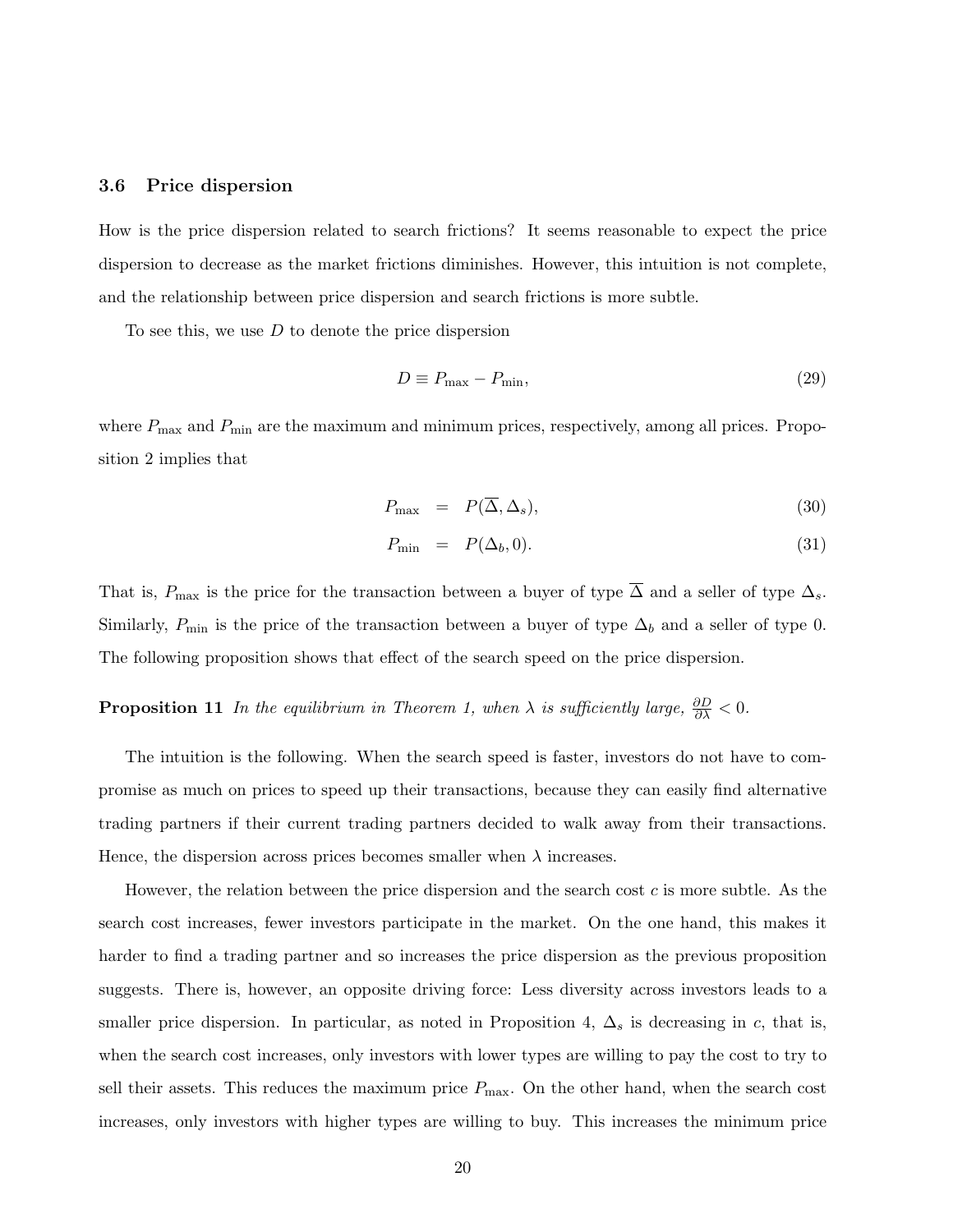$P_{\text{min}}$ . Therefore, as the search cost increases, the second force decreases the price dispersion. The following proposition shows that the second force can dominate.

**Proposition 12** In the equilibrium in Theorem 1, the sign of  $\frac{\partial D}{\partial c}$  can be either positive or negative. Moreover, when c is sufficiently small, we have  $\frac{\partial D}{\partial c} < 0$ .

Price dispersion in OTC markets has been documented in the literature, e.g., Green, Hollifield, and Schurhoff (2007). Jankowitsch, Nashikkar, and Subrahmanyam (2011) proposes that price dispersion can be used as a measure of liquidity. Our analysis in Proposition 11 confirms this intuition that the price dispersion is larger when the search speed is lower, which can be interpreted as the market being less liquid. However, Proposition 12 also illustrates the potential limitation, especially in an environment with a low search cost. It shows that the price dispersion may decrease when the search cost is higher.

#### 3.7 Price dispersion ratio

To further analyze the price dispersion in the economy, we define dispersion ratio as

$$
DR \equiv \frac{P_{max}^d - P_{min}^d}{P_{max} - P_{min}},\tag{32}
$$

where  $P_{\text{max}}^d$  and  $P_{\text{min}}^d$  are the maximum and minimum prices, respectively, among inter-dealer transactions. That is,  $DR$  is the ratio of the price dispersion among inter-dealer transactions to the price dispersion among all transactions.

This dispersion ratio measure has two appealing features. First, somewhat surprisingly, it turns out to be easier to measure DR than D. Conceptually, price dispersion D is the price dispersion at a point in time. When measuring it empirically, however, we have to compromise and measure the price dispersion during a period of time (e.g., a month or a quarter), rather than at an instant. As a result, the asset price volatility directly affects the measure D. In contrast, the dispersion ratio DR alleviates part of this problem since asset price volatility affects both the numerator and the denominator. Second, as noted in Proposition 12, the effect of search cost on the price dispersion is ambiguous. In contrast, our model predictions on the price dispersion ratio are sharper, as illustrated in the following proposition.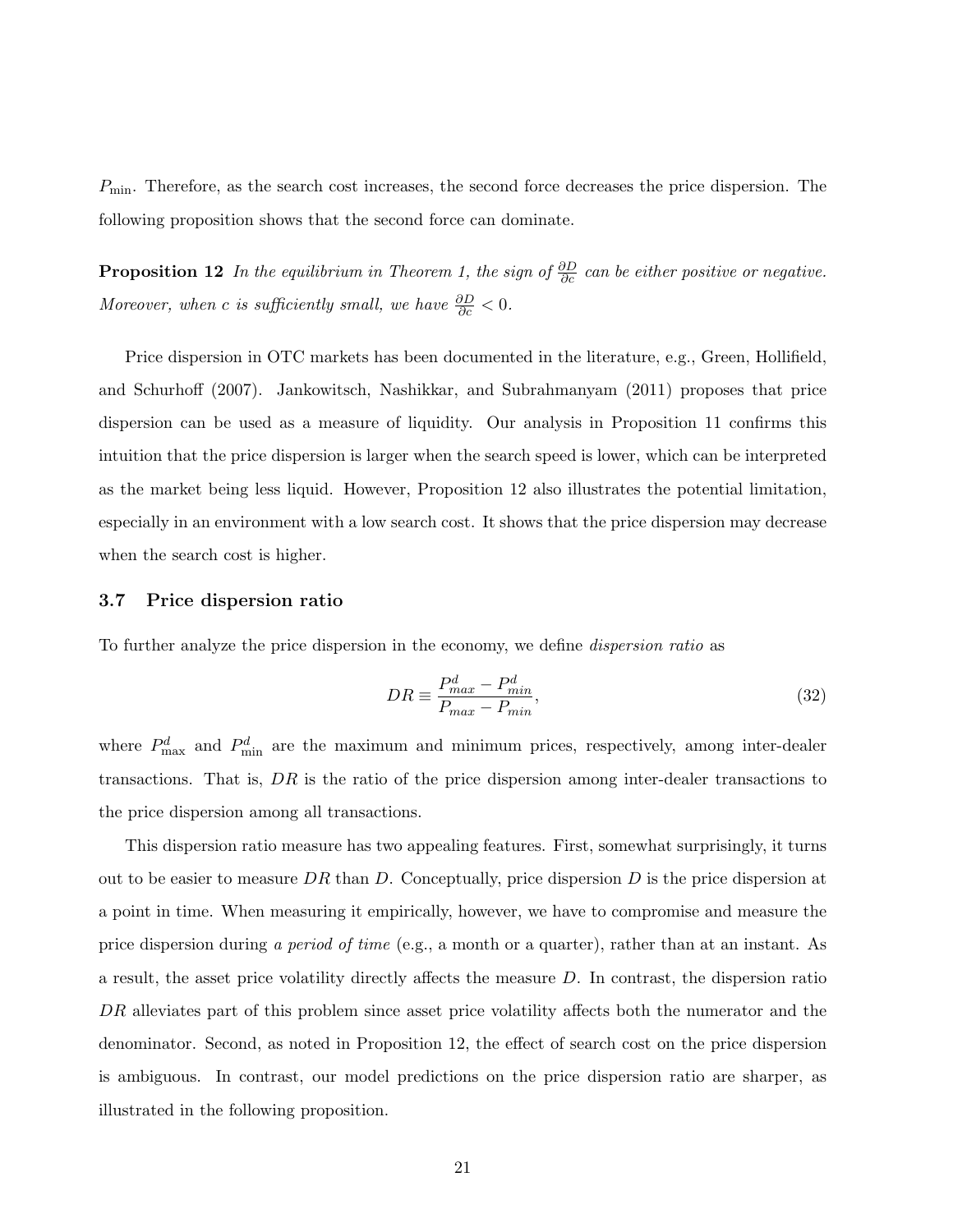**Proposition 13** In the equilibrium in Theorem 1, we have  $\frac{\partial DR}{\partial c} < 0$ ; when  $\lambda$  is sufficiently large, we have  $\frac{\partial DR}{\partial \lambda} < 0$ ,  $\frac{\partial DR}{\partial \kappa} > 0$ , and under condition (27) we have  $\frac{\partial DR}{\partial X} < 0$ .

Intuitively, DR is closely related to the size of the intermediary sector. All these parameters  $(c, \lambda, X, \text{ and } \kappa)$  affect DR through their effects on the interval  $(\Delta_b, \Delta_s)$ . For example, as noted in Proposition 4, when the search cost c increases, the intermediary sector  $(\Delta_b, \Delta_s)$  shrinks, and so the price dispersion ratio DR decreases. The intuition for the effects of all other parameters  $(\lambda, X, \lambda)$ and  $\kappa$ ) is similar.

In summary, both DR and L are closely related to the size of the intermediary sector. All the parameters of  $(c, \lambda, X, \text{ and } \kappa)$  affect both DR and L through their effects on the size of the intermediary sector, i.e., the size of the interval  $(\Delta_b, \Delta_s)$ . Indeed, by comparing the above results with Propositions 5, 7, 8, and 9, we can see that, for all four parameters  $(c, \lambda, X, \text{ and } \kappa)$ , the effects on  $DR$  and  $L$  have the same sign.

#### 3.8 Welfare

What are the welfare implications from the intermediation chain? For example, is a longer intermediation chain an indication of higher or lower investors' welfare? Propositions 5–13 have shed some light on this question. In particular, a longer intermediation chain is a sign of a lower c, a lower  $\lambda$ , a higher  $\kappa$ , or a lower X, which have different welfare implications. Hence, the chain length and dispersion ratio are not clear-cut indicators of investors' welfare.

For example, a lower c means that more investors search in equilibrium. Hence, high- $\Delta$  investors can obtain the asset more quickly, leading to higher welfare for all investors. On the other hand, a lower  $\lambda$  means that investors obtain their desired asset positions more slowly, leading to lower welfare for investors. Therefore, if the intermediation chain L becomes longer because of a lower c, it is a sign of higher investor welfare. However, if it is due to a slower search speed  $\lambda$ , it is a sign of lower investor welfare. A higher  $\kappa$  means that investors have more frequent trading needs. If L becomes longer because of a higher  $\kappa$ , holding the market condition constant, this implies that investors have lower welfare. Finally, if  $L$  becomes longer because of a smaller  $X$ , it means that investors execute their trades more slowly, leading to lower welfare for investors. To formalize the above intuition, we use  $W$  to denote the average expected utility across all investors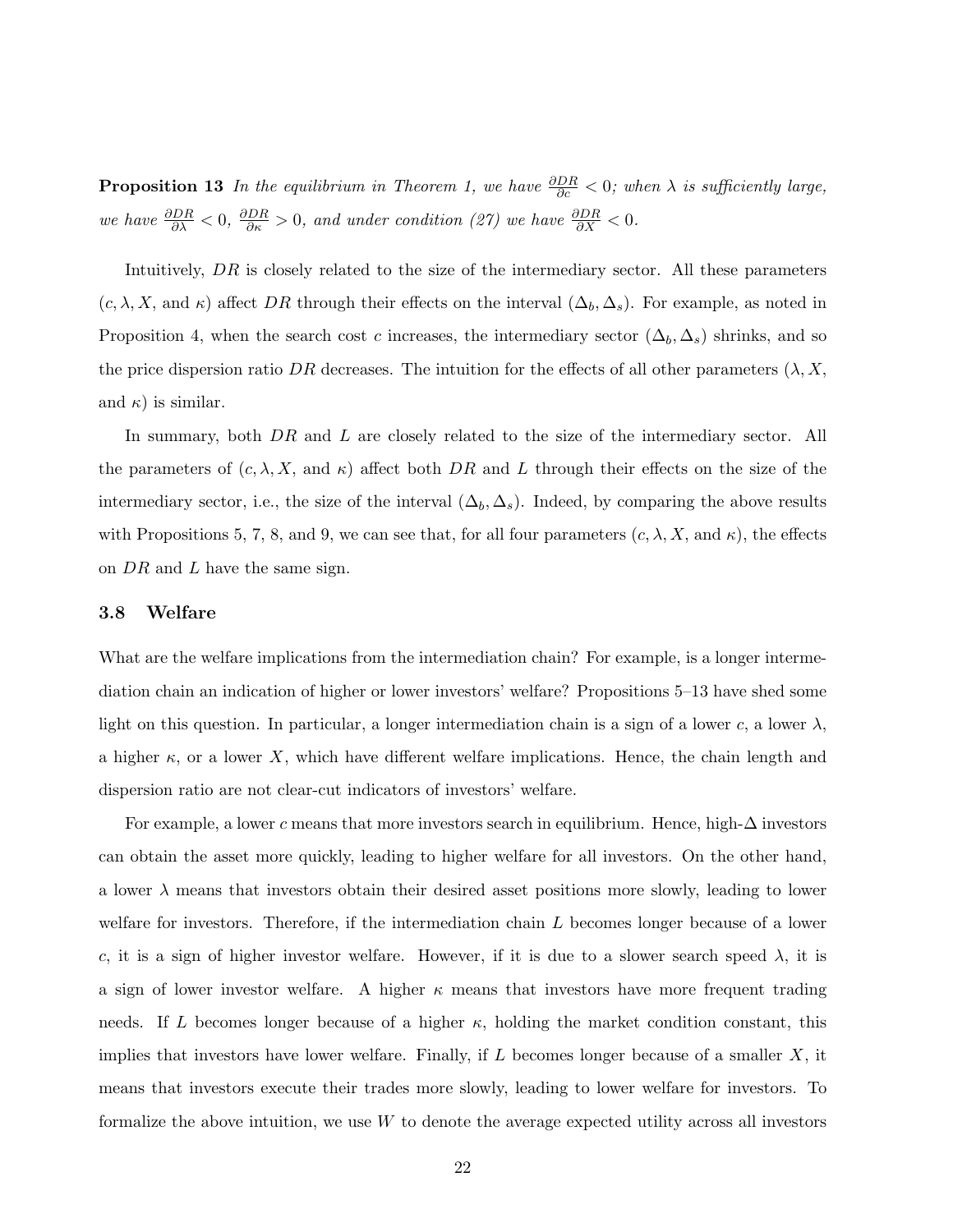in the economy. The relation between investors' welfare and those parameters is summarized in the following proposition.

**Proposition 14** In the equilibrium in Theorem 1, we have  $\frac{\partial W}{\partial c} < 0$ ; when  $\lambda$  is sufficiently large, we have  $\frac{\partial W}{\partial \lambda} > 0$ ,  $\frac{\partial W}{\partial \kappa} < 0$ , and under condition (27)  $\frac{\partial W}{\partial X} > 0$ .

### 3.9 Efficiency

We now examine the efficiency of the intermediary sector size. Let's imagine a social planner, who can choose the two cutoff points in (3) and (4) to maximize the average of all investors' expected utility over their life time. Investors follow this decision rule set by the social planner, and face the same market frictions as described in Section 2. Compared to this social planer equilibrium, does the decentralized equilibrium in Theorem 1 have efficient amount of intermediaries? The asymptotic analysis in the following proposition shows that this is generally not the case.

**Proposition 15** Suppose  $\lambda$  is sufficiently large. If  $\eta = 1/2$ , the intermediary sector in the decentralized equilibrium is close to that in the social planner case:

$$
\Delta_b = \Delta_b^e + o(\lambda^{-1/2}), \tag{33}
$$

$$
\Delta_s = \Delta_s^e + o(\lambda^{-1/2}). \tag{34}
$$

If  $\eta \neq 1/2$ , however, the decentralized equilibrium may have too much or too little intermediation.

The above results are reminiscent of the Hosios (1990) condition that efficiency is achieved only for a specific distribution of bargaining powers between buyers and sellers. The matching function we adopted is symmetric for buyers and sellers, and our proposition shows that the efficiency is achieved when the buyers and sellers have the same bargaining power. In the case of  $\eta \neq 1/2$ , however, the decentralized equilibrium is generally inefficient. We illustrate in the proof of this proposition that the decentralized equilibrium may have too much or too little intermediation, depending on the distribution of investors' types  $F(\cdot)$ .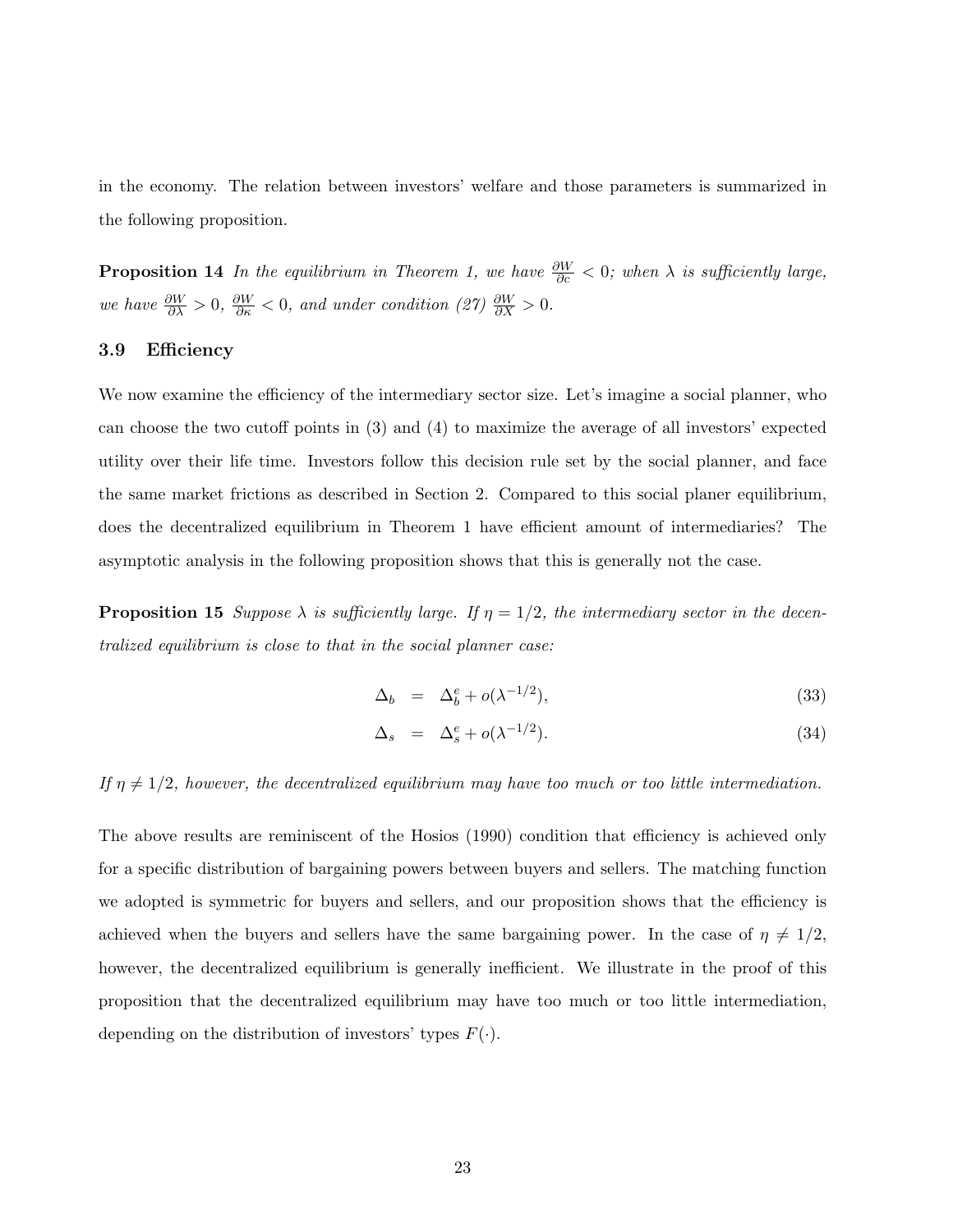## 4 On Convergence

When the search friction disappears, does the search market equilibrium converge to the equilibrium in a centralized market? Since Rubinstein and Wolinsky (1985) and Gale (1987), it is generally believed that the answer is yes. This convergence result is also demonstrated in Duffie, Garleanu, and Pedersen (2005), the framework we adopted.

However, we show in this section that as the search technology approaches perfection (i.e.,  $\lambda$  goes to infinity) the search equilibrium does not always converge to a centralized market equilibrium. In particular, consistent with the existing literature, the prices and allocation in the search equilibrium converge to their counterparts in a centralized-market equilibrium, but the trading volume may not.

#### 4.1 Centralized market benchmark

Suppose we replace the search market in Section 2 by a centralized market and keep the rest of the economy the same. That is, investors can execute their transactions without any delay. The centralized market equilibrium consists of an asset price  $P_w$  and a cutoff point  $\Delta_w$ . All asset owners above  $\Delta_w$  and nonowners below  $\Delta_w$  stay inactive. Moreover, each nonowner with a type higher than  $\Delta_w$  buys one unit of the asset instantly and each owner with a type lower than  $\Delta_w$  sells his asset instantly, such that all investors find their strategies optimal, the distribution of all groups of investors remain constant over time, and the market clears. This equilibrium is given by the following proposition.

**Proposition 16** In this centralized market economy, the equilibrium is given by

$$
\Delta_w = F^{-1} \left( 1 - \frac{X}{N} \right), \tag{35}
$$

$$
P_w = \frac{1 + \Delta_w}{r}.\tag{36}
$$

The total trading volume per unit of time is

$$
\mathbb{TV}_w = \kappa X \left( 1 - \frac{X}{N} \right). \tag{37}
$$

As shown in (36), the asset price is determined by the marginal investor's valuation  $\Delta_w$ . Asset allocation is efficient since (almost) all investors whose types are higher than  $\Delta_w$  are asset owners,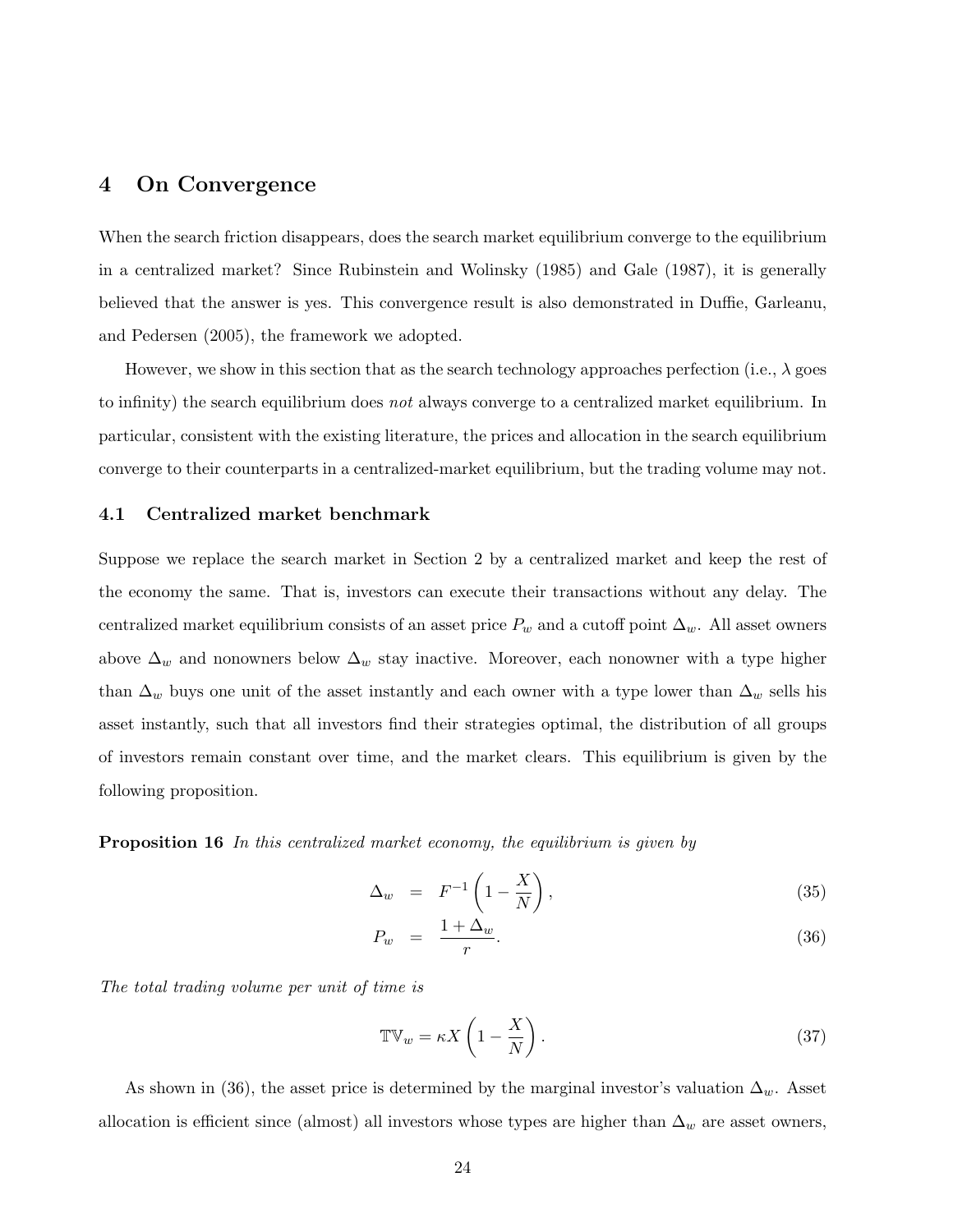and (almost) all investors whose types are lower than  $\Delta_w$  are nonowners. Trading needs arise when investors' types change. In particular, an asset owner becomes a seller if his new type is below  $\Delta_w$ and a nonowner becomes a buyer if his new type is above  $\Delta_w$ . In this idealized market, they can execute their transactions instantly. Hence, at each point in time, the total measure of buyers and sellers are infinitesimal, and the total trading volume during  $[t, t + dt)$  is  $\mathbb{TV}_w dt$ .

#### 4.2 The limit case of the search market

Denote the total trading volume in the search market economy in Section 2 as

$$
\mathbb{TV} \equiv \mathbb{TV}_{cc} + \mathbb{TV}_{cd} + \mathbb{TV}_{dc} + \mathbb{TV}_{dd}.
$$
\n(38)

The following proposition reports asymptotic properties of the search equilibrium.

**Proposition 17** When  $\lambda$  goes to infinity, the equilibrium in Theorem 1 is given by

$$
\lim_{\lambda \to \infty} \Delta_b = \lim_{\lambda \to \infty} \Delta_s = \Delta_w,\tag{39}
$$

$$
\lim_{\lambda \to \infty} P(x, y) = P_w \text{ for any } x < y,\tag{40}
$$

$$
\lim_{\lambda \to \infty} \mu_h(\Delta) = \begin{cases} Nf(\Delta) & \text{if } \Delta > \Delta_w, \\ 0 & \text{if } \Delta < \Delta_w, \end{cases}
$$
\n(41)

$$
\lim_{\lambda \to \infty} \mu_n(\Delta) = \begin{cases} 0 & \text{if } \Delta > \Delta_w, \\ Nf(\Delta) & \text{if } \Delta < \Delta_w, \end{cases}
$$
 (42)

$$
\lim_{\lambda \to \infty} \mu_b(\Delta) = \lim_{\lambda \to \infty} \mu_s(\Delta) = 0,
$$
\n(43)

$$
\lim_{\lambda \to \infty} \frac{\mathbb{TV} - \mathbb{TV}_w}{\mathbb{TV}_w} = \log \frac{\hat{c}}{c},\tag{44}
$$

where  $\hat{c}$  is a constant, with  $\hat{c} > c$ , and is given by

$$
\hat{c} = \sqrt{\int_0^{\Delta_w} \frac{F(x)}{F(\Delta_w)} dx} \sqrt{\int_{\Delta_w}^{\overline{\Delta}} \frac{1 - F(x)}{1 - F(\Delta_w)} dx}.
$$
\n(45)

As  $\lambda$  goes to infinity, many aspects of the search equilibrium converge to their counterparts in a centralized market equilibrium. First, the interval  $(\Delta_b, \Delta_s)$  shrinks to a single point at  $\Delta_w$  (equation (39)), and the size of the intermediary sector goes to zero. Second, all transaction prices converge to the price in the centralized market, as shown in equation (40). Third, the asset allocation in the search equilibrium converges to that in the centralized market. As shown in equations  $(41)$ – $(43)$ ,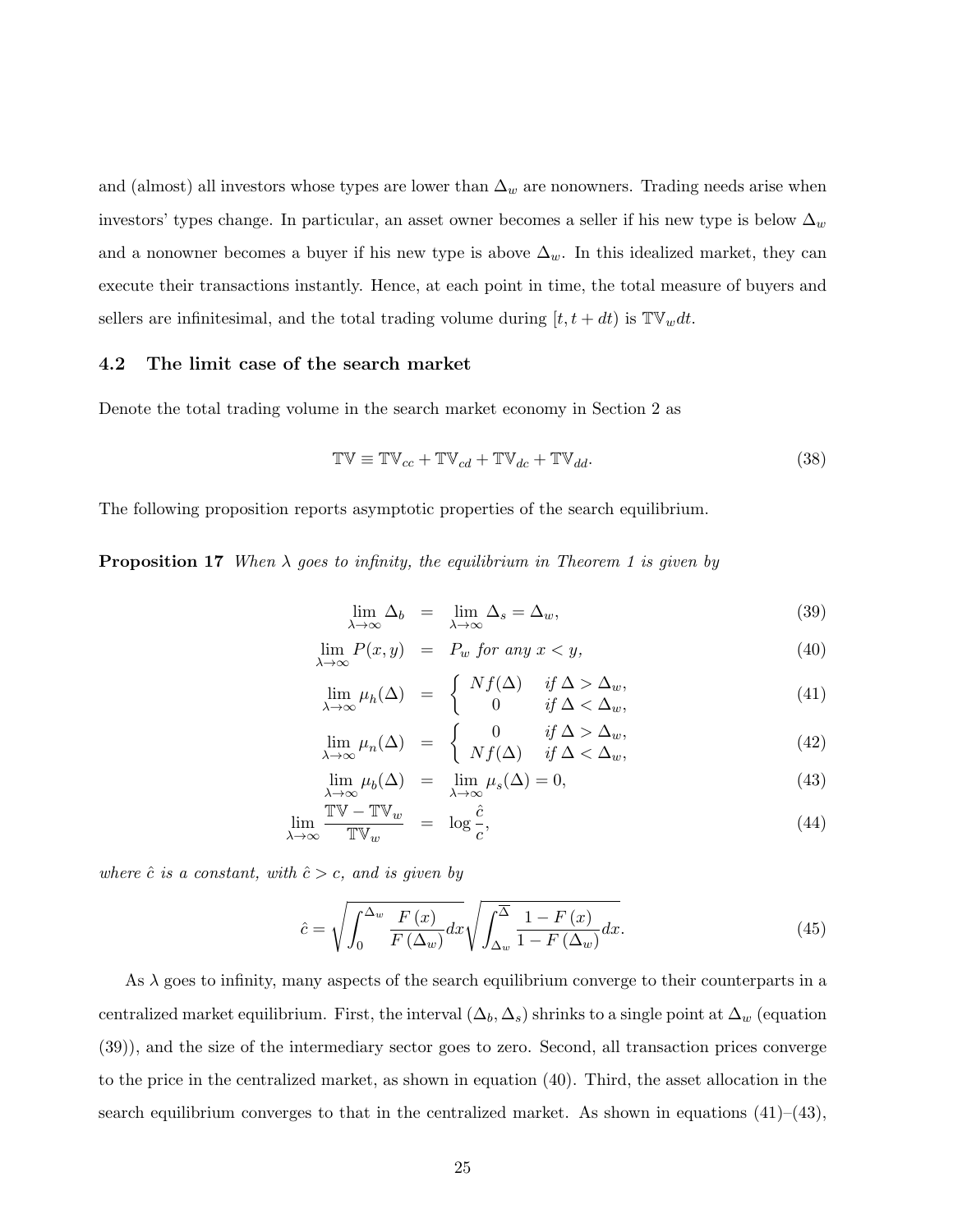almost all investors whose types are higher than  $\Delta_w$  are inactive asset holders, and almost all investors whose types are lower than  $\Delta_w$  are inactive nonowners. The population sizes for buyers and sellers are infinitesimal.

However, there is one important difference. The equation (44) shows that as  $\lambda$  goes to infinity, the total trading volume in the search market equilibrium is higher than the volume in the centralized market equilibrium. This is surprising, especially given the result in (39) that the size of the intermediary sector shrinks to 0.

It is worth emphasizing that this result is not a mathematical quirk from taking limit. Rather, it highlights an important difference between a search market and an idealized centralized market. Intuitively, the excess trading in the search market is due to intermediaries, who act as middlemen, buying the asset from one investor and selling to another. As  $\lambda$  increases, the intermediary sector shrinks. However, thanks to the faster search technology, each intermediary can execute more trades such that the total excess trading induced by intermediaries *increases* with  $\lambda$  despite the reduction of the intermediary sector size. As  $\lambda$  goes to infinity, the trading volume in the search market remains significantly higher than that in a centralized market. As illustrated in (44), the difference between  $\mathbb{TV}$  and  $\mathbb{TV}_w$  is larger when the search cost c is smaller, and approaches infinity when  $c$  goes to 0.

These results shed some light on why centralized market models have trouble explaining trading volume, especially in markets with small search frictions. Even in the well-developed stock market in the U.S., some trading features are perhaps better captured by a search model. Over the past a few decades, the cheaper and faster technology makes it possible for investors to exploit opportunities that were prohibitive with a less developed technology. Numerous trading platforms were set up to compete with main exchanges; hedge funds and especially high-frequency traders directly compete with traditional market makers. It seems likely that the increase in turnover in the stock market in the past a few decades was driven partly by the decrease in the search frictions in the market. Intermediaries, such as high frequency traders, execute a large volume of trades to exploit opportunities that used to be prohibitive.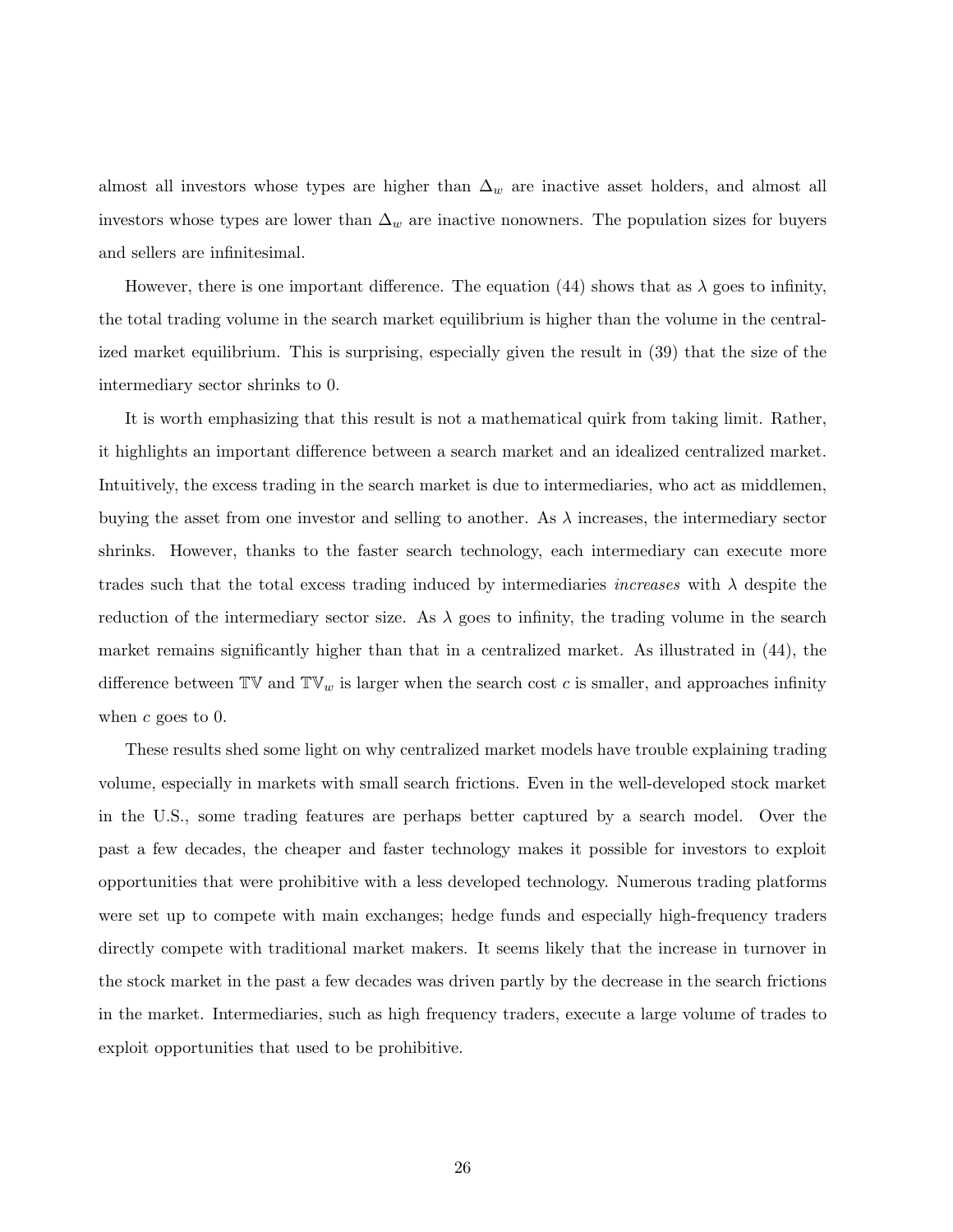## 5 Alternative Equilibrium

Our analysis so far has focused on the intermediation equilibrium (i.e., the equilibrium with  $\Delta_b$  <  $\Delta_s$ ). Theorem 1 shows that there is a unique intermediation equilibrium for the case of  $c < c^*$ . We can also verify from the proof of Theorem 1 that intermediation equilibrium does not exist for the case of  $c \geq c^*$ . This section, however, shows that non-intermediation equilibrium (i.e., the equilibrium with  $\Delta_b \geq \Delta_s$ ) exists, for both the case of  $c < c^*$  and the case  $c \geq c^*$ .

#### 5.1 Non-intermediation equilibrium

The construction of the non-intermediation equilibrium is similar to that in Section 2. Specifically, investors' decision rules are given by  $(3)$  and  $(4)$ . The optimality condition implies  $(8)$ – $(11)$ . What is new is  $\Delta_b \geq \Delta_s$ , which implies that a buyer's type is always higher than a seller's type, and so every meeting between a buyer and a seller results in a trade. The demographic evolution is illustrated in Panel A of Figure 1. Investors with intermediate valuations (i.e.,  $\Delta \in (\Delta_s, \Delta_b)$ ) choose not to participate in the market. Only those with strong trading needs (buyers with  $\Delta > \Delta_b$ ) and sellers with  $\Delta < \Delta_s$ ) are willing to pay the search cost to participate in the market.

In the steady-state equilibrium, the size of each group of investors remains a constant over time. The demographic analysis is similar to that in Section 2.3, and is summarized in the appendix. The steady state equilibrium is summarized in following theorem.

**Theorem 2** If the equilibrium with  $\Delta_b \geq \Delta_s$  exists, it can be characterized as follows.  $\Delta_b$  and  $\Delta_s$ are given by

$$
\frac{c}{\lambda \eta} = \frac{\Delta_b - \Delta_s}{\kappa + r} N_s + \frac{\kappa X}{\kappa + \lambda N_b} \frac{\int_0^{\Delta_s} F(y) \, dy}{\kappa + r + \lambda (1 - \eta) N_b},\tag{46}
$$

$$
\frac{c}{\lambda(1-\eta)} = \frac{\Delta_b - \Delta_s}{\kappa + r} N_b + \frac{\kappa (N - X)}{\kappa + \lambda N_s} \frac{\int_{\Delta_b}^{\Delta} [1 - F(x)] dx}{\kappa + r + \lambda \eta N_s},\tag{47}
$$

where  $N_s$  and  $N_b$  are given by (116) and (117). Investors' distributions are given by (101)–(109). Every meeting between a buyer and a seller results in a trade, with the price given by (6).

As in Theorem 1, the equilibrium can be fully characterized once the two cutoff points,  $\Delta_b$  and  $\Delta_s$ ,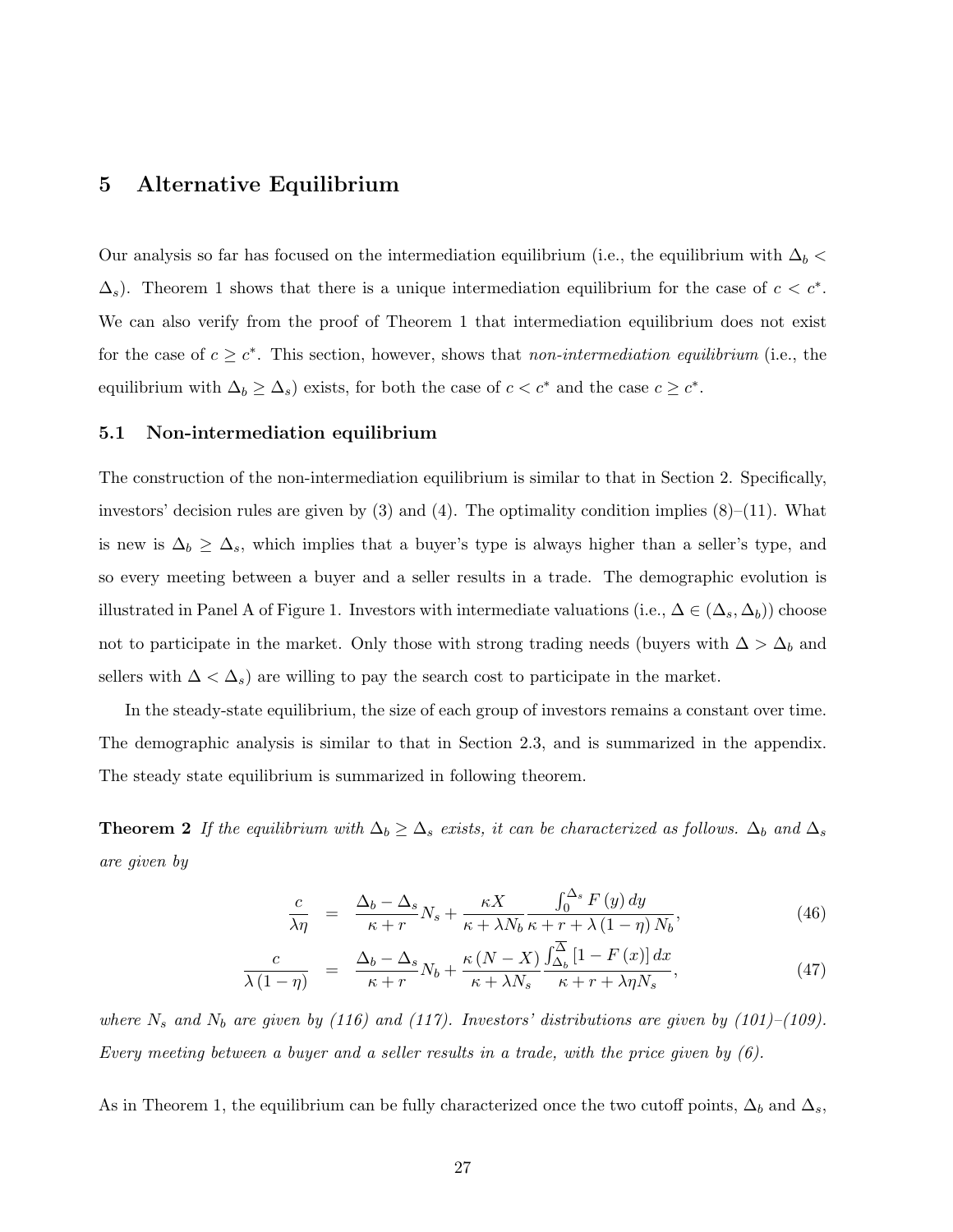are obtained. Hence, the existence of the equilibrium boils down to the existence of the solutions to (46) and (47). The following examines the equilibrium's existence and other properties.

## 5.2 The low search cost case:  $c < c^*$

**Proposition 18** If  $c < c^*$ , there exists at least one non-intermediation equilibrium as characterized in Theorem 2.

The above proposition, together with Theorem 1, implies that there are at least two non-degenerate equilibria for the case of  $c < c^*$ : the intermediation equilibrium in Theorem 1, and the nonintermediation equilibrium in Theorem 2. The multiplicity is due to the complementarity in search. In one equilibrium, investors expect a large number of them to be actively searching in the market, making it appealing for them to enter the market. The ensuing equilibrium has a large number of active investors, as in Theorem 1. In the other equilibrium, investors expect a small number of them to be active, making it unappealing to enter the market in teh first place. Hence, the ensuing equilibrium has a small number of active investors, as in the equilibrium in Theorem 2.

To gain more insights on the equilibrium in Theorem 2, we analyze the limit case when the search speed  $\lambda$  goes to infinity. The limit case for Theorem 1 is given by Proposition 17, where the size of the intermediation sector shrinks to zero. In contrast, the following proposition shows that the limit case of Theorem 2 is quite different.

**Proposition 19** For  $c < \hat{c}$ , when  $\lambda$  is sufficiently large, the equilibrium in Theorem 2 can be characterized as the following

$$
\Delta_s = \frac{m_1^s}{\lambda} + o\left(\lambda^{-1}\right),\tag{48}
$$

$$
\Delta_b = \overline{\Delta} - \frac{m_1^b}{\lambda} + o\left(\lambda^{-1}\right),\tag{49}
$$

$$
\mathbb{TV} = \frac{c^2 (\kappa + r)^2}{\eta (1 - \eta) \overline{\Delta}^2} \frac{1}{\lambda} + o\left(\lambda^{-1}\right),\tag{50}
$$

where  $m_1^b$  and  $m_1^s$  are positive constants and are given by (131) and (132).

Note first that  $\hat{c}$  is the limit of  $c^*$  when  $\lambda$  goes to  $\infty$ , and is given by (45). The above proposition shows that the limit of the equilibrium in Theorem 2 is unique. Hence, combined with the results in Theorem 1, we can conclude that there are only two equilibria when  $c < \hat{c}$  and  $\lambda$  goes to infinity.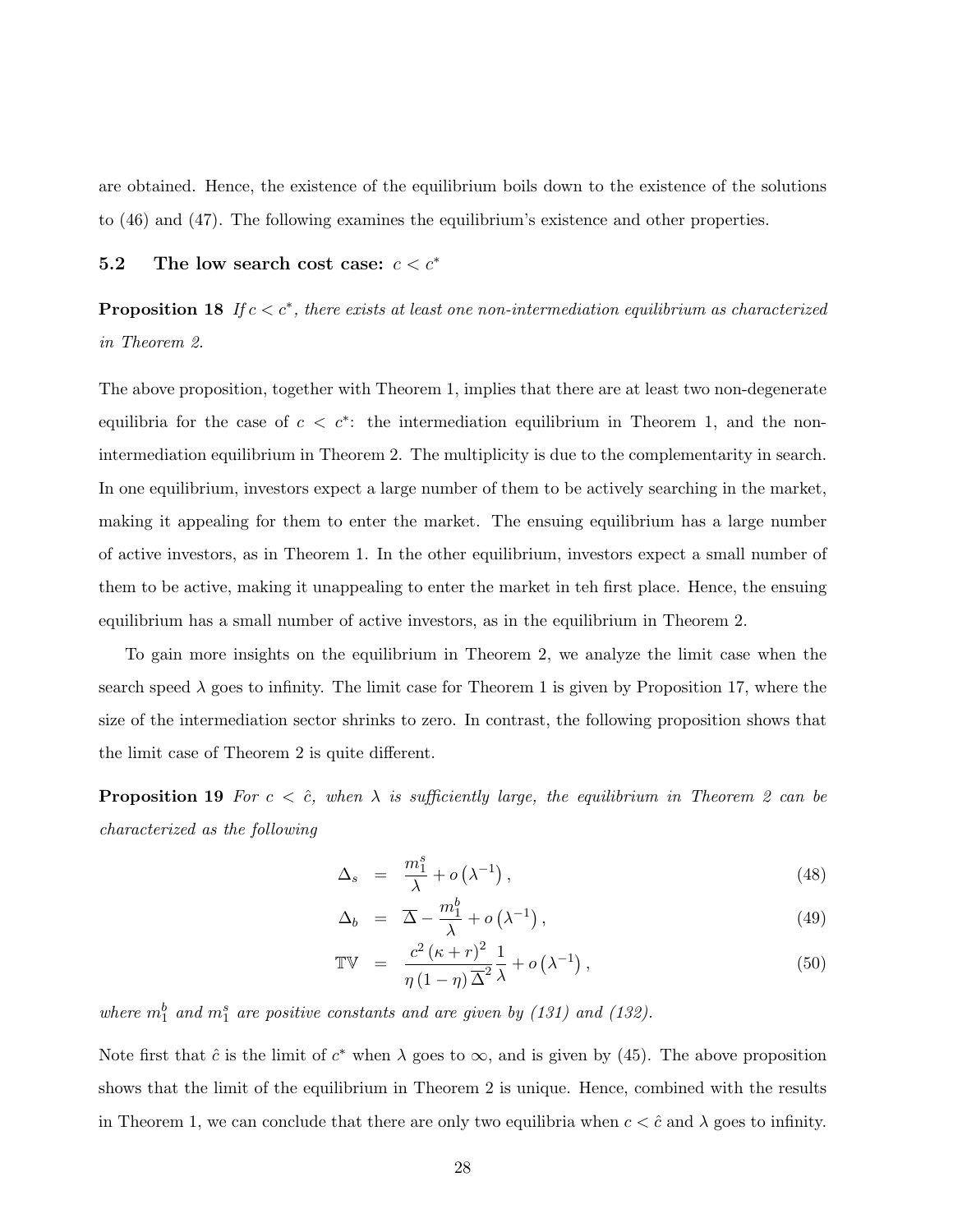There is almost no trade in the equilibrium in Proposition 19, when  $\lambda$  approaches infinity. Equations (48) and (49) imply that the numbers of buyers and sellers both converge to zero. Equation (50) shows that the trading volume in this equilibrium also converges to zero. Hence, asset owners expect to hold the asset forever as the chance of selling it is infinitesimal.

The logic behind these counterintuitive results is as follows. In the "normal" equilibrium in Theorem 1, when the search speed is high, many investors find it worth participating in the market. However, as demonstrated in Theorem 2, an alternative equilibrium can also be sustained when very few investors are expected to be active in the market. This expectation prevents investors from participating except for those with extreme valuations, which in turn sustains the expectation of few active investors. Hence, in this "perverse" equilibrium, the higher the speed, the fewer the active investors. When the speed goes to infinity, the number of active investors approaches zero. Hence, we refer to the equilibrium in Proposition 19 as an "almost no trade equilibrium."

Another interesting limit case is when the search cost c goes to 0. As shown in Proposition  $6$ , the equilibrium in Theorem 1 converges to the equilibrium in Hugonnier, Lester, and Weill (2016), where all investors trade. In sharp contrast, the following proposition shows that the equilibrium in Theorem 2 converges to an "almost no trade" equilibrium, when the search cost approaches zero.

**Proposition 20** When c goes to 0, the equilibrium in Theorem 2 has the following unique limit:

$$
\lim_{c \to 0} \Delta_b = \overline{\Delta}, \tag{51}
$$

$$
\lim_{c \to 0} \Delta_s = 0, \tag{52}
$$

and the resulting trading volume converges to 0.

The intuition is similar to that for Proposition 19, when it is cheap to search, the preverse equilibrium can only be sustained when very few investors are expected to participate in the market. When c approaches 0, the size of active investors approaches 0.

## 5.3 The high search cost case:  $c \geq c^*$

The equilibrium in Theorem 2 may not exist if the search cost is large. For example, when  $c$  is sufficiently large, no investor would enter the market to search since the expected search cost is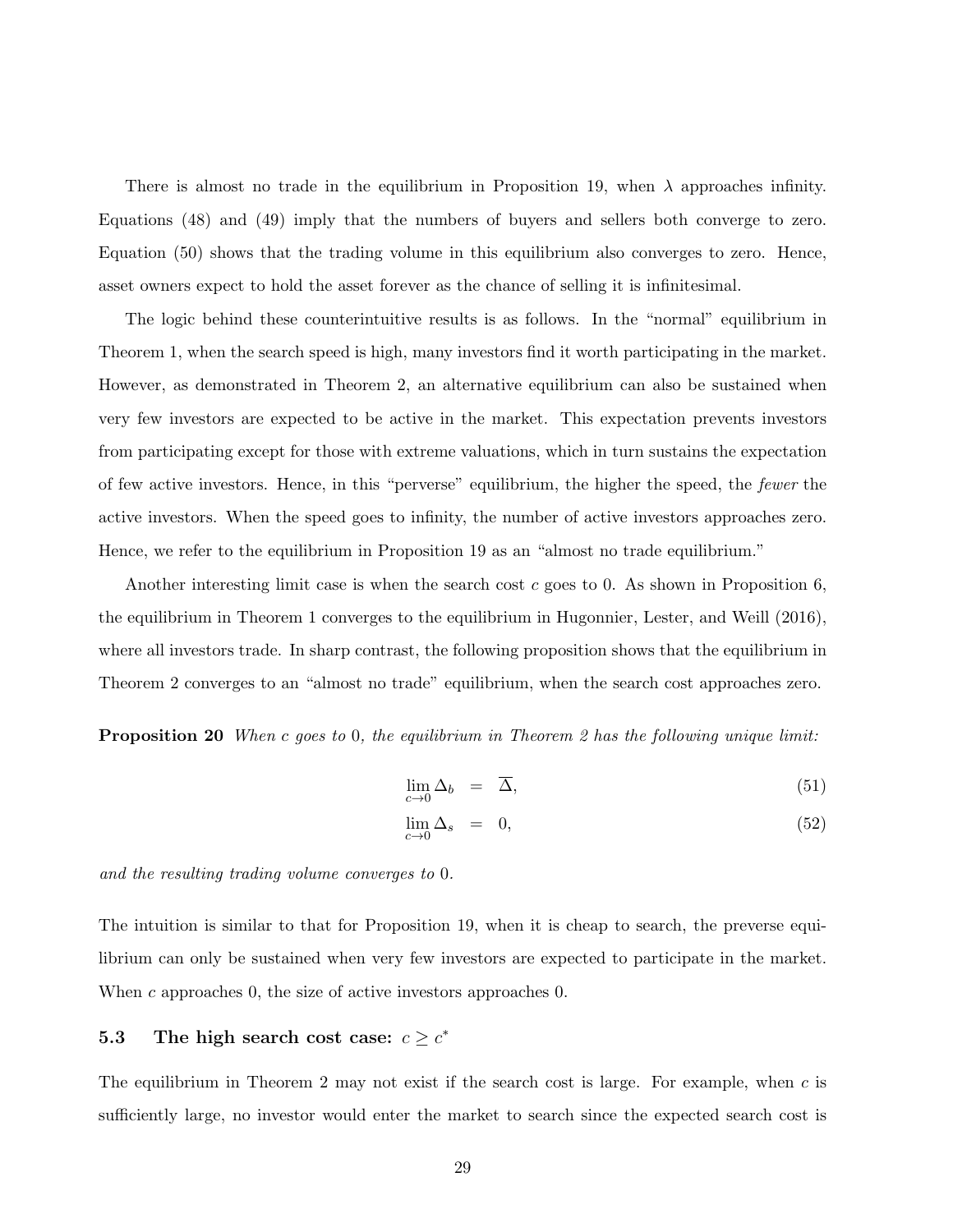too high relative to the expected gain from trade. Hence, Theorem-2-type equilibrium does not exists. When  $\lambda$  is sufficiently large, however, we can establish the existence and characterize the equilibrium in Theorem 2.

**Proposition 21** For  $c > \hat{c}$ , when  $\lambda$  is sufficiently large, there are only two equilibria. The first is given by  $(48)$ – $(50)$  in Proposition 19. The second one is given by

$$
\Delta_s = \Delta_w + \frac{m_2^s}{\sqrt{\lambda}} + o\left(\lambda^{-1/2}\right),\tag{53}
$$

$$
\Delta_b = \Delta_w + \frac{m_2^b}{\sqrt{\lambda}} + o\left(\lambda^{-1/2}\right),\tag{54}
$$

$$
\mathbb{TV} = \mathbb{TV}_w + o\left(\lambda^{-1}\right),\tag{55}
$$

where  $m_2^s$  and  $m_2^b$  are given by  $(141)$  and by  $(142)$ .

The above proposition shows that similar to the results in Section 5.2, there are also two asymptotic equilibria when  $c > c^*$ . The first one is the "almost no trade" equilibrium in Proposition 19. The second one is similar to that in Proposition 17. We refer to it as an "almost Walrasian equilibrium" since it converges to the Walrasian equilibrium. That is, as  $\lambda$  goes to infinity, both  $\Delta_b$  and  $\Delta_s$ converge to  $\Delta_w$ . As in Proposition 17, the prices and allocation converge to their counterparts in a centralized market equilibrium. However, in contrast to the result in Proposition 17, the trading volume in this case also converges to that in a centralized market equilibrium. This result further confirms our earlier intuition that, in the intermediation equilibrium in Section 2, the difference between  $\mathbb{TV}$  and  $\mathbb{TV}_w$  is due to the extra trading generated by intermediaries acting as middlemen.

#### 5.4 Stability

Previous analysis shows that there are multiple non-degenerate equilibria. Which one is more robust? To analyze this, we adopt the following notion of stability. Imagine a small perturbation to non-owners' decision rule (3) in an equilibrium. Then, let owners adjust their decision rule (4), taking the perturbation as given. Then, taking owners' adjustment as given, non-owners adjust their decision rule. This process is reiterated. An equilibrium is said to be *stable* if both owners and non-owners' decision rules converge back to those in the original equilibrium. Specifically, imagine a perturbation to non-owners' decision rule (3), i.e., the cutoff point becomes  $\Delta_b(1) = \Delta_b + \epsilon$ , where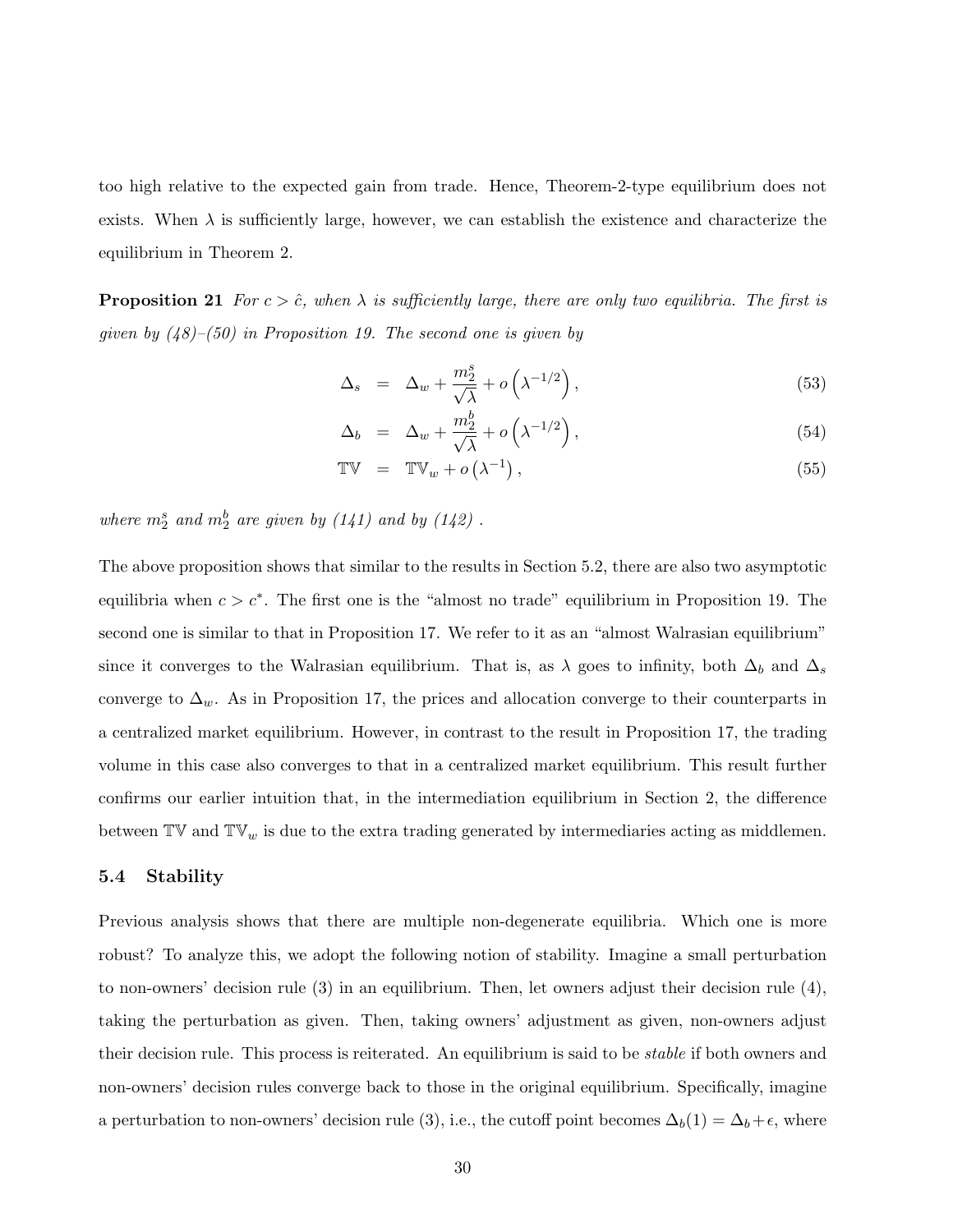$\epsilon$  is a sufficiently small quantity.<sup>7</sup> Then, owners' adjust their decision (4), taking  $\Delta_b(1)$  as given. Denote their cutoff point as  $\Delta_s(1)$ . Then, non-owners take  $\Delta_s(1)$  as given and adjust their decision rule (3), leading to a cutoff point  $\Delta_b(2)$ . This process is repeated and the cutoff points after n iterations are denoted as  $\Delta_b(n)$  and  $\Delta_s(n)$ . An equilibrium is said to be *stable* if there exists a finite quantity  $\epsilon^*$ , such that for any perturbation  $\epsilon < \epsilon^*$ , we have

$$
\lim_{n \to \infty} \Delta_b(n) = \Delta_b,
$$
  

$$
\lim_{n \to \infty} \Delta_s(n) = \Delta_s.
$$

Otherwise, the equilibrium is said to be unstable.

**Proposition 22** The equilibrium in Theorem 1 is stable. When  $\lambda$  is sufficiently large, the almostno-trade" equilibrium in Theorem 2 is unstable but the almost-Walrasian equilibrium is stable.

The above proposition shows that when the search cost is small, i.e.,  $c < c^*$ , the intermediation equilibrium is stable, while the non-intermediation equilibrium in Theorem 2 is unstable if  $\lambda$  is sufficiently large. Similarly, in the case with a large search cost  $c > c^*$ , when the search speed is sufficiently fast, the almost-no-trade equilibrium in  $(48)$ – $(50)$  is unstable and the almost-Walrasian equilibrium in  $(53)$ – $(55)$  is stable. In other words, in our model, stable equilibria are those that converge to the Walrasian equilibrium (except for the trading volume) when  $\lambda$  goes to infinity, and unstable equilibria are those that converge to no-trade equilibrium when  $\lambda$  goes to infinity.

Finally, with the above results, we can further compare our model with Hugonnier, Lester, and Weill (2016), where the search cost is zero. Once we introduce the search cost into the model, multiple non-degenerate equilibria arise. One equilibrium is characterized by Theorem 1 and is stable, while the other is characterized by Theorem 2 and is unstable (if  $\lambda$  is sufficiently large). When the search cost in our model converges to zero, the stable equilibrium converges to the equilibrium in Hugonnier, Lester, and Weill (2016), while the unstable equilibrium converges to the degenerate no-trade equilibrium.

<sup>7</sup>The same conclusion arises, if the initial perturbation is on owners', rather than non-owners', decision rule.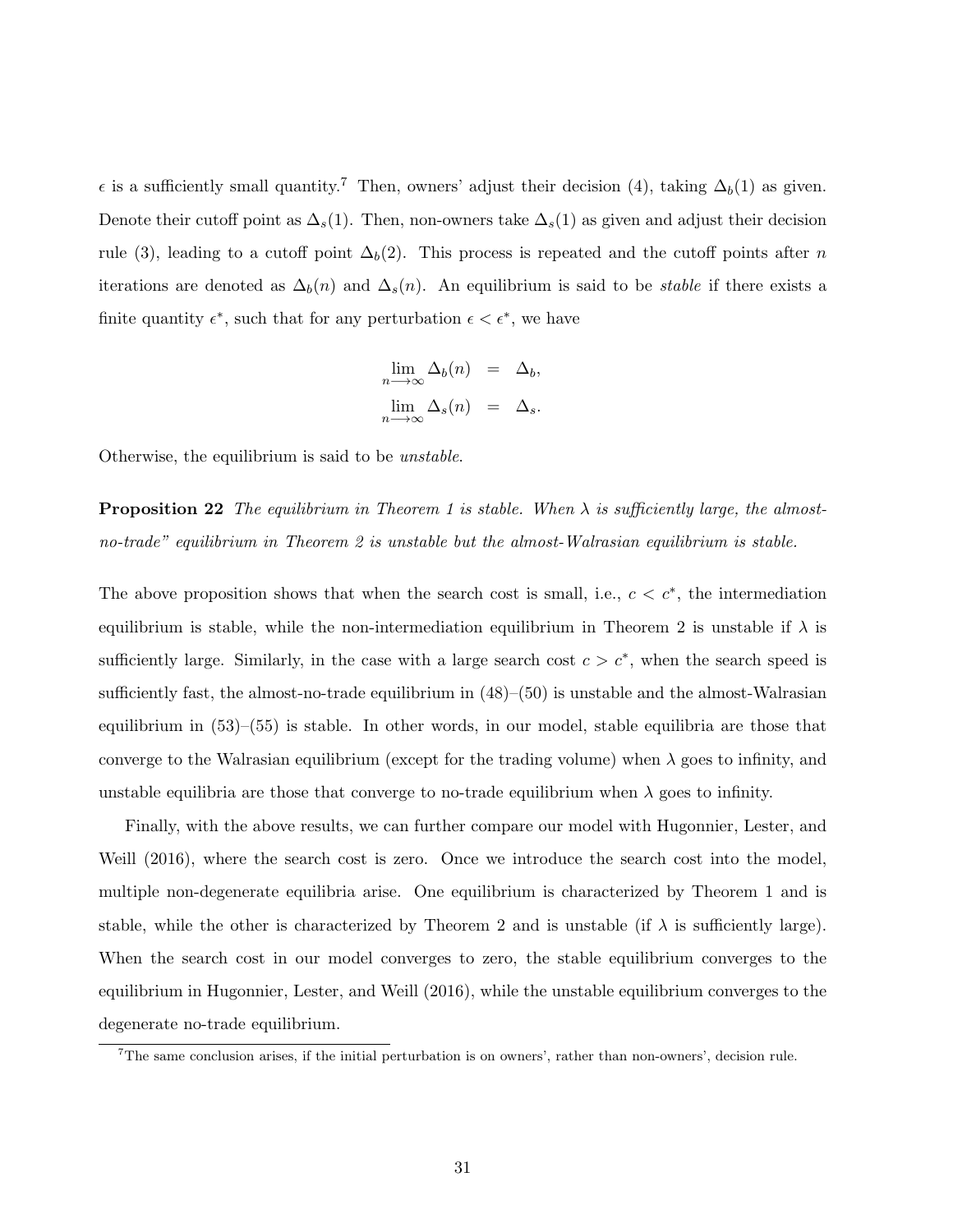## 6 Empirical Analysis

In this section, we conduct empirical tests of the model predictions on the intermediation chain length L and the price dispersion ratio  $DR$  in Section 3. We choose to analyze the U.S. corporate bond market, which is organized as an OTC market. Moreover, a large panel dataset is available that makes it possible to conduct the tests reliably. Finally, some of the propositions in Section 3 were proved under the condition that  $\lambda$  is sufficiently large. It might be natural to expect that the search speed in the corporate bond market in the U.S. is sufficiently fast.

#### 6.1 Hypotheses

Our analysis in Section 3 provides predictions on the effects of search cost  $c$ , market size  $X$ , trading need  $\kappa$ , and search technology  $\lambda$ . There is perhaps little variation in the search technology  $\lambda$  across corporate bonds in our sample during 2002–2012. Hence, our empirical analysis will focus on the cross-sectional analysis on the effects of c, X, and  $\kappa$ .

Specifically, we obtain a number of observable variables that can be used as proxies for these three parameters. Table 1 summarizes the interpretations of our proxies and model predictions. We use issuance size as a proxy for the market size  $X$ . Another variable that captures the effect of market size is bond age, i.e., the number of years since issuance. The idea is that after a corporate bond is issued, as time goes by, a larger and larger fraction of the issuance reaches long-term buyand-hold investors such as pension funds and insurance companies. Hence, the active size of the market becomes smaller as the bond age increases. With these interpretations, Propositions 8 and 13 imply that the intermediation chain length  $L$  and price dispersion ratio  $DR$  should be decreasing in the issuance size, but increasing in bond age.

We use turnover as a proxy for the frequency of investors' trading need  $\kappa$ . The higher the turnover, the more frequent the trading needs are. Propositions 9 and 13 imply that the chain length  $L$  and dispersion ratio  $DR$  should be increasing in turnover.

As proxies for the search cost  $c$ , we use credit rating, time to maturity, and effective bid-ask spread. The idea is that these variables are related to the cost that dealers face. For example, all else being equal, it is cheaper for dealers to make market for investment-grade bonds than for high-yield or non-rated bonds, perhaps because dealers face less inventory risk and less capital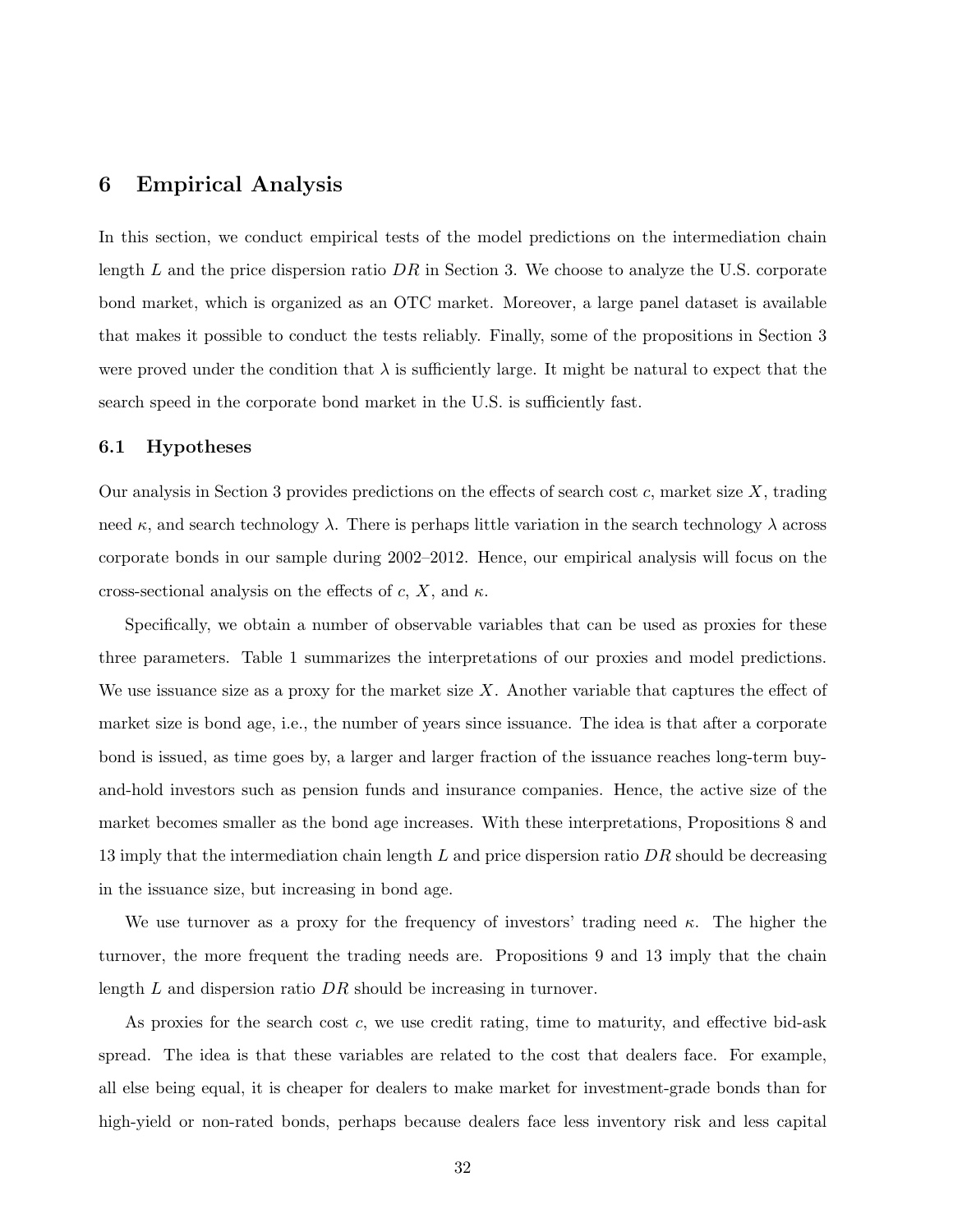charge for holding investment-grade bonds. Hence, our interpretation is that the search cost  $c$  is smaller for investment-grade bonds. Moreover, bonds with longer maturities are more risky, and so more costly for dealers to make market (i.e.,  $c$  is higher). Finally, everything else being equal, a larger effective bid-ask spread implies a higher profit for dealers (i.e.,  $c$  is lower). With these interpretations, Propositions 4 and 13 imply that the chain length L and price dispersion ratio  $DR$ should be larger for investment-grade bonds, and for bonds with shorter time to maturity or larger bid-ask spreads.

Our goal here is to assess if our model can describe the behavior of intermediation chains and price dispersion in the corporate bond market. We are certainly not drawing causality inferences. Rather, we attempt to examine if the correlations appear consistent with the model implications in equilibrium. We keep in mind the possible endogeneity of the independent variables, especially the effective bid-ask spread, and re-run our analysis after dropping this variable.

#### 6.2 Data

Our sample consists of corporate bonds that were traded in the U.S. between July 2002 and December 2012. We combine two databases: the Trade Reporting and Compliance Engine (TRACE) and the Fixed Income Securities Database (FISD). TRACE contains information about corporate bond transactions, such as date, time, price, and volume of a transaction. The dataset also classifies all transactions into "dealer-to-customer" or "dealer-to-dealer" transactions.<sup>8</sup> We rely on this classification to construct our measure of chain length  $L$  and price dispersion ratio  $DR$ .

The FISD database contains information about a bond's characteristics, such as bond type, date and amount of issuance, maturity, and credit rating. We merge the two databases using 9-digit CUSIPs. The initial sample from TRACE contains a set of 64,961 unique CUSIPs; among them, 54,587 can be identified in FISD. We include in our final sample corporate debentures (\$8.5 trillion total issuance amount, or 62% of the sample), medium-term notes (\$2.2 trillion total issuance amount, or 16% of the sample), and convertibles (\$0.6 trillion issuance amount, or 4% of the sample). In total, we end up with a sample of 25,836 bonds with a total issuance amount of \$11.3 trillion.

<sup>&</sup>lt;sup>8</sup>According to TRACE User Guide, FINRA members are classified as "dealers" and non-FINRA member institutions and retail accounts are classified as "customers."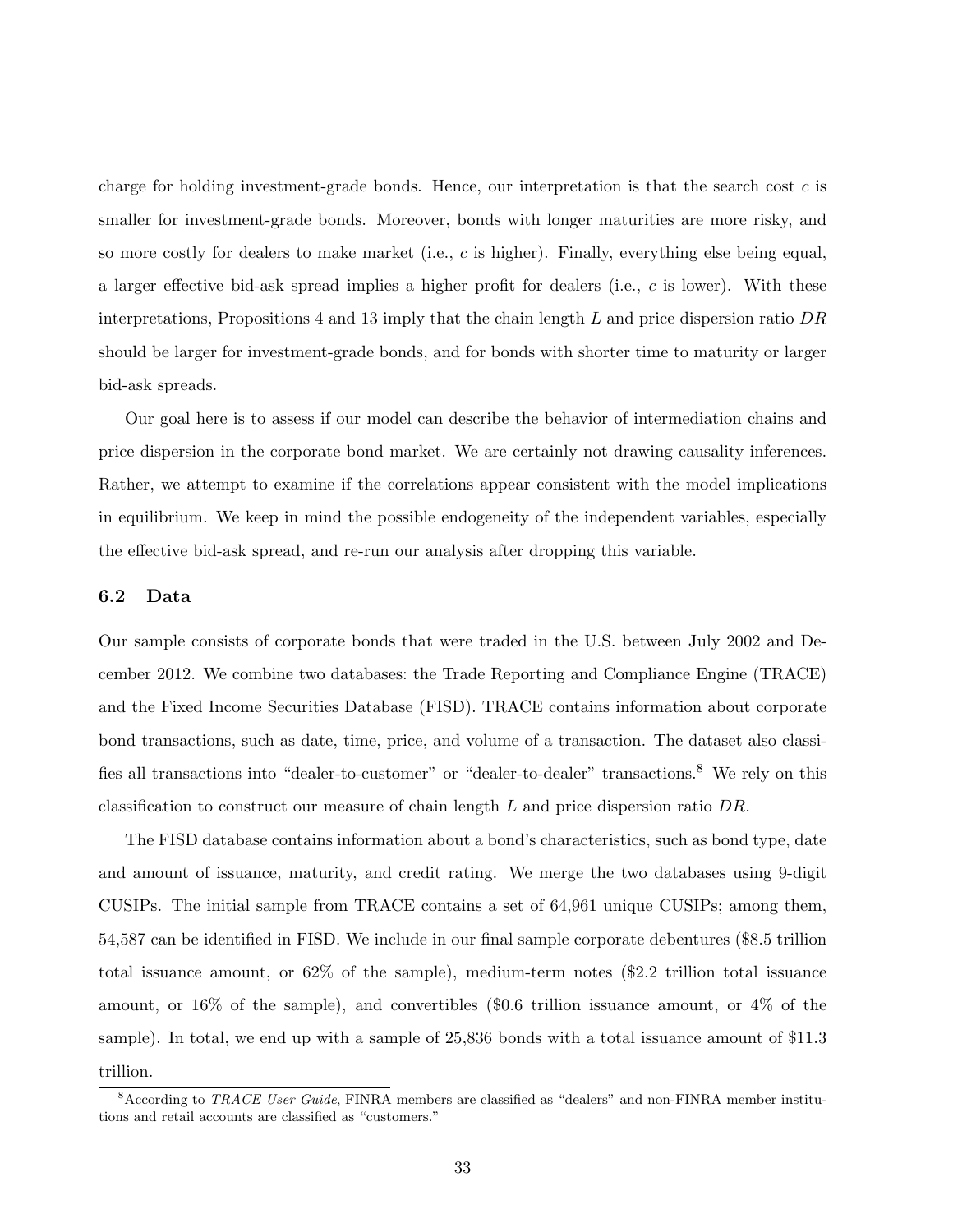Following  $(26)$ , we compute the chain length L for each corporate bond during each period, where  $\mathbb{TV}_{cd} + \mathbb{TV}_{dc}$  is the total dealer-to-customer trading volume and  $\mathbb{TV}_{dd}$  is the total dealer-todealer trading volume during that period. Following equation (32), we compute the price dispersion ratio, DR, for each bond and time period, where  $P_{\text{max}}^d$  and  $P_{\text{min}}^d$  are the maximum and minimum transaction prices among dealer-to-dealer transactions according to the classification by TRACE, and  $P_{\text{max}}$  and  $P_{\text{min}}$  are the maximum and minimum transaction prices among all transactions.

We obtain the history of credit ratings on the bond level from FISD. For each bond, we construct its credit rating history at the daily frequency: for each day, we use credit rating by S&P if it is available, otherwise, we use Moody's rating if it is available, and use Fitch's rating if both S&P and Moody's ratings are unavailable. In the case that a bond is not rated by any of the three credit rating agencies, we classify it as "not rated." We use the rating on the last day of the period to create a dummy variable  $IG$  , which equals one if a bond has an investment-grade rating, and zero otherwise. We use *Maturity* denote the time to maturity of a bond, measured in years, use  $Age$  to denote the time since issuance of a bond, denominated in years, use Size to denote issuance size of a bond, denominated in million dollars, and use Turnover to denote the total trading volume of a bond during the period, normalized by its Size. To measure the effective bid-ask spread of a bond, denoted as Spread, we follow Bao, Pan, and Wang (2011) to compute the square root of the negative of the first-order autocovariance of changes in consecutive transaction prices during the period, which is based on Roll (1984)'s measure of effective bid-ask spread.

#### 6.3 Summary statistics

Table 2 reports the summary statistics for variables measured at the monthly frequency. To rule out extreme outliers, which are likely due to data error, we winsorize our sample by dropping observations below the 1st percentile and above 99th percentile. For the overall sample, the average chain length is 1.73. There is significant variation. The chain length is 7.00 and 1.00 at the 99th and 1st percentiles, respectively. For investment-grade bonds, the average chain length is 1.81 and the 99th percentile is 7.53, both higher than their counterparts for the overall sample.

The average price dispersion ratio is 0.50 for the overall sample, and 0.51 for investment-grade bonds. For the overall sample, the average turnover is 0.08 per month and the average issuance size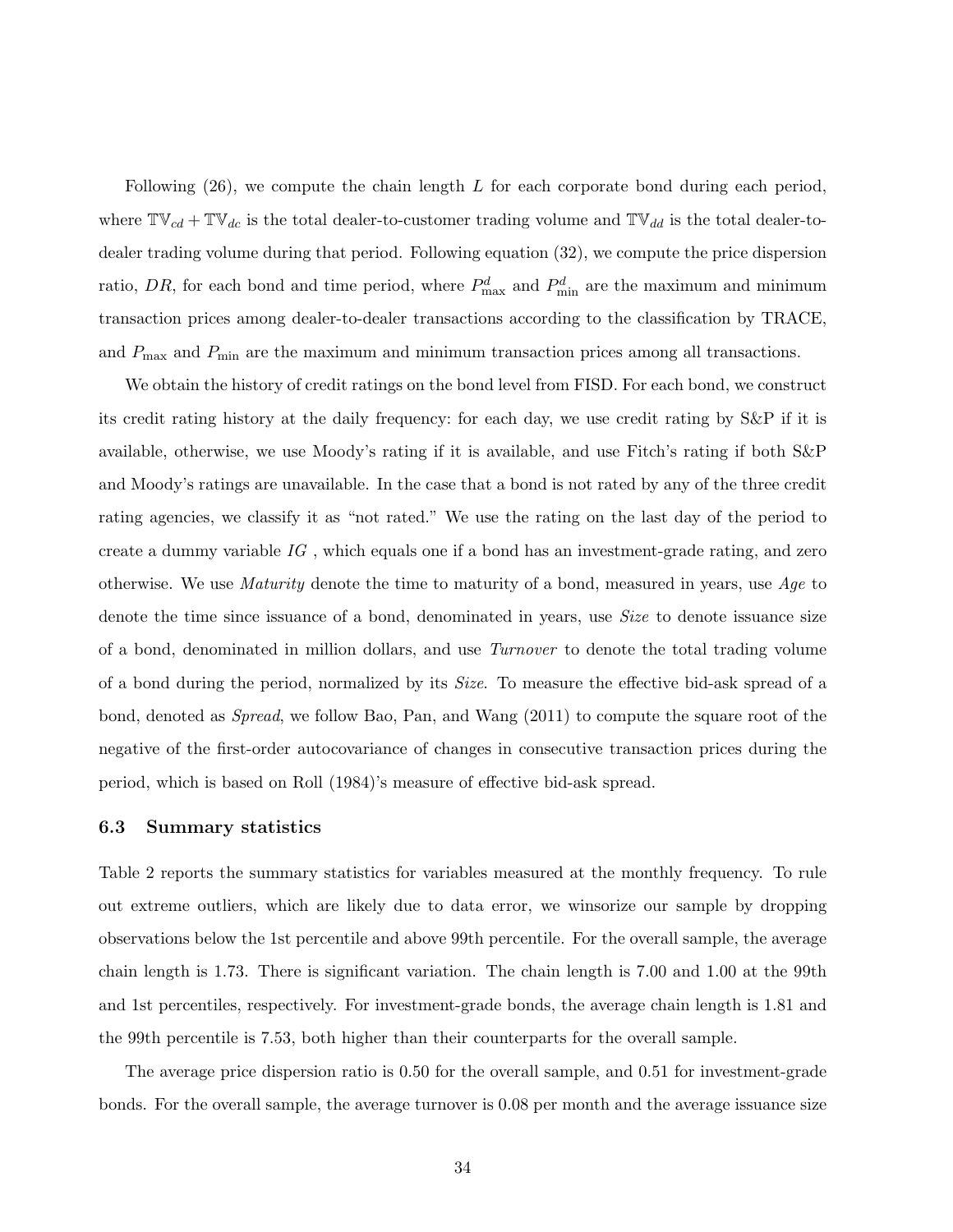is \$462 million. Investment-grade bonds have a larger average issuance size of \$537 million, and a turnover of 0.07. The effective bid-ask spread is 1.43% for the overall sample, and 1.32% for the investment-grade subsample. The average bond age is around 5 years and the time to maturity is around 8 years.

#### 6.4 Cross-sectional analysis

We run Fama-MacBeth regressions of chain length on the variables in Table 1, and the results are reported in Table 3. As shown in column 1, the signs of all coefficients are consistent with the model predictions, and all coefficients are highly significantly different from 0. The coefficient for IG is 0.245 ( $t = 32.17$ ) implying that, holding everything else constant, the chain length for investment-grade bonds is longer than that for other bonds by 0.245 on average, which is significant given that the mean chain length is 1.73.

The coefficient for *Turnover* is 0.199 ( $t = 11.48$ ), suggesting that the chain length increases with the frequency of investors' trading needs. The coefficients for Size and Age are  $-0.012$  (t = 3.73) and 0.025  $(t = 23.92)$ , implying that the chain length is decreasing in the size of the market. Also consistent with the model prediction, the coefficient for Maturity is significantly negative. The coefficient for *Spread* is 0.073 ( $t = 17.17$ ). Under the interpretation that a higher spread implies a lower search cost for dealers, this is consistent our model that the chain length is decreasing in the search cost.

We then run another Fama-MacBeth regression, with DR as the dependent variable. Our model predicts that the signs of coefficients for all the variables should be the same as those in the regression for L. As shown in the third column of Table 3, this is the case for five out of the six coefficients. For example, as shown in the third column of Table 3, the coefficient for  $IG$  is 0.007  $(t = 2.62)$  implying that, holding everything else constant, the price dispersion for investment grade bonds is larger than that for other bonds by 0.007 on average. Similarly, as implied by our model, the coefficients for other variables such as *Turnover*, Age, Maturity, and *Spread* are all significant and have the same sign as in the regression for L.

The only exception is the coefficient for *Size*. Contrary to our model prediction, the coefficient is significantly positive. Intuitively, our model implies that, for a larger bond, it is easier to find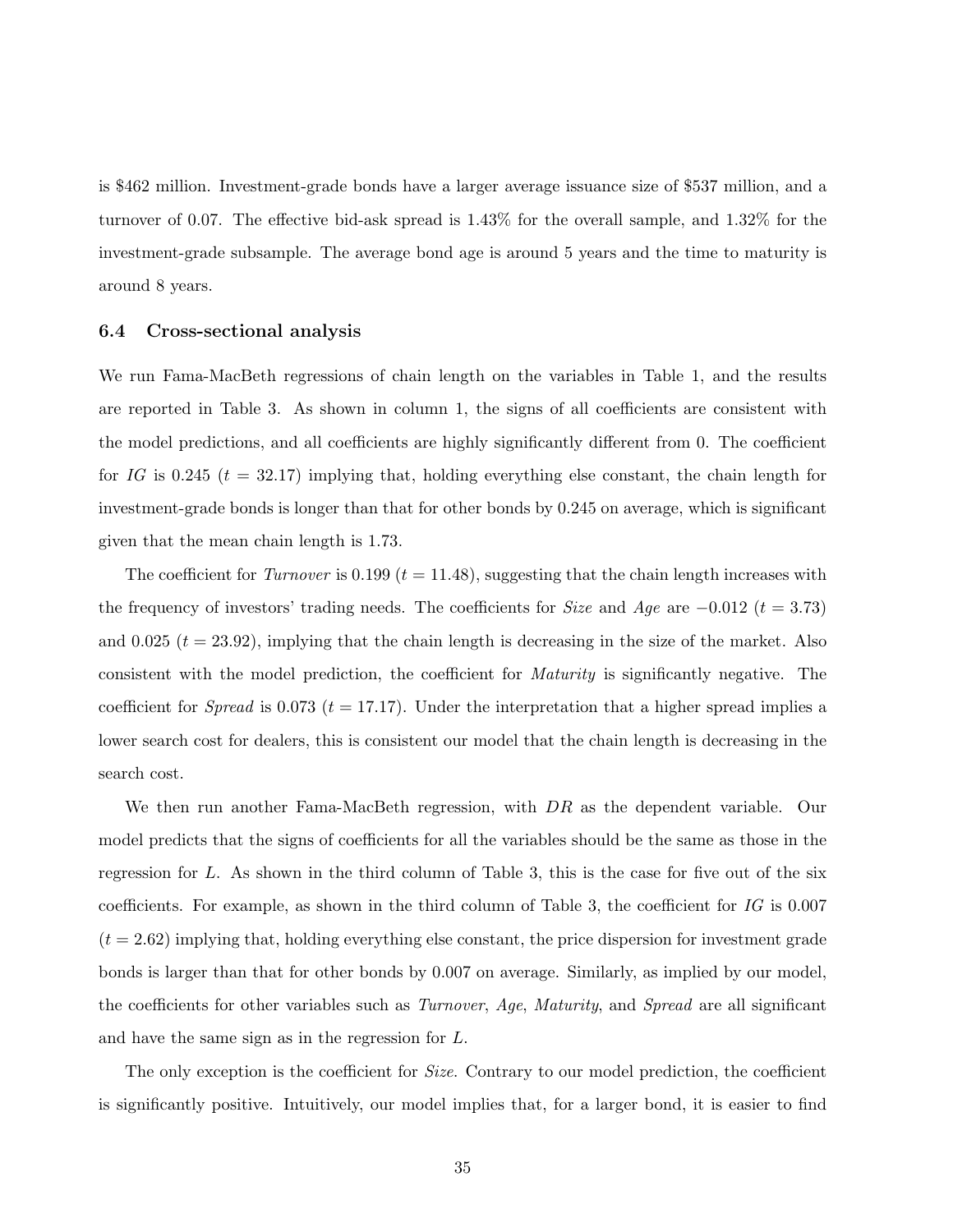trading partners. Hence, it is less profitable for dealers, leading to a smaller intermediary sector, and consequently a shorter intermediation chain and a smaller price dispersion ratio. However, our evidence is only consistent with the implication on the chain length. One conjecture is that our model abstracts away from the variation in transaction size and dealers' inventory capacity constraints. For example, in our sample, the monthly maximum transaction size for the largest 10% of the bonds is more than 50 times larger than that for the smallest 10% of the bonds. When facing extremely large transactions from customers, with inventory capacity constraints, a dealer may have to offer price concessions when trading with other dealers, leading to a larger price dispersion ratio. However, this channel has a much weaker effect on the chain length, which reflects the average number of layers of intermediation and so is less sensitive to the transactions of extreme sizes. As a result, our model prediction on the chain length holds but the prediction on the price dispersion does not.

As a robustness check, we reconstruct all variables at the quarterly frequency and repeat our analysis. As shown in the second and fourth columns, the results at the quarterly frequency are similar to those at the monthly frequency. The only difference is that the coefficient for *Maturity* becomes insignificant.

In summary, despite its simple structure, our model appears to describe reasonably well the intermediary sector in the U.S. corporate bond market. Especially, the dispersion ratio  $DR$  is constructed based on price data while the chain length  $L$  is based on quantity data. Yet, for almost all our proxies, their coefficients have the same sign across the two regressions for  $DR$  and  $L$ , as implied by our model.

## 7 Conclusion

We analyze a search model with an endogenous intermediary sector and intermediation chains. The equilibrium is characterized in closed-form. Our model shows that the length of the intermediation chain and price dispersion ratio are decreasing in search cost, search speed, market size, but are increasing in investors' trading need. Based on the data from the U.S. corporate bond market, our evidence is broadly consistent with the model predictions.

Our model has multiple non-degenerate equilibria. In one equilibrium, investors expect a large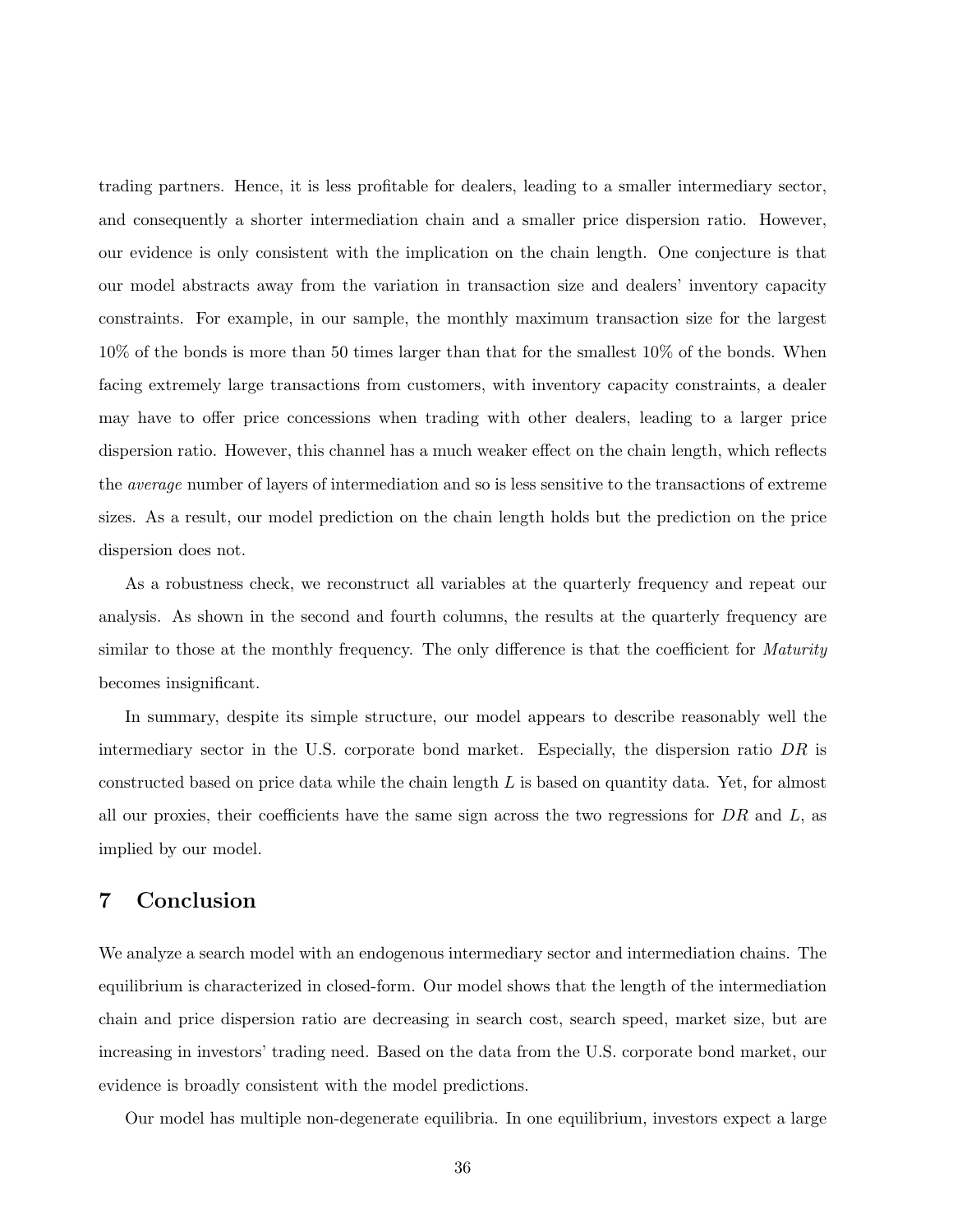number of them to be active in the market, making it appealing for them to enter the market. The ensuing equilibrium has a large number of active investors and trading, and some investors become intermediaries if the search cost is small enough. In the other equilibrium, investors expect few of them to be active, making it unappealing to enter the market in the first place. The ensuing equilibrium has a small number of active investors, low trading volume, and no intermediation. Moreover, the active equilibrium is "stable" in the sense that it can "recover" from small perturbations, but the inactive equilibrium is unstable, if the search speed is sufficiently fast.

Finally, as the search speed goes to infinity, the search-market equilibrium does not always converge to a centralized-market equilibrium. For example, in the intermediation equilibrium, as the search speed goes to infinity, all the prices and asset allocations converge to their counterparts in a centralize market equilibrium, but the trading volume in the search-market equilibrium remains higher, because intermediaries act as "middlemen" and generate "excess" trading.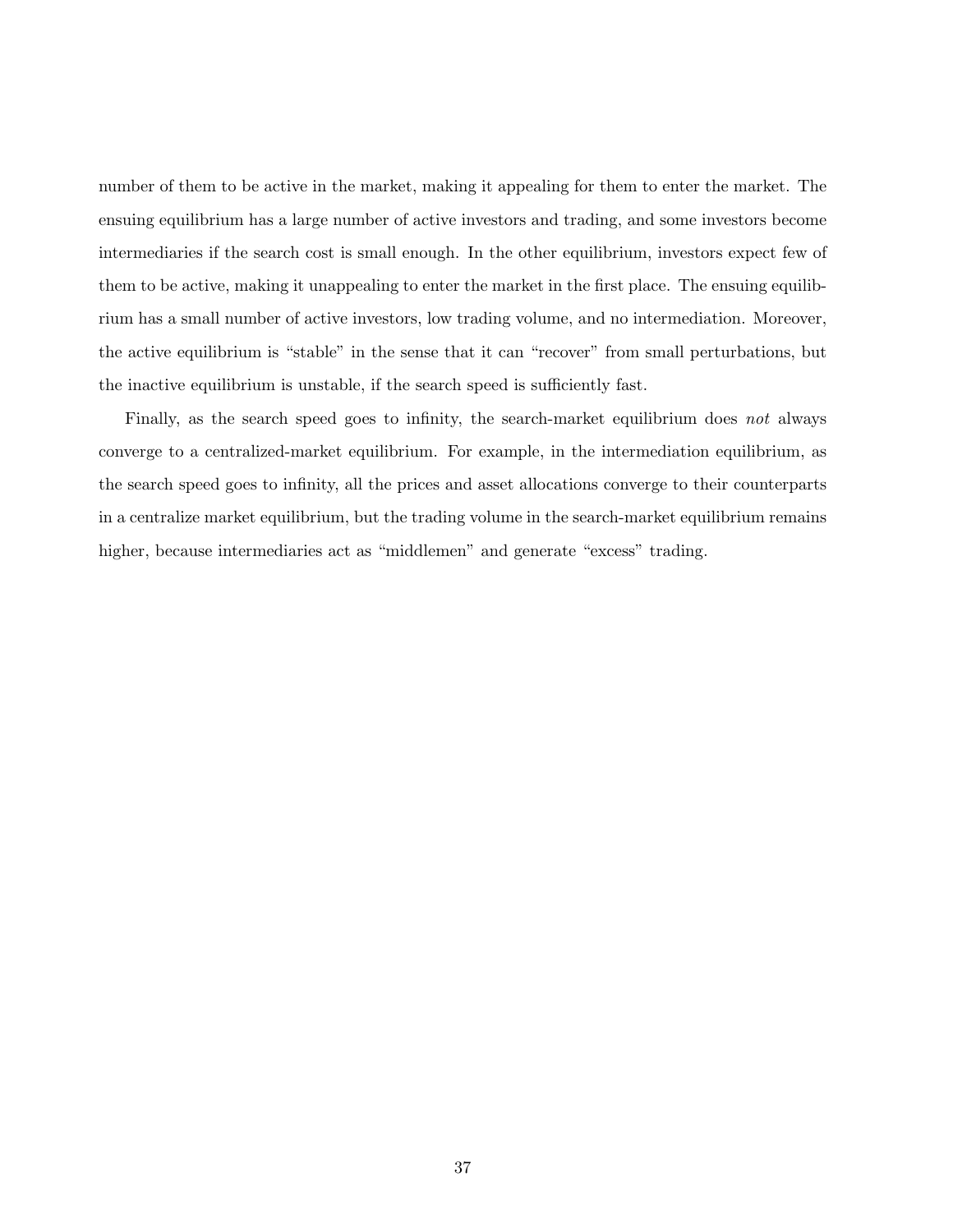## 8 Appendix

### Proof of Theorem 1

The proof is organized as follows. Step I, we take  $\Delta_b$ ,  $\Delta_s$  and decision rules (3) and (4) as given to derive densities  $\mu_s(\Delta)$ ,  $\mu_b(\Delta)$ ,  $\mu_n(\Delta)$ ,  $\mu_h(\Delta)$ . Step II, from the two indifference conditions at  $\Delta_b$  and  $\Delta_s$ , we obtains equations (20) and (21) that pin down  $\Delta_b$  and  $\Delta_s$ . Step III, we verify that decision rules (3) and (4) are indeed optimal for all investors.

**Step I.** We now show that  $\mu_i(\Delta)$  for  $i = b, s, h, n$  are given by following. For  $\Delta \in [0, \Delta_b)$ ,

$$
\mu_b(\Delta) = \mu_h(\Delta) = 0, \qquad (56)
$$

$$
\mu_n(\Delta) = \frac{\kappa (N - X) + \lambda N_b N}{\kappa + \lambda N_b} f(\Delta), \qquad (57)
$$

$$
\mu_s(\Delta) = \frac{\kappa X}{\kappa + \lambda N_b} f(\Delta). \tag{58}
$$

For  $\Delta \in (\Delta_b, \Delta_s)$ ,

$$
\mu_n(\Delta) = \mu_h(\Delta) = 0, \tag{59}
$$
\n
$$
Nf(\Delta) \begin{bmatrix} \frac{\kappa}{2} + 2\frac{\kappa N - X}{N} - NF(\Delta) + N - Y \end{bmatrix}
$$

$$
\mu_s(\Delta) = \frac{Nf(\Delta)}{2} \left[ 1 - \frac{-\frac{\kappa}{\lambda} + 2\frac{\kappa}{\lambda} \frac{N-X}{N} - NF(\Delta) + N - X}{\sqrt{\left[N - NF(\Delta) - X - \frac{\kappa}{\lambda}\right]^2 + 4\frac{\kappa}{\lambda} \left(N - X\right) \left[1 - F(\Delta)\right]}} \right],\tag{60}
$$

$$
\mu_b(\Delta) = \frac{Nf(\Delta)}{2} \left[ 1 + \frac{-\frac{\kappa}{\lambda} + 2\frac{\kappa}{\lambda} \frac{N-X}{N} - NF(\Delta) + N - X}{\sqrt{\left[N - NF(\Delta) - X - \frac{\kappa}{\lambda}\right]^2 + 4\frac{\kappa}{\lambda} \left(N - X\right) \left[1 - F(\Delta)\right]}} \right].
$$
 (61)

For  $\Delta \in (\Delta_s, \overline{\Delta}),$ 

$$
\mu_n(\Delta) = \mu_s(\Delta) = 0, \tag{62}
$$

$$
\mu_b(\Delta) = \frac{\kappa (N - X)}{\kappa + \lambda N_s} f(\Delta), \qquad (63)
$$

$$
\mu_h(\Delta) = \frac{\kappa X + \lambda N_s N}{\kappa + \lambda N_s} f(\Delta). \tag{64}
$$

From  $(3)$  and  $(4)$ , we have  $(56)$ ,  $(59)$ , and  $(62)$ . Substituting  $(62)$  into  $(12)$ , we obtain

$$
\mu_b(\Delta) + \mu_h(\Delta) = Nf(\Delta).
$$

From the above equation and  $(14)$ , we obtain  $(63)$  and  $(64)$ . The market clearing condition  $(19)$ , together with (56) and (59), implies that

$$
\int_{\Delta_s}^{\overline{\Delta}} \mu_h(\Delta) \, d\Delta + N_s = X.
$$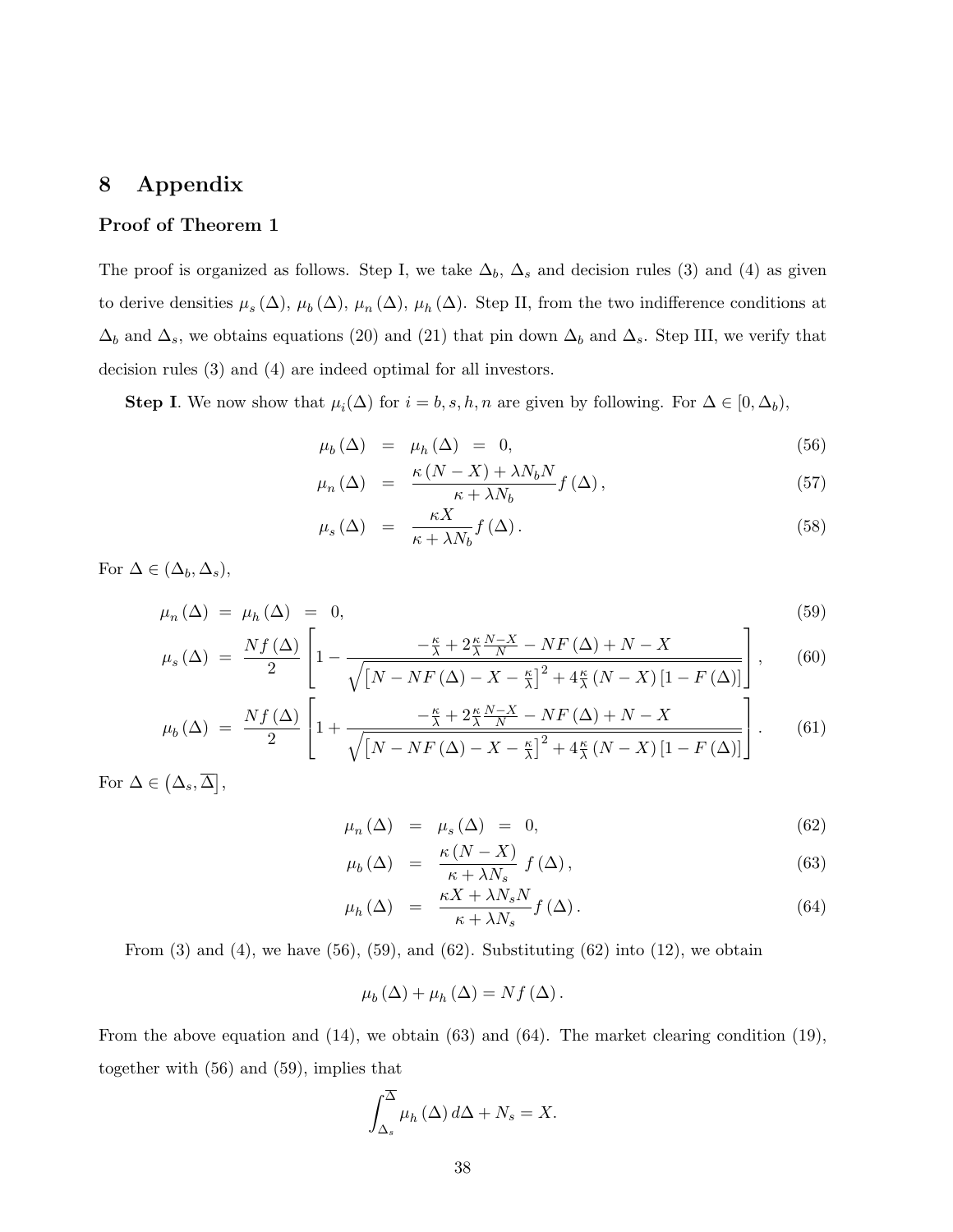Substituting (64) into the above equation, we get an equation of  $N_s$ ,

$$
N_s^2 + \left(\frac{\kappa}{\lambda} + N - X - NF\left(\Delta_s\right)\right)N_s - \frac{\kappa X}{\lambda}F\left(\Delta_s\right) = 0,
$$

from which we get

$$
N_s = \frac{1}{2} \sqrt{\left[\frac{\kappa}{\lambda} + N - X - NF(\Delta_s)\right]^2 + 4\frac{\kappa X}{\lambda}F(\Delta_s)} - \frac{1}{2}\left[\frac{\kappa}{\lambda} + N - X - NF(\Delta_s)\right].\tag{65}
$$

The derivation for the region  $\Delta \in [0, \Delta_b)$  is similar. We obtain (57) and (58), with

$$
N_b^2 + \left(\frac{\kappa}{\lambda} - N + X + NF(\Delta_b)\right)N_b - \frac{\kappa}{\lambda}(N - X)[1 - F(\Delta_b)] = 0.
$$
 (66)

Solving the above equation for  $N_b$ , we obtain

$$
N_b = \frac{N - NF\left(\Delta_b\right) - X - \frac{\kappa}{\lambda}}{2} + \frac{1}{2} \sqrt{\left[N - NF\left(\Delta_b\right) - X - \frac{\kappa}{\lambda}\right]^2 + 4\frac{\kappa}{\lambda}\left(N - X\right)\left[1 - F\left(\Delta_b\right)\right]}.\tag{67}
$$

The derivation for the region  $\Delta \in (\Delta_b, \Delta_s)$  is as follows. We first define the following notations:

$$
F_b(\Delta) \equiv \int_0^{\Delta} \mu_b(x) dx,
$$
  

$$
F_s(\Delta) \equiv \int_0^{\Delta} \mu_s(x) dx.
$$

We rewrite (18) as

$$
\kappa \frac{dF_s(\Delta)}{d\Delta} = \kappa X f(\Delta) - \lambda \left[ N_b - F_b(\Delta) \right] \frac{dF_s(\Delta)}{d\Delta} + \lambda F_s(\Delta) \frac{dF_b(\Delta)}{d\Delta}.
$$
 (68)

After some algebra, we get

$$
\kappa \frac{dF_s(\Delta)}{d\Delta} = \kappa X f(\Delta) - \frac{d}{d\Delta} \left[ \lambda \left( N_b - F_b(\Delta) \right) F_s(\Delta) \right].
$$

Integrating both sides from  $\Delta_b$  to  $\Delta \in (\Delta_b, \Delta_s)$ , we have

$$
\kappa\left[F_s\left(\Delta\right)-F_s\left(\Delta_b\right)\right]=\kappa X\left[F\left(\Delta\right)-F\left(\Delta_b\right)\right]-\lambda\left[\left(N_b-F_b\left(\Delta\right)\right)F_s\left(\Delta\right)-N_bF_s\left(\Delta_b\right)\right],\qquad(69)
$$

where we have used the fact that  $F_b \left( \Delta_b \right) = 0.$ 

Substituting (58) into the definition of  $F_s\left(\cdot\right)$  , we have

$$
F_s\left(\Delta_b\right) = \frac{\kappa X}{\kappa + \lambda N_b} F\left(\Delta_b\right). \tag{70}
$$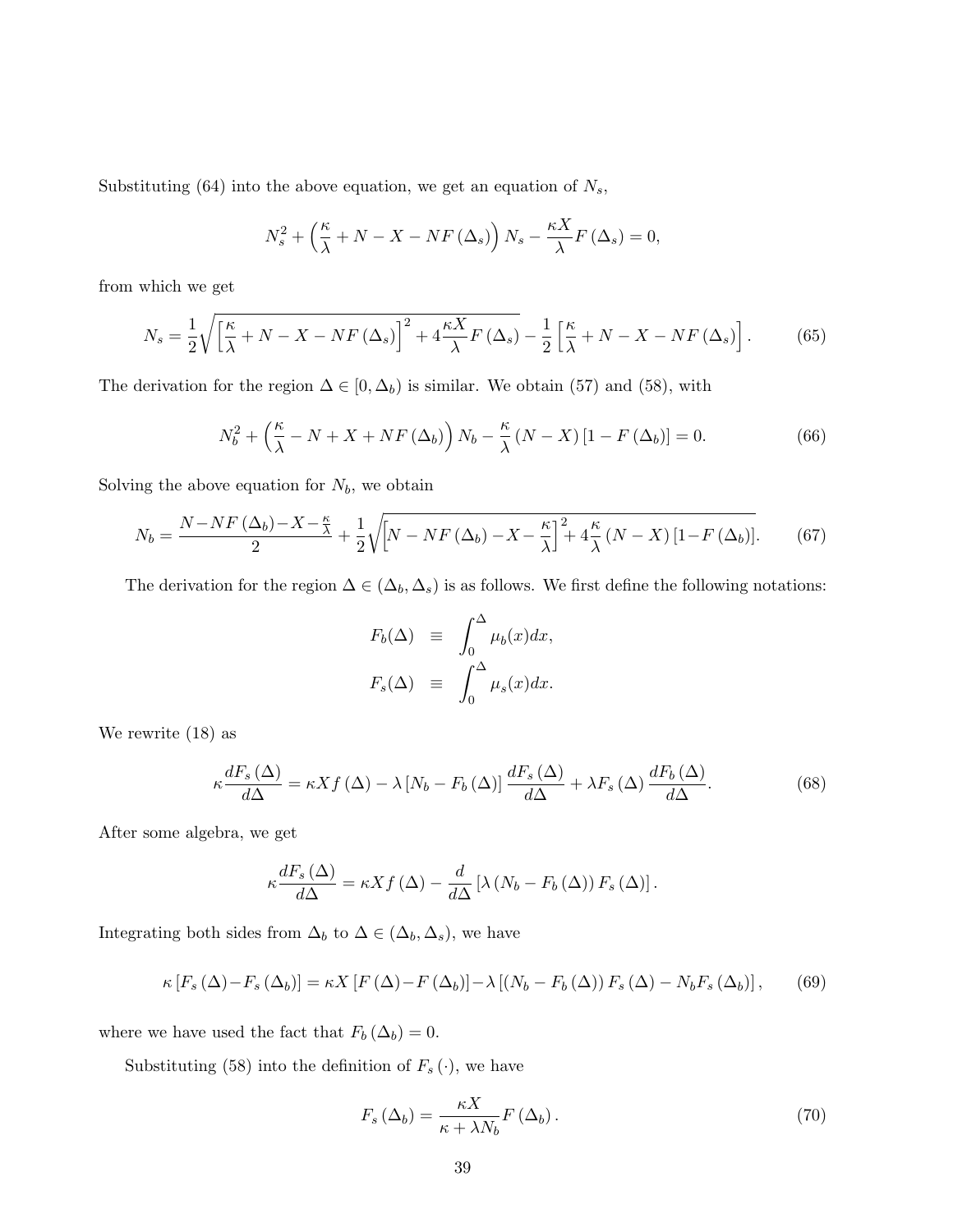Substituting (59) into (12), we get

$$
\mu_s(\Delta) + \mu_b(\Delta) = Nf(\Delta). \tag{71}
$$

We can rewite the above equation as

$$
\frac{dF_b\left(\Delta\right)}{d\Delta} + \frac{dF_s\left(\Delta\right)}{d\Delta} = Nf\left(\Delta\right).
$$

Integrating both sides from  $\Delta_b$  to  $\Delta \in (\Delta_b, \Delta_s]$ , after some algebra, we obtain

$$
F_s(\Delta) = F_s(\Delta_b) - F_b(\Delta) + N \left[ F(\Delta) - F(\Delta_b) \right]. \tag{72}
$$

Substituting (70) and (72) into (69), we get a quadratic eugation of  $F_b(\Delta)$ , from which we obtain the solution for  $F_b(\Delta)$ . Differentiating it with respect to  $\Delta$ , we obtain  $\mu_b(\Delta)$  in (61). From (71) we obtain  $\mu_s(\Delta)$  in (60).

**Step II**. Let's first determine  $V_n(\Delta)$  and  $V_h(\Delta)$  for  $\Delta \in [0, \overline{\Delta}]$ . Equation (10) implies that  $V_n(\Delta)$  is a constant for all  $\Delta$ . We denote it by  $V_n \equiv V_n(\Delta)$ . Equation (8) implies that  $V_h(\Delta)$  is linear in  $\Delta$  with a positive slope

$$
\frac{dV_h\left(\Delta\right)}{d\Delta} = \frac{1}{\kappa + r}.\tag{73}
$$

We now compute the slope for  $V_s(\Delta)$  for the region  $\Delta \in [0, \Delta_b)$ . From (9), we have

$$
V_s(\Delta) = \frac{1 + \Delta - c}{\kappa + r} + \frac{\kappa \mathbf{E} \left[ \max \left\{ V_h(\Delta'), V_s(\Delta') \right\} \right]}{\kappa + r} + \frac{\lambda (1 - \eta)}{\kappa + r} \int_{\Delta_b}^{\Delta_s} \left[ V_s(x) + V_n - V_b(x) - V_s(\Delta) \right] \mu_b(x) dx + \frac{\lambda (1 - \eta)}{\kappa + r} \int_{\Delta_s}^{\overline{\Delta}} \left[ V_h(x) + V_n - V_b(x) - V_s(\Delta) \right] \mu_b(x) dx.
$$

Differentiating both sides of the equation with respect to  $\Delta$ , we obtain

$$
\frac{dV_s\left(\Delta\right)}{d\Delta} = \frac{1}{\kappa + r + \lambda\left(1 - \eta\right)N_b}.\tag{74}
$$

Similarly, for  $\Delta \in (\Delta_b, \Delta_s)$ , we get

$$
\frac{dV_s(\Delta)}{d\Delta} = \frac{1}{\kappa + r} - \frac{\lambda (1 - \eta)}{\kappa + r} \left[ \frac{dV_s(\Delta)}{d\Delta} - \frac{dV_b(\Delta)}{d\Delta} \right] \int_{\Delta}^{\overline{\Delta}} \mu_b(x) \, dx. \tag{75}
$$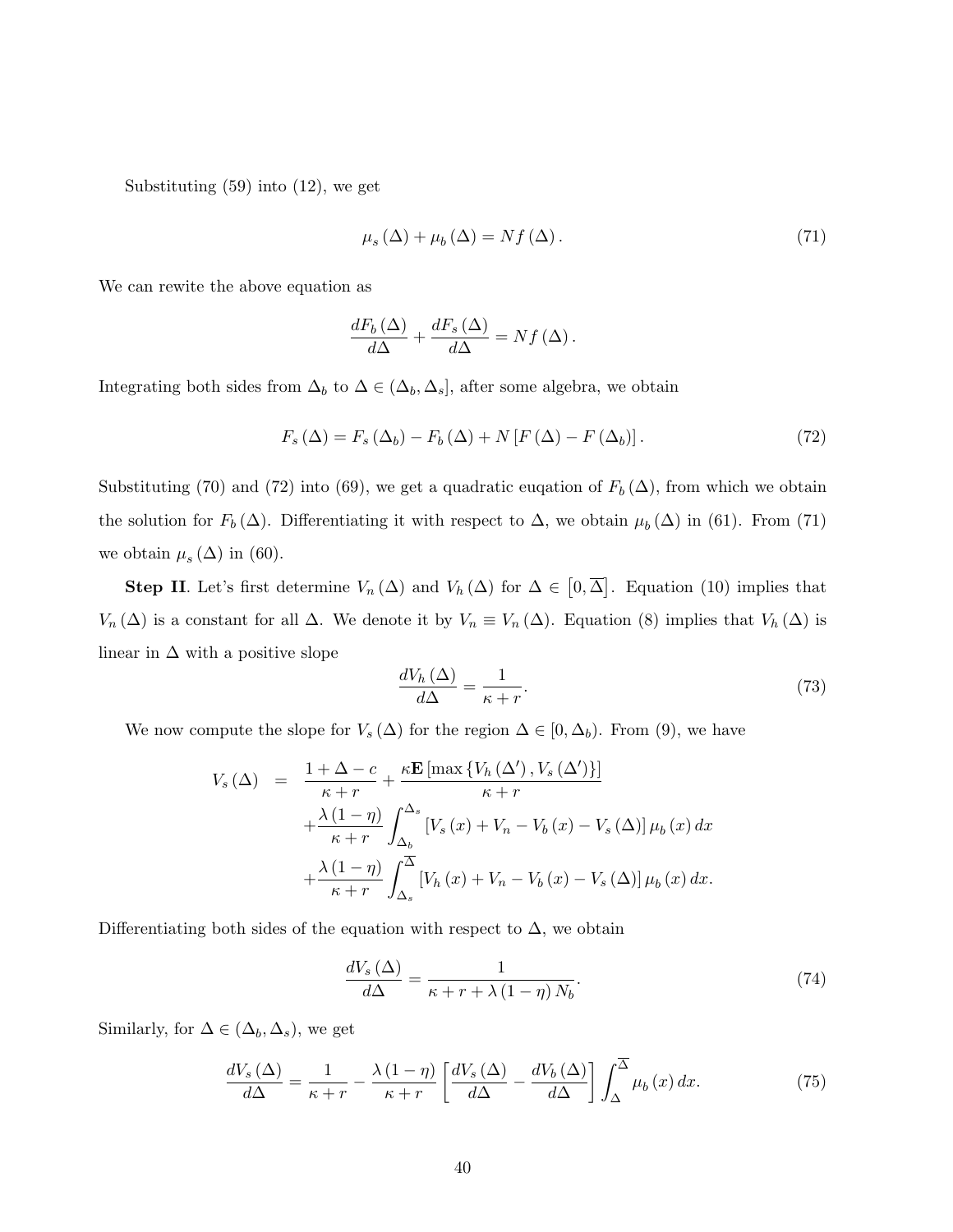Let's now determine the slope for  $V_b(\Delta)$  for  $\Delta \in (\Delta_s, \overline{\Delta}]$ . From (11), we have

$$
V_b(\Delta) = - \frac{c}{\kappa + r} + \frac{\kappa E \left[ \max \left\{ V_b(\Delta'), V_n \right\} \right]}{\kappa + r} + \frac{\lambda \eta}{\kappa + r} \int_0^{\Delta_b} \left[ V_h(\Delta) + V_n(x) - V_b(\Delta) - V_s(x) \right] \mu_s(x) dx + \frac{\lambda \eta}{\kappa + r} \int_{\Delta_b}^{\Delta_s} \left[ V_h(\Delta) + V_b(x) - V_b(\Delta) - V_s(x) \right] \mu_s(x) dx.
$$

Differentiating both sides with respect to  $\Delta,$  after some algebra, we obtain

$$
\frac{dV_b\left(\Delta\right)}{d\Delta} = \frac{1}{\kappa + r} \frac{\lambda \eta N_s}{\kappa + r + \lambda \eta N_s} \text{ for } \Delta \in \left(\Delta_s, \overline{\Delta}\right].\tag{76}
$$

Similarly, for  $\Delta \in (\Delta_b, \Delta_s),$  we have

$$
\frac{dV_b\left(\Delta\right)}{d\Delta} = \frac{\lambda \eta}{\kappa + r} \left[ \frac{dV_s\left(\Delta\right)}{d\Delta} - \frac{dV_b\left(\Delta\right)}{d\Delta} \right] \int_0^\Delta \mu_s\left(x\right) dx. \tag{77}
$$

From (75) and (77), we can solve for the  $\frac{dV_s(\Delta)}{d\Delta}$  and  $\frac{dV_s(\Delta)}{d\Delta}$  for  $\Delta \in (\Delta_b, \Delta_s)$ . Then, we have

$$
\frac{dV_s(\Delta)}{d\Delta} = \begin{cases} \frac{1}{\kappa + r + \lambda(1 - \eta)N_b} & \text{for } \Delta \in [0, \Delta_b) \\ \frac{1}{\kappa + r} \frac{\kappa + r + \lambda\eta F_s(\Delta)}{\kappa + r + \lambda(1 - \eta)[N_b - F_b(\Delta)] + \lambda\eta F_s(\Delta)} & \text{for } \Delta \in (\Delta_b, \Delta_s) \end{cases} (78)
$$

$$
\frac{dV_b(\Delta)}{d\Delta} = \begin{cases} \frac{1}{\kappa + r} \frac{\lambda \eta F_s(\Delta)}{\kappa + r + \lambda (1 - \eta)[N_b - F_b(\Delta)] + \lambda \eta F_s(\Delta)} & \text{for } \Delta \in (\Delta_b, \Delta_s) \\ \frac{1}{\kappa + r} \frac{\lambda \eta N_s}{\kappa + r + \lambda \eta N_s} & \text{for } \Delta \in (\Delta_s, \overline{\Delta}] \end{cases} (79)
$$

From the above expressions for the slopes, we obtain the following

$$
V_n = \frac{\kappa}{r} \int_{\Delta_b}^{\Delta_s} \frac{dV_b(z)}{dz} \left[1 - F(z)\right] dz + \frac{\kappa}{r} \frac{1}{\kappa + r} \frac{\lambda \eta N_s}{\kappa + r + \lambda \eta N_s} \int_{\Delta_s}^{\overline{\Delta}} \left[1 - F(z)\right] dz. \tag{80}
$$

$$
V_b(\Delta) = V_n + \begin{cases} \int_{\Delta_b}^{\Delta} \frac{dV_b(z)}{dz} dz \text{ for } z \in [\Delta_b, \Delta_s] \\ \int_{\Delta_b}^{\Delta_s} \frac{dV_b(z)}{dz} dz + \frac{1}{\kappa + r} \frac{\lambda \eta N_s}{\kappa + r + \lambda \eta N_s} (\Delta - \Delta_s) \text{ for } z \in (\Delta_s, \overline{\Delta}] \end{cases} ,
$$
(81)

$$
V_h(\Delta) = V_h(\Delta_s) + \frac{\Delta - \Delta_s}{\kappa + r}, \qquad (82)
$$

$$
V_s(\Delta) = V_s(\Delta_b) + \begin{cases} \frac{\Delta - \Delta_b}{\kappa + r + \lambda N_b (1 - \eta)} \text{ for } z \in [0, \Delta_b) \\ \int_{\Delta_b}^{\Delta} \frac{dV_s(z)}{dz} dz \text{ for } z \in (\Delta_b, \overline{\Delta}) \end{cases},
$$
\n(83)

where

$$
V_h(\Delta_s) = \frac{1+\Delta_s}{r} - \frac{\kappa}{r} \frac{\int_0^{\Delta_b} F(z) dz}{\kappa + r + \lambda N_b (1-\eta)} - \frac{\kappa}{r} \int_{\Delta_b}^{\Delta_s} \frac{dV_s(z)}{dz} F(z) dz + \frac{\kappa}{r} \frac{\int_{\Delta_s}^{\Delta} [1 - F(z)] dz}{\kappa + r},
$$
  
\n
$$
V_s(\Delta_b) = V_h(\Delta_s) - \int_{\Delta_b}^{\Delta_s} \frac{dV_s(z)}{dz} dz.
$$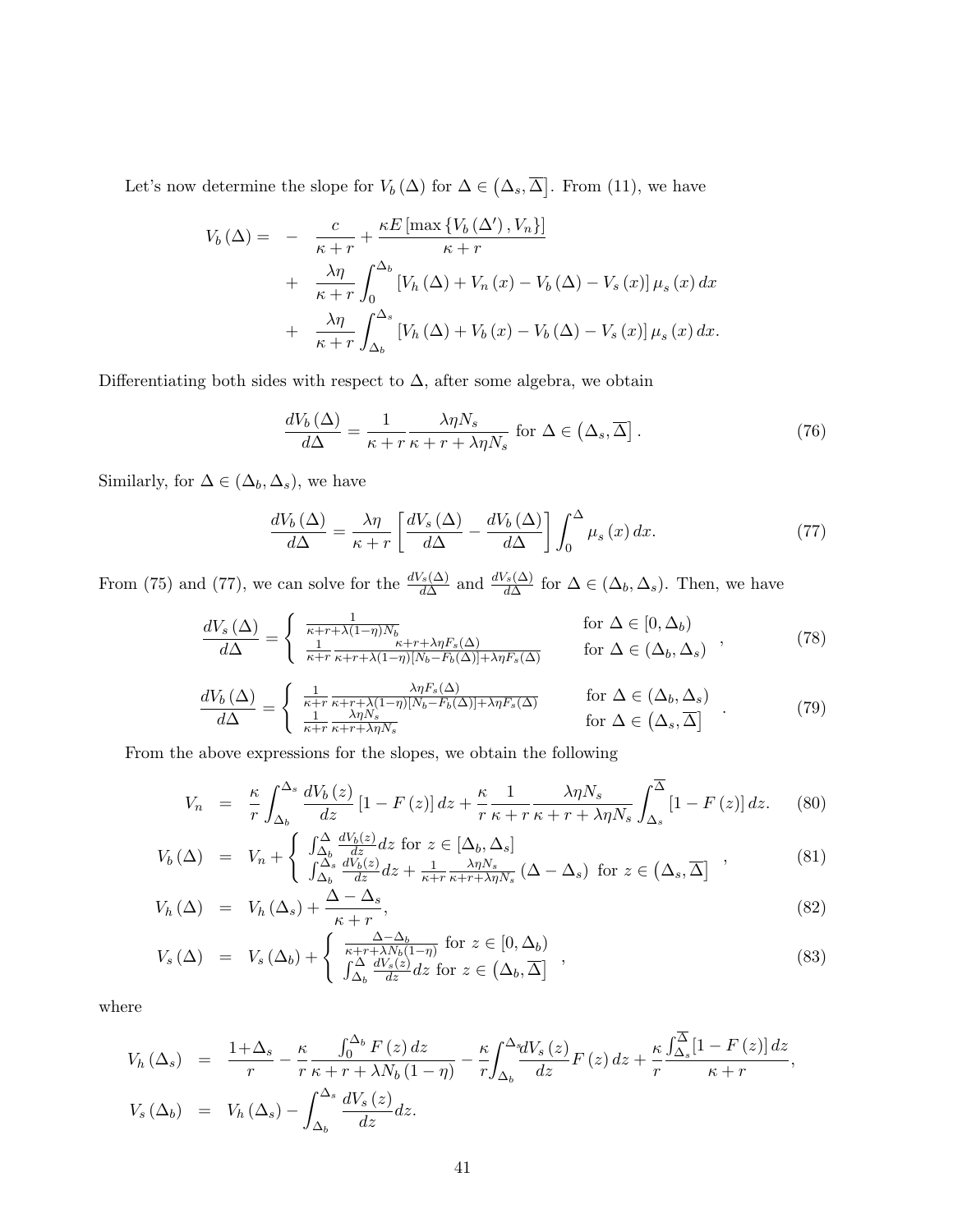We now verify (7): Suppose  $x \in (\Delta_b, \Delta_s)$  and  $y \in (\Delta_b, \Delta_s)$ . Define  $\xi(\Delta)$  for  $\Delta \in (\Delta_b, \Delta_s)$  as

$$
\xi(\Delta) \equiv \frac{dV_s(\Delta)}{d\Delta} - \frac{dV_b(\Delta)}{d\Delta}.\tag{84}
$$

Then, we have  $S(x, y) = \int_y^x \xi(z) dz$ . Hence,  $S(x, y) > 0$  if and only if  $x > y$ . The verification for other values for  $x$  and  $y$  is straightforward.

We now derive the value for  $\Delta_b$  and  $\Delta_s$ . Substituting  $\Delta = \Delta_b$  into (11), we then obtain

$$
V_b\left(\Delta_b\right) = -\frac{c}{\kappa + r} + V_n + \frac{\lambda \eta}{\kappa + r} \frac{\kappa X}{\kappa + \lambda N_b} \frac{\int_0^{\Delta_b} F\left(x\right) dx}{\kappa + r + \lambda \left(1 - \eta\right) N_b}.
$$

Substituting the indifference condition  $V_b(\Delta_b) = V_n$  into the above equation, we obtain (20). From the monotonicity of the right hand side of (20) and its boundary conditions at  $\Delta_b = 0$  and  $\Delta_b = \Delta$ , we know that equation (20) has a unique solution  $\Delta_b \in [0, \overline{\Delta}]$ . Similarly, substituting  $\Delta = \Delta_s$  in (9), after some algebra, we obtain

$$
V_s(\Delta_s) = V_h(\Delta_s) - \frac{c}{\kappa + r} + \frac{\lambda(1-\eta)}{\kappa + r} \frac{\kappa(N-X)}{\kappa + \lambda N_s} \frac{\int_{\Delta_s}^{\overline{\Delta}} [1 - F(x)] dx}{\kappa + r + \lambda \eta N_s}.
$$

Substituting the indifference condition  $V_s(\Delta_s) = V_h(\Delta_s)$  into the above equation, we obtain (21). From the monotonicity of the right hand side of (21) and its boundary conditions at  $\Delta_s = 0$  and  $\Delta_s = \overline{\Delta}$ , we know that equation (21) has a unique solution  $\Delta_s \in [0, \overline{\Delta}]$ .

Equation (20) implies that  $\Delta_b$  is increasing in c and equation (21) implies that  $\Delta_s$  is decreasing in c. Denote the implied functions as  $\Delta_b(c)$  and  $\Delta_s(c)$ , respectively. Let  $c^*$  be the solution to

$$
\Delta_b(c^*) = \Delta_s(c^*). \tag{85}
$$

The monotonicity and boundary conditions imply that the above equation has a unique solution, and that  $\Delta_b < \Delta_s$  for any  $c < c^*$ .

Step III. We now verify the optimal choices (3) and (4). We can prove both by contradiction.

Let's first consider the case for an owner with  $\Delta \in (\Delta_s, \overline{\Delta}]$ . Suppose this owner deviates from the equilibrium choice (4), i.e, rather than staying inactive, he searches in the market during a period  $[t, t + dt)$  and then returns to the equilibrium strategy (3) and (4). Let's use  $\hat{V}_{o}(\Delta)$  to denote the investor's expected utility if he follows this alternative strategy:

$$
\hat{V}_o(\Delta) = (1 + \Delta - c) dt + \kappa \mathbf{E} \left[ \max \left\{ V_h(\Delta') , V_s(\Delta') \right\} \right] dt \n+ \lambda dt (1 - \eta) \int_{\Delta}^{\overline{\Delta}} \hat{S}(x, \Delta) \mu_b(x) dx + e^{-r dt} (1 - \kappa dt) V_h(\Delta),
$$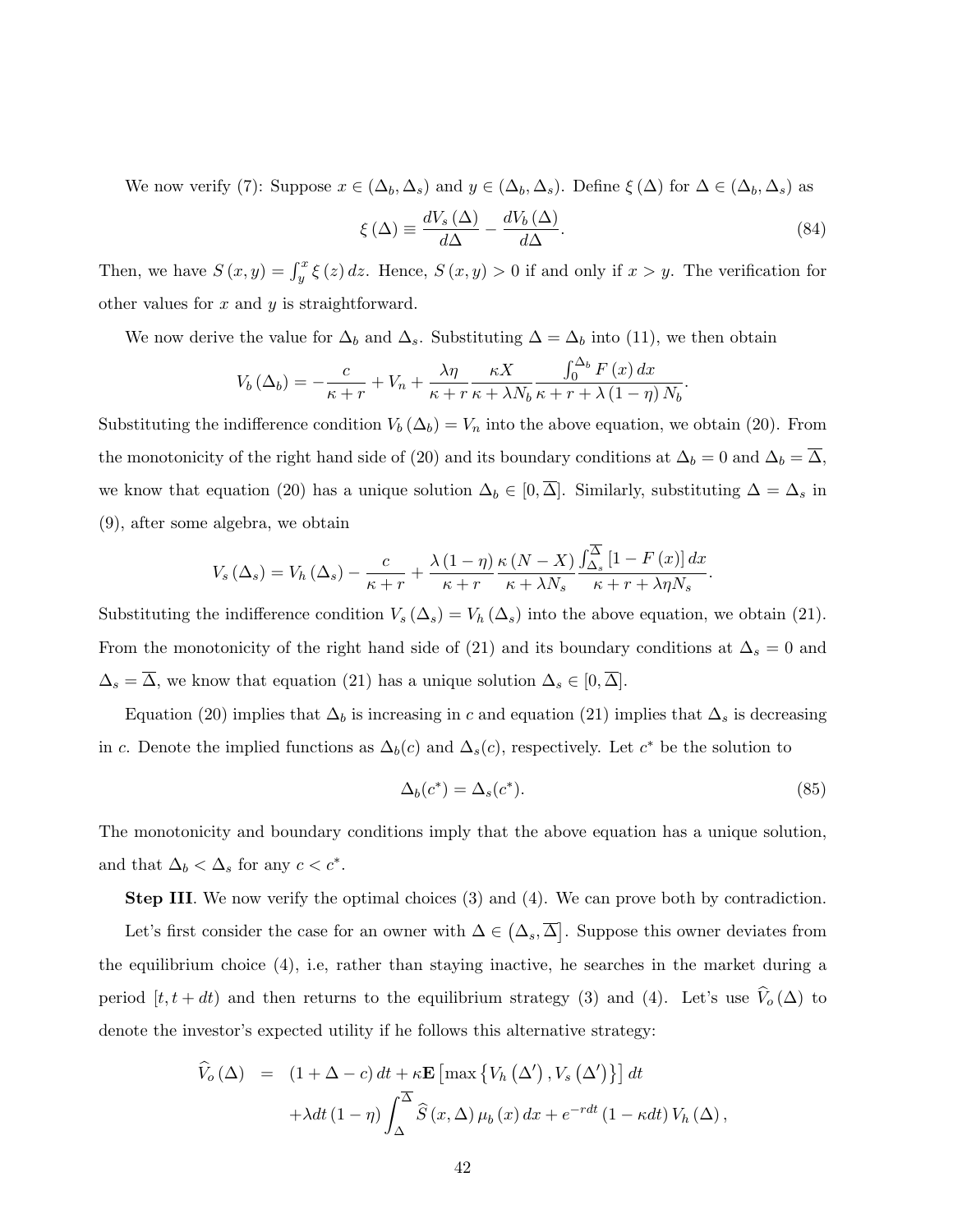where  $\widehat{S}(x, \Delta)$  denotes the trading surplus if this owner meets a buyer of type  $x > \Delta$ :

$$
\widehat{S}(x,\Delta) = V_h(x) + V_b(\Delta) - V_b(x) - \widehat{V}_o(\Delta),
$$

where we have used the result that the trading surplus is negative if the buyer's type is lower than the owner. For the owner to deviate, it has to be the case that  $\widehat{V}_o(\Delta) > V_h(\Delta)$ . Hence, the trade surplus is bounded by

$$
\widehat{S}(x,\Delta) < V_h(x) + V_b(\Delta) - V_b(x) - V_h(\Delta).
$$

Substituting (81) into the right hand side of the above inequality, we obtain

$$
\widehat{S}(x,\Delta) < \frac{x-\Delta}{\kappa + r + \lambda \eta N_s}.\tag{86}
$$

By comparing  $\widehat{V}_o(\Delta)$  and  $V_h(\Delta)$ , we obtain

$$
\widehat{V}_{o}(\Delta) - V_{h}(\Delta) = -cdt + \lambda dt \left(1 - \eta\right) \int_{\Delta}^{\overline{\Delta}} \widehat{S}\left(x, \Delta\right) \mu_{b}\left(x\right) dx. \tag{87}
$$

Substituting (86) and (63) into the above equation, we obtain

$$
\widehat{V}_o(\Delta) - V_h(\Delta) < -\frac{\lambda \left(1 - \eta\right) \kappa \left(N - X\right) \int_{\Delta_s}^{\Delta} \left[1 - F\left(x\right)\right] dx}{\left(\kappa + \lambda N_s\right) \left(\kappa + r + \lambda \eta N_s\right)} dt < 0. \tag{88}
$$

This contradicts  $\widehat{V}_o(\Delta) > V_h(\Delta)$ . The proofs for other values for  $\Delta$  and the decision rule (3) are similar.

### Proof of Propositions 1–3

Propositions 1 and 2 can be obtained by differentiation. To prove Proposition 3, note that  $\mathbb{TV}_{cc}$  is the total volume of trades between sellers with types  $[0, \Delta_b)$ , whose population size is  $F_s(\Delta_b)$ , and buyers with types  $(\Delta_s, \overline{\Delta})$ , whose population size is  $N_b - F_b(\Delta_s)$ . Note that any meeting between the two groups will lead to a trade. Hence, the total volume is given by (22). By the same logic, we obtain  $\mathbb{TV}_{cc}$  and  $\mathbb{TV}_{dc}$  in (23) and (24).

 $\mathbb{TV}_{dd}$  is the total volume of trades between sellers with types  $y \in (\Delta_b, \Delta_s)$  and buyers with types  $x \in (\Delta_b, \Delta_s)$ . However, trade occurs if and only if  $x > y$ . For any  $\Delta \in (\Delta_b, \Delta_s)$ , the density of buyers is  $dF_b(\Delta)$ . They only trade with sellers whose types are below  $\Delta$ , and whose population size is  $F_s(\Delta) - F_s(\Delta_b)$ . Hence, type- $\Delta$  investors' trading volume is  $\lambda [F_s(\Delta) - F_s(\Delta_b)] dF_b(\Delta)$ . Integrating this volume for  $\Delta \in (\Delta_b, \Delta_s)$ , we obtain (25).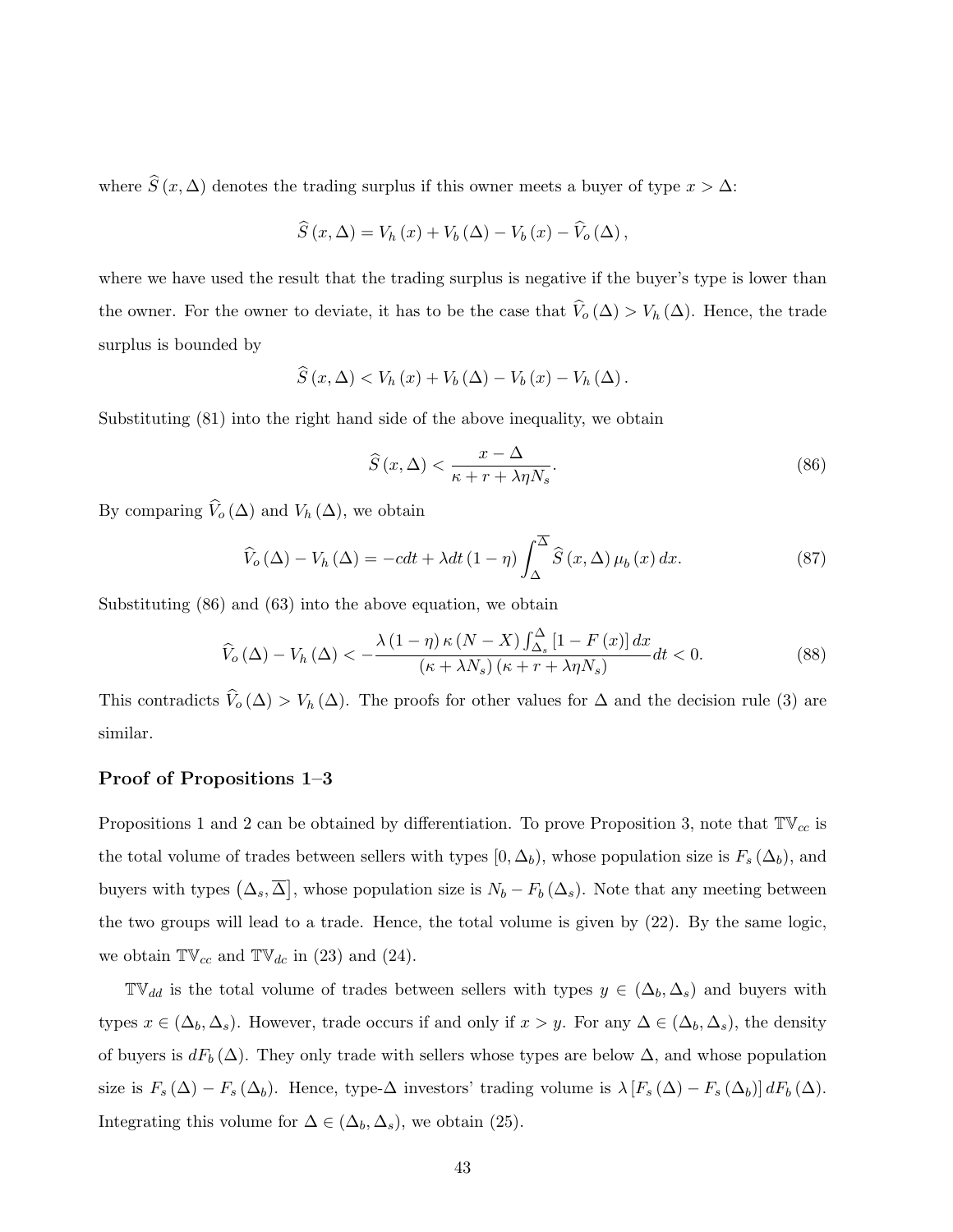#### Proof of Proposition 4–6

Based on equations (20) and (67), after some tedious algebra, we obtain  $\frac{d\Delta_b}{dc} > 0$  and  $\frac{dN_b}{dc} < 0$ . Similarly, Equations (21) and (65) imply  $\frac{d\Delta_s}{dc} > 0$  and  $\frac{dN_s}{dc} < 0$ . Differentiating L with respect to c, we can obtain  $\frac{dL}{dc}$  < 0. From (20) and (21), we can see that  $c = 0$  implies that  $\Delta_b = 0$ , and  $\Delta_s = \overline{\Delta}$ . This implies that  $N_b = N - X$ ,  $N_s = X$ , and  $L = \infty$ .

#### Proof of Proposition 7

Denote the limit of  $\Delta_b$  and  $\Delta_s$  under  $\lambda \to \infty$  by

$$
\begin{array}{rcl} \Delta_b^{\infty} & \equiv & \lim_{\lambda \to \infty} \Delta_b, \\ \Delta_s^{\infty} & \equiv & \lim_{\lambda \to \infty} \Delta_s. \end{array}
$$

We can rewrite (20) as

$$
\lambda N_b^2 + \left(\kappa + \frac{\kappa + r}{1 - \eta}\right) N_b + \frac{\kappa (\kappa + r)}{(1 - \eta)\lambda} = \frac{\kappa \eta X}{(1 - \eta)c} \int_0^{\Delta_b} F(x) dx.
$$
 (89)

When  $\lambda$  goes to infinity, the right hand side of (89) converges to a positive constant (it is easy to see that  $\Delta_b^{\infty} \neq 0$ :

$$
\lim_{\lambda \to \infty} \frac{\kappa \eta X}{(1 - \eta) c} \int_0^{\Delta_b} F(x) dx = \frac{\kappa \eta X}{(1 - \eta) c} \int_0^{\Delta_b^{\infty}} F(x) dx.
$$

Hence, the left hand side of (89) also converges to this postive constant, which implies

$$
N_b = \frac{M_b}{\sqrt{\lambda}} + o\left(\lambda^{-1/2}\right), \text{ where } M_b = \sqrt{\frac{\kappa \eta X}{(1-\eta)c} \int_0^{\Delta_b^{\infty}} F(x) dx}.
$$
 (90)

Substituting the above equation into (66),

$$
[N F(\Delta_b) - N + X] \left(\frac{M_b}{\sqrt{\lambda}} + o(\lambda^{-1/2})\right) + \frac{1}{\lambda} \left(M_b^2 - \kappa \left(N - X\right) \left[1 - F\left(\Delta_b^{\infty}\right)\right]\right) + o\left(\frac{1}{\lambda}\right) = 0. \tag{91}
$$

The above equation implies that

$$
NF\left(\Delta_b\right) - N + X = O\left(\frac{1}{\sqrt{\lambda}}\right).
$$

From the above equation, we have

$$
\Delta_b^{\infty} = \Delta_w,
$$
  

$$
\Delta_b - \Delta_b^{\infty} = O(\frac{1}{\sqrt{\lambda}}).
$$
 (92)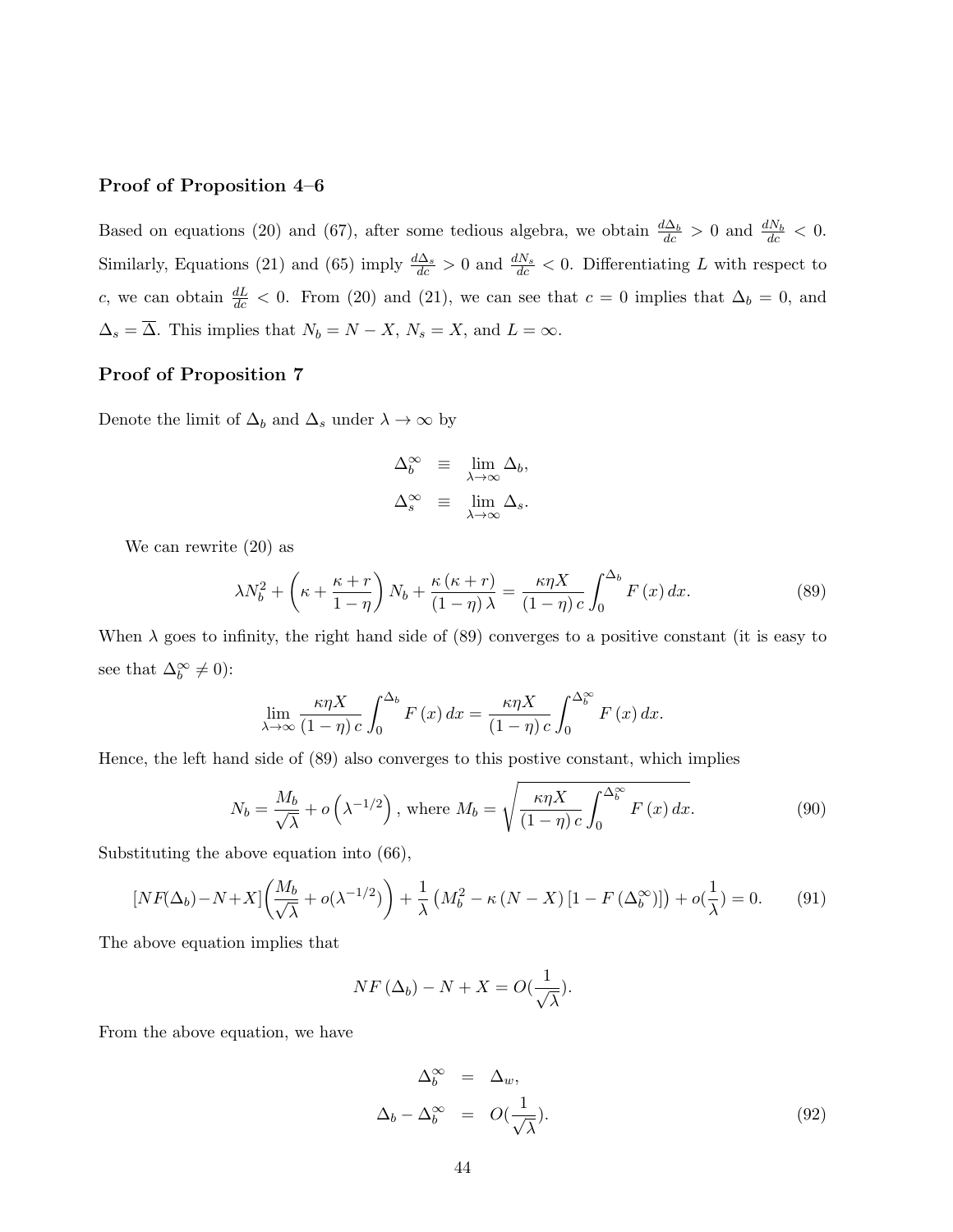where  $\Delta_w \equiv F^{-1}\left(\frac{N-X}{N}\right)$ . Hence, we can write (92) as

$$
\Delta_b = \Delta_w + \frac{m_b}{\sqrt{\lambda}} + o\left(\lambda^{-1/2}\right),\tag{93}
$$

where  $m_b$  is a constant. Substituting this expression of  $\Delta_b$  into (91), and setting the coefficient of  $1/\lambda$  to zero, we obtain

$$
m_b = \frac{1}{Nf\left(\Delta_w\right)} \left[ \frac{\kappa X \left(1 - \frac{X}{N}\right)}{M_b} - M_b \right].
$$

Following a similar logic, we obtain

$$
\Delta_s^{\infty} = \Delta_w
$$
\n
$$
N_s = \frac{M_s}{\sqrt{\lambda}} + o\left(\lambda^{-1/2}\right) \text{ with } M_s = \sqrt{\frac{\kappa (1 - \eta)(N - X)}{\eta c} \int_{\Delta_w}^{\overline{\Delta}} [1 - F(x)] dx},\tag{94}
$$

$$
\Delta_s = \Delta_w + \frac{m_s}{\sqrt{\lambda}} + o\left(\lambda^{-1/2}\right) \text{ with } m_s = \frac{1}{Nf\left(\Delta_w\right)} \left[M_s - \frac{\kappa X \left(1 - \frac{X}{N}\right)}{M_s}\right]. \tag{95}
$$

Finally, we can verify that  $\Delta_s > \Delta_b$  is equivalent to  $m_s > m_b$ , which is equivalent to  $c < \hat{c}$ . From  $\Delta_b$ ,  $\Delta_s$ ,  $N_b$ ,  $N_s$ , we can obtain all other equilibrium quantities in the asymptotic case.

With the above results, we can write  $L$  as

$$
L = \ln \frac{\hat{c}}{c} + \frac{Z}{\sqrt{\lambda}} g\left(\frac{c}{\hat{c}}\right) + o\left(\lambda^{-1/2}\right),\tag{96}
$$

where  $Z$  is a positive constant and is given by

$$
Z = \frac{\kappa}{2Nc} \left( \sqrt{\frac{\eta X}{(N-X)(1-\eta)}} \int_{\Delta}^{\Delta_w} \frac{F(y)}{F(\Delta_w)} dy + \sqrt{\frac{(N-X)(1-\eta)}{\eta X}} \int_{\Delta_w}^{\overline{\Delta}} \frac{1-F(x)}{1-F(\Delta_w)} dx \right),
$$

and  $g(\cdot)$  is the following function

$$
g(x) \equiv 3x - \left(1 + \frac{1}{x}\right) \ln x - 1
$$
, for  $x \in [0, 1]$ .

It is easy to show that  $g(x) > 0$ . Hence, (96) implies  $\frac{dL}{d\lambda} < 0$  when  $\lambda$  is sufficiently large.

#### Proof of Propositions 8–9

Equation (96) implies that when  $\lambda$  is sufficiently large, we have  $\frac{\partial L}{\partial \kappa} > 0$ , and that under condition (27), we have  $\frac{\partial L}{\partial X}$  < 0. To prove the rest of the two propositions, we expand  $\Delta_s - \Delta_b$  as the following

$$
\Delta_s - \Delta_b = \frac{Y}{\sqrt{\lambda}} + o\left(\lambda^{-1/2}\right),\,
$$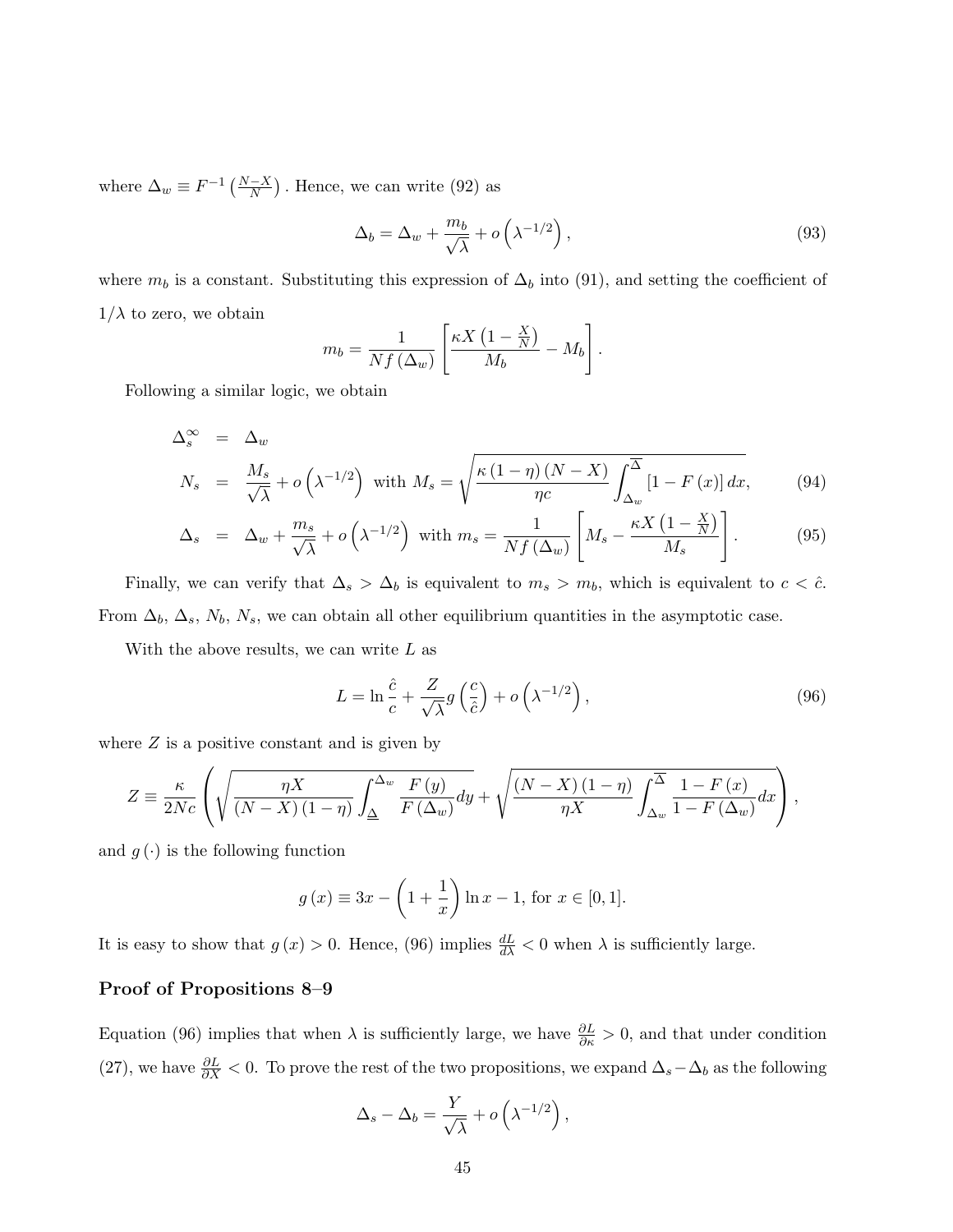where  $Y$  is given by

$$
Y = \frac{1 - \frac{c}{c}}{\phi \sqrt{X} f(\Delta_w)} \left[ \sqrt{\frac{\kappa \eta}{(1 - \eta) c} \int_{\Delta}^{\Delta_w} F(y) dy} + \sqrt{\frac{\kappa (1 - \eta)}{\eta c} (\phi - 1) \int_{\Delta_w}^{\overline{\Delta}} [1 - F(x)] dx} \right].
$$

The above equation implies that  $\frac{\partial (\Delta_s - \Delta_b)}{\partial \kappa} > 0$ , and under condition (27),  $\frac{\partial (\Delta_s - \Delta_b)}{\partial X} < 0$ .

#### Proof of Proposition 10

When a customer seller sells his asset, there are two possibilities. Case 1: the buyer is a customer. The chain length in this case is zero. Case 2: the buyer is a dealer. Let  $n$  denote the number of dealers involved in this intermediation chain. Following the analysis in Section 4.2 in Hugonnier et al. (2016), under their "stability event"  $S$ , we obtain that the expected chain length is

$$
E[n|\mathcal{S}] = \sum_{i=1}^{\infty} i \times \mathbb{P}[n=i|\mathcal{S}] = \frac{\kappa + \lambda N_b}{\lambda (N_b - N_b^c)} \ln\left(\frac{\kappa + \lambda N_b}{\kappa + \lambda N_b^c}\right),\tag{97}
$$

where  $N_b^c$  is the total mass of customer buyers in the economy, whose types are  $\Delta \in [\Delta_s, \overline{\Delta}]$ . Hence, we have

$$
N_b^c = F_b\left(\overline{\Delta}\right) - F_b\left(\Delta_s\right) = \frac{\kappa \left(N - X\right)\left(X - N_s\right)}{\kappa X + \lambda N_s N}.\tag{98}
$$

From the perspective of a customer seller, the probability for case 1 is  $N_b^c/N_b$ . Hence, the average chain length in this economy is given by

$$
L' = \left(1 - \frac{N_b^c}{N_b}\right) E[n|\mathcal{S}].\tag{99}
$$

Substituting (97) and (98) into the above equation, we obtain (28). Let  $\lambda$  go to infinity, we obtain

$$
\lim_{\lambda \to \infty} L' = \lim_{\lambda \to \infty} L = \log \frac{\hat{c}}{c}.
$$

#### Proof of Proposition 11 and 12

When  $\lambda$  is sufficiently large, we can expand D as

$$
D = \frac{\sqrt{c}}{\sqrt{\lambda}} \left[ \frac{\Delta_w}{\sqrt{\frac{\kappa(1-\eta)X}{\eta} \int_0^{\Delta_w} F(x) dx}} + \frac{(\overline{\Delta} - \Delta_w)}{\sqrt{\frac{\kappa \eta(N-X)}{(1-\eta)} \int_{\Delta_w}^{\Delta} [1 - F(x)] dx}} \right] + o\left(\frac{1}{\sqrt{\lambda}}\right).
$$

Hence, we have  $\frac{\partial D}{\partial \lambda} < 0$  and  $\frac{\partial D}{\partial c} > 0$ .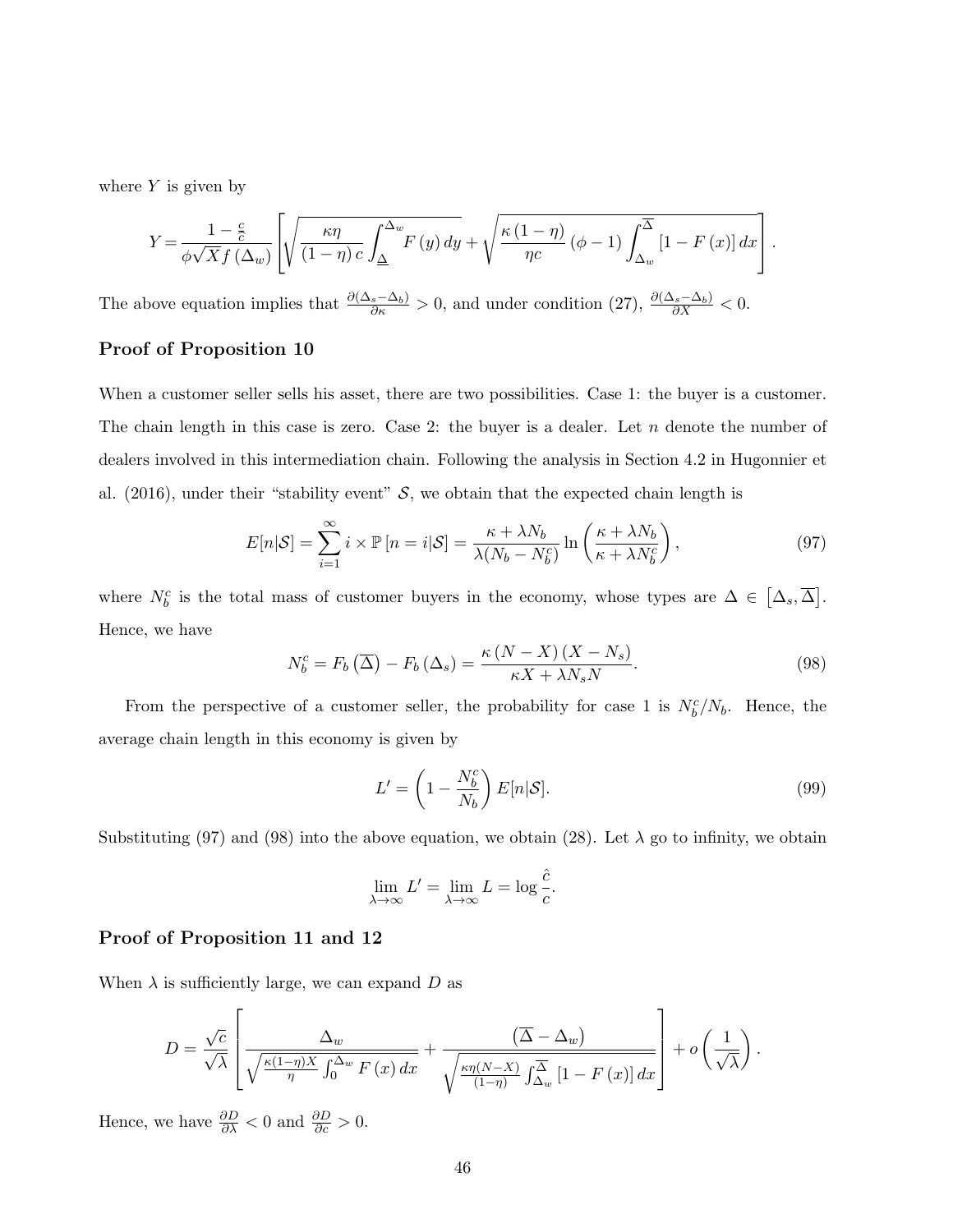If  $c$  is close to zero,  $D$  can be expanded as

$$
D = \int_{\Delta_b}^{\Delta_s} \xi(z) dz + O\left(\sqrt{c}\right),
$$

where  $\Delta_s = \overline{\Delta} - O(\sqrt{c})$  and  $\Delta_b = O(\sqrt{c})$ . It can be shown that  $\frac{\partial}{\partial c} \left( \int_{\Delta_b}^{\Delta_s} \xi(z) dz \right) < 0$ , so we obtain  $\frac{\partial D}{\partial c} < 0$  when c is sufficiently small.

### Proof of Proposition 13

From the the proof of Proposition 7, we have

$$
P_{\text{max}}^d = P(\Delta_s, \Delta_s),
$$
  

$$
P_{\text{min}}^d = P(\Delta_b, \Delta_b).
$$

Substituting them and (30) and (31) into (32), and differentiating it, we obtain  $\frac{\partial DR}{\partial c} < 0$ .

It is easy to show that

$$
P_{\text{max}}^d - P_{\text{min}}^d = O(\lambda^{-1}),
$$
  

$$
P_{\text{max}} - P_{\text{min}} = O(\lambda^{-1/2}).
$$

It follows that  $DR = O(\lambda^{-1/2})$ . Therefore,  $\frac{\partial DR}{\partial \lambda} < 0$  when  $\lambda$  is sufficiently large. Similarly, we can show that, when  $\lambda$  is sufficiently large, we have

$$
\frac{\partial}{\partial \kappa} \left( P_{\text{max}}^d - P_{\text{min}}^d \right) > 0, \n\frac{\partial}{\partial \kappa} \left( P_{\text{max}} - P_{\text{min}} \right) < 0,
$$

which implies  $\frac{\partial DR}{\partial \kappa} > 0$ . Furthermore, under the condition in (27), we can show

$$
P_{\text{max}}^d - P_{\text{min}}^d = O\left(\frac{1}{\lambda X}\right),
$$
  

$$
P_{\text{max}} - P_{\text{min}} = O\left(\frac{1}{\sqrt{\lambda X}}\right),
$$

which implies that  $DR = O(\frac{1}{\sqrt{\lambda X}})$ . Therefore, when  $\lambda$  is sufficiently large, we have  $\frac{\partial DR}{\partial X} < 0$ .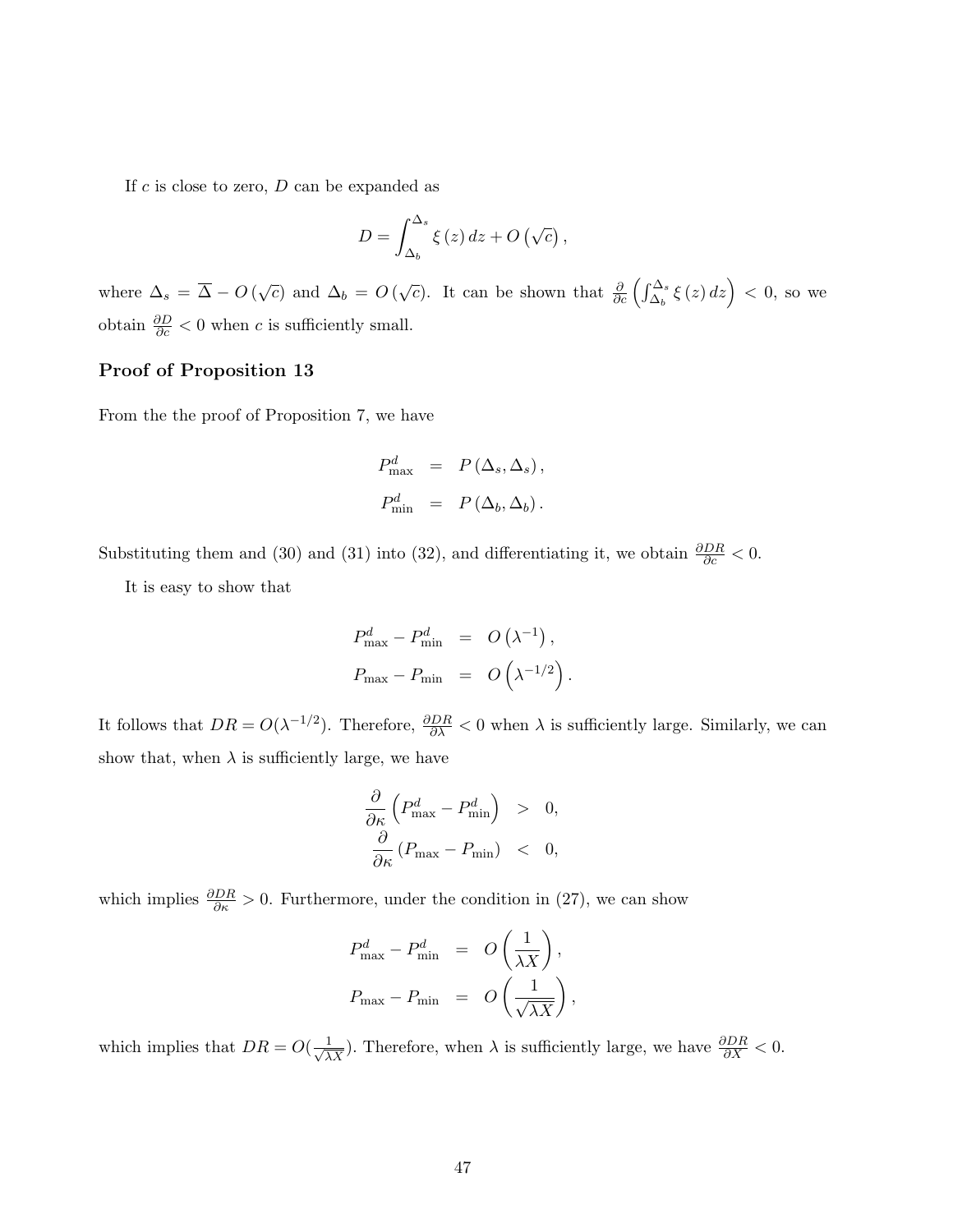### Proof of Proposition 14

The average expected utility across all investors in the economy is defined by

$$
W \equiv \frac{1}{N} \sum_{i \in \{b, s, h, n\}} \left[ \int_0^{\overline{\Delta}} V_i(\Delta) \, \mu_i(\Delta) \, d\Delta \right].
$$

When  $\lambda$  is sufficiently large, we have the following

$$
W = W_w - \frac{m_w}{\sqrt{\lambda}} + o\left(\lambda^{-1/2}\right),
$$

where  $W_w$  is average expected utility in a centralized market and is given by

$$
W_w = \frac{1}{r} \int_{\Delta_w}^{\overline{\Delta}} (1 + \Delta) d\Delta,
$$

and  $m_W$  is given by

$$
m_{w} = \frac{1}{r} \sqrt{\frac{\kappa c}{\eta \left(1-\eta\right) X}} \left[ \sqrt{\frac{1}{\phi} \left(1-\frac{1}{\phi}\right) \int_{\Delta_{w}}^{\Delta_{w}} \left[1-F\left(x\right)\right] dx} + \frac{1}{\phi} \sqrt{\int_{\Delta_{w}}^{\Delta_{w}} F\left(x\right) dx} \right].
$$

By examining  $m_w$ , we can obtain all the conclusions in this proposition.

#### Proof Proposition 15

The social welfare, denoted by  $W^e$ , is the discounted sum of all realized cash flows from holding the asset net of total search cost, i.e.,

$$
W^{e} = \frac{1}{r} \int_{0}^{\overline{\Delta}} (1 + \Delta) \left[ \mu_{h}(\Delta) + \mu_{s}(\Delta) \right] d\Delta - \frac{1}{r} c \left( N_{b} + N_{s} \right).
$$

where  $\mu_h(\cdot)$  and  $\mu_s(\cdot)$  are given in Theorem 1. After some algebra, the social planner's the firstorder condition with respect to  $\Delta_s$  can be simplified to

$$
c = \int_{\Delta_s}^{\overline{\Delta}} \frac{1 - F(\Delta)}{1 - F(\Delta_s)} d\Delta \frac{\frac{X - N_s}{1 - F(\Delta_s)} \left(2N_s - X + \frac{\kappa}{\lambda}\right) + \left(NX - 2NN_s - \frac{\kappa X}{\lambda}\right)}{NN_s + \frac{\kappa X}{\lambda}}.
$$

When  $\lambda$  is sufficiently large, we have the following asymptotics

$$
\Delta_s^e = \Delta_w + \frac{m_s^e}{\sqrt{\lambda}} + o(\lambda^{-1/2}),
$$
  

$$
N_s^e = \frac{M_s^e}{\sqrt{\lambda}} + o(\lambda^{-1/2}),
$$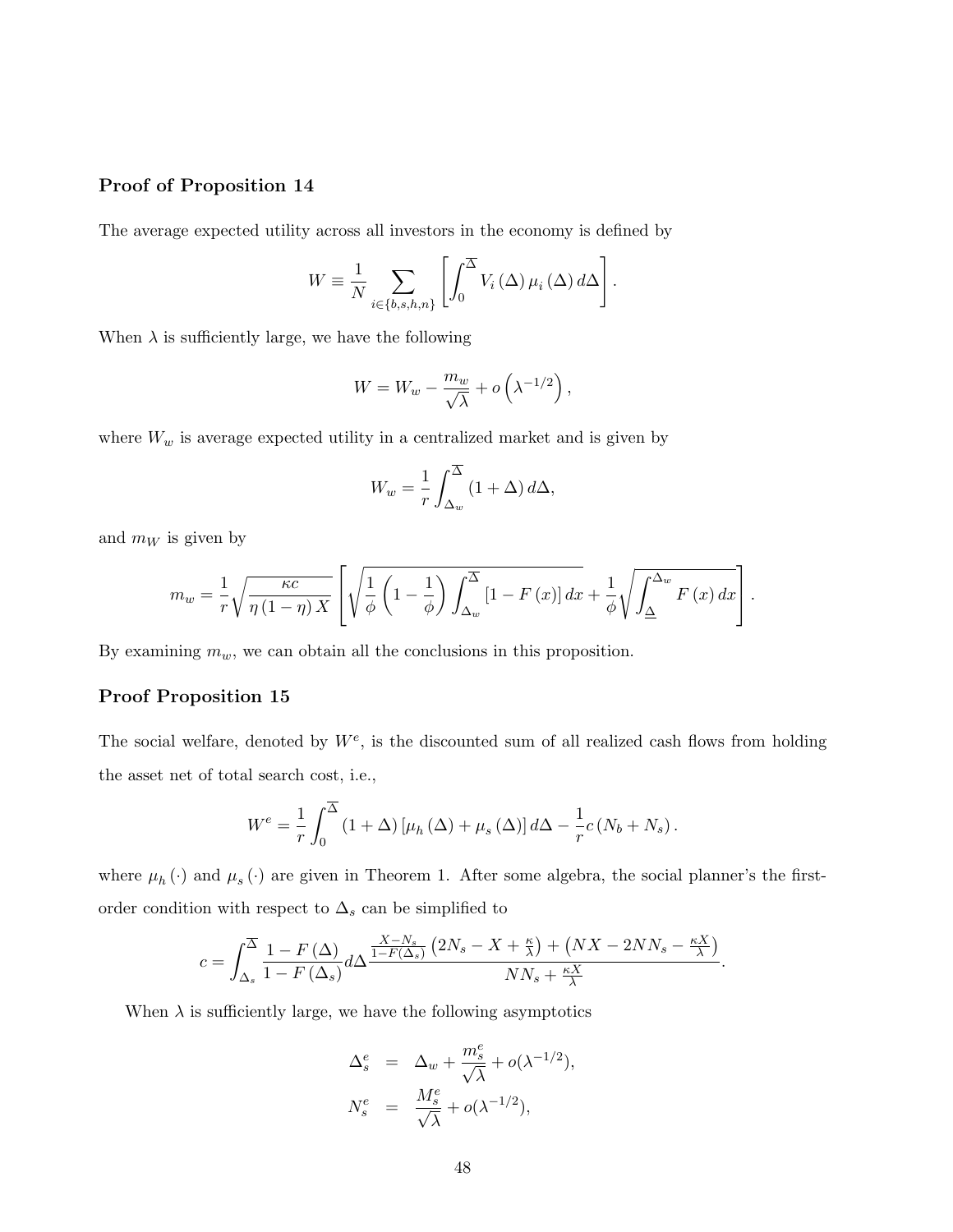where

$$
\begin{array}{rcl} m^e_s &=& \displaystyle \frac{1}{Nf\left(\Delta_w\right)} \left[ M^e_s - \frac{\kappa X\left(1-\frac{X}{N}\right)}{M^e_s} \right], \\[2ex] M^e_s &=& \displaystyle \sqrt{\frac{\eta}{1-\eta}} M_s. \end{array}
$$

Similarly, the first order condition with respect to  $\Delta_b$  is given by

$$
c = \frac{\kappa X \int_0^{\Delta_b} F(\Delta) d\Delta}{\left(\kappa + \lambda N_b\right)^2}.
$$

When  $\lambda$  is sufficiently large, we have the following asymptotics

$$
\Delta_b^e = \Delta_w + \frac{m_b^e}{\sqrt{\lambda}} + o(\lambda^{-1/2}),
$$
  

$$
N_b^e = \frac{M_b^e}{\sqrt{\lambda}} + o(\lambda^{-1/2}),
$$

where

$$
m_b^e = \frac{1}{Nf(\Delta_w)} \left[ \frac{\kappa X (1 - \frac{X}{N})}{M_b^e} - M_b^e \right],
$$
  

$$
M_b^e = \sqrt{\frac{1 - \eta}{\eta}} M_b.
$$

When  $\eta = \frac{1}{2}$  $\frac{1}{2}$ , we have  $M_b^e = M_b$  and  $M_s^e = M_s$ . From (93) and (95), we obtain (33) and (34). Otherwise, the decentralized equilibrium is generally inefficient. For example, in the case of  $\eta > \frac{1}{2}$ , the intermediary sector in the decentralized equilibrium is too big (i.e.,  $\Delta_s - \Delta_b > \Delta_s^e - \Delta_b^e$ ) if  $\frac{\eta \widehat{c}_b}{-n}$  $(1-\eta)\widehat{c}_s$  $> 1$ , and is too small if  $\frac{\eta \widehat{c}_b}{(1-\eta)}$  $\frac{\eta c_b}{(1-\eta)\widehat{c}_s} < 1$ , where

$$
\begin{array}{rcl}\n\widehat{c}_b & \equiv & \int_0^{\Delta_w} \frac{F(\Delta)}{F(\Delta_w)} d\Delta, \\
\widehat{c}_s & \equiv & \int_{\Delta_w}^{\overline{\Delta}} \frac{1 - F(\Delta)}{1 - F(\Delta_w)} d\Delta.\n\end{array}
$$

### Proof Proposition 16

In a centralized market, transactions can be executed instantly, hence, all investors whose types are higher than  $\Delta_w$  are holding the total X units of the asset. This implies

$$
F\left(\Delta_w\right) = 1 - \frac{X}{N},\tag{100}
$$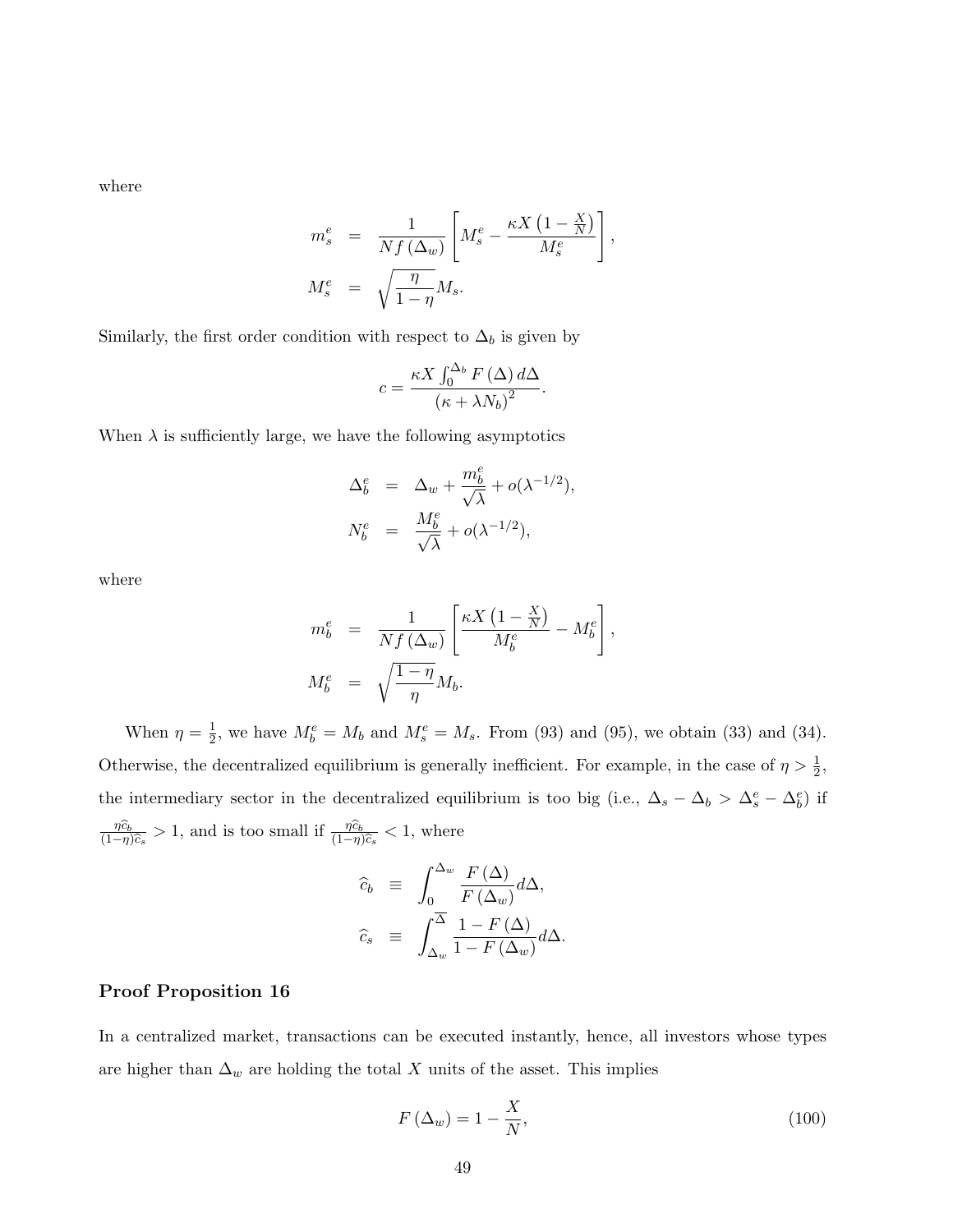which leads to (35). Similar to the proof for Theorem 1, we can obtain the expected utility of an asset owner  $V^c_o(\Delta)$  and of an non-owner  $V^c_n(\Delta)$ 

$$
V_o^c(\Delta) = \frac{1 + \Delta + \kappa \mathbf{E} \left[ \max \left\{ V_n^c(\Delta), V_n^c(\Delta) + P_w \right\} \right]}{\kappa + r},
$$
  

$$
V_n^c(\Delta) = \frac{\kappa \mathbf{E} \left[ \max \left\{ V_o^c(\Delta) - P_w, V_n^c(\Delta) \right\} \right]}{\kappa + r}.
$$

The indifference condition of a type- $\Delta_w$  investor is

$$
V_o^c(\Delta) = V_n^c(\Delta_w) + P_w.
$$

The above three equations lead to (36). During  $[t, t+dt)$ ,  $\kappa Xdt$  investors' types change.  $F(\Delta_w)$  of them have new types below  $\Delta_w$ , and sell their assets. Hence, the trading volume is given by (37).

### Proof Proposition 17

From the asymptotic analysis in the proof of Proposition 7, we obtain  $(39)–(43)$ . Substituting them into  $(22)–(25)$ , we obtain  $(44)$ .

#### Proof Theorem 2 and Proposition 20

**Step I.** For  $\Delta \in (\Delta_b, \overline{\Delta}]$ , we have

$$
\mu_s(\Delta) = \mu_n(\Delta) = 0. \tag{101}
$$

The inflow-outflow balance equation implies

$$
\kappa dt \mu_b(\Delta) d\Delta + \lambda N_s dt \mu_b(\Delta) d\Delta = \kappa dt (N - X) f(\Delta) d\Delta,
$$

which, together with (12), implies

$$
\mu_b(\Delta) = \frac{\kappa (N - X)}{\kappa + \lambda N_s} f(\Delta), \qquad (102)
$$

$$
\mu_h(\Delta) = \frac{\kappa X + \lambda N_s N}{\kappa + \lambda N_s} f(\Delta). \tag{103}
$$

For  $\Delta \in [0, \Delta_s)$ , we have

$$
\mu_b(\Delta) = \mu_h(\Delta) = 0. \tag{104}
$$

The inflow-outflow balance equation implies

$$
\kappa dt \mu_s(\Delta) d\Delta + \lambda N_b dt \mu_s(\Delta) d\Delta = \kappa dt X f(\Delta) d\Delta,
$$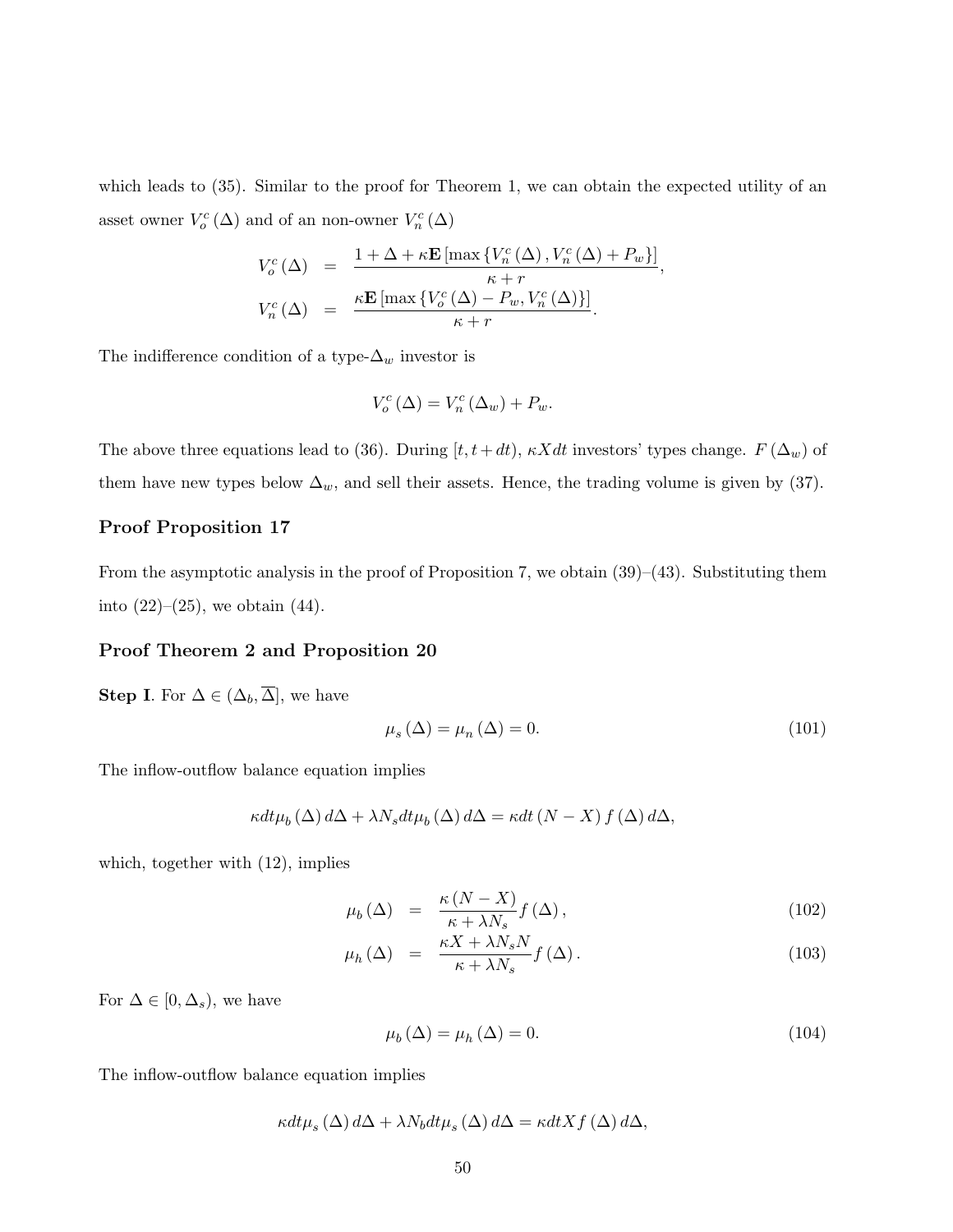which, together with (12), implies

$$
\mu_s(\Delta) = \frac{\kappa X}{\kappa + \lambda N_b} f(\Delta), \qquad (105)
$$

$$
\mu_n(\Delta) = \frac{\kappa (N - X) + \lambda N_b N}{\kappa + \lambda N_b} f(\Delta). \tag{106}
$$

For  $\Delta \in [\Delta_s, \Delta_b],$  we have

$$
\mu_s(\Delta) = \mu_b(\Delta) = 0. \tag{107}
$$

The inflow-outflow balance equation implies

$$
\kappa dt \mu_h(\Delta) d\Delta = \kappa dt X f(\Delta) d\Delta,
$$

which, together with (12), implies

$$
\mu_h(\Delta) = Xf(\Delta), \qquad (108)
$$

$$
\mu_n(\Delta) = (N - X) f(\Delta). \tag{109}
$$

**Step II.** Note that  $N_b$  and  $N_s$  can be written as

$$
N_b = \int_{\Delta_b}^{\overline{\Delta}} \mu_b(\Delta) d\Delta = \frac{\kappa (N - X)}{\kappa + \lambda N_s} \left[1 - F(\Delta_b)\right],
$$
\n(110)

$$
N_s = \int_0^{\Delta_s} \mu_s(\Delta) d\Delta = \frac{\kappa X}{\kappa + \lambda N_b} F(\Delta_s), \qquad (111)
$$

which can be rewritten as

$$
\kappa N_b + \lambda N_b N_s = \kappa (N - X) [1 - F(\Delta_b)], \qquad (112)
$$

$$
\kappa N_s + \lambda N_b N_s = \kappa X F(\Delta_s). \tag{113}
$$

Subtracting  $(113)$  from  $(112)$ , we obtain

$$
N_b = N_s + (N - X) \left[ 1 - F\left(\Delta_b\right) \right] - XF\left(\Delta_s\right). \tag{114}
$$

Substituting the above equation into (113), we obtain a quadratic equation of  $N_s$ 

$$
N_s^2 + \left[ (N - X) \left[ 1 - F \left( \Delta_b \right) \right] - X F \left( \Delta_s \right) + \frac{\kappa}{\lambda} \right] N_s - \frac{\kappa}{\lambda} X F \left( \Delta_s \right) = 0. \tag{115}
$$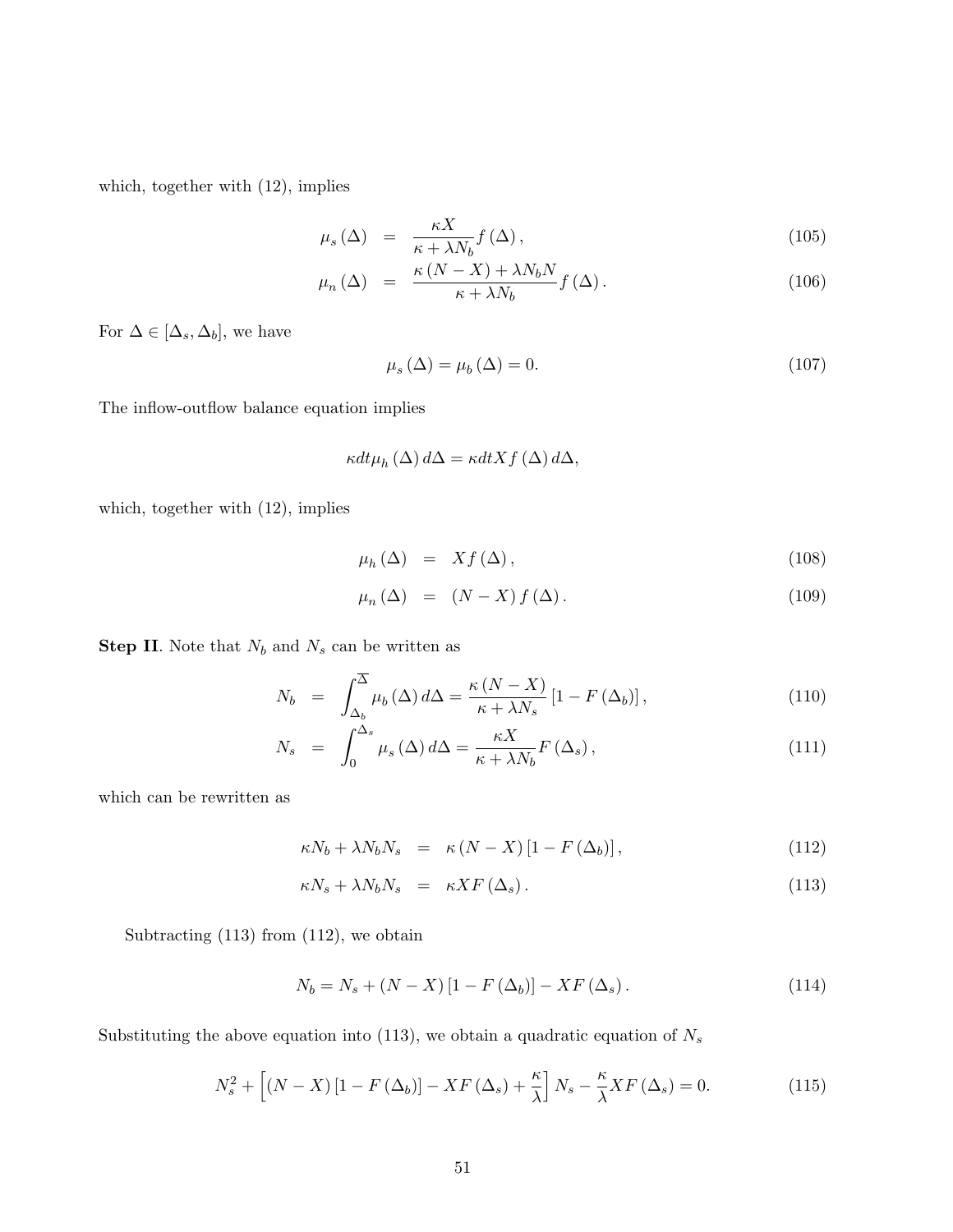This equation has a unique positive solution

$$
N_s = -\frac{1}{2} \left\{ (N - X) \left[ 1 - F(\Delta_b) \right] - XF(\Delta_s) + \frac{\kappa}{\lambda} \right\}
$$
  
+ 
$$
\frac{1}{2} \sqrt{\left\{ (N - X) \left[ 1 - F(\Delta_b) \right] - XF(\Delta_s) + \frac{\kappa}{\lambda} \right\}^2 + 4 \frac{\kappa}{\lambda} XF(\Delta_s).}
$$
(116)

Similarly, we obtain

$$
N_b = \frac{1}{2} \left\{ (N - X) \left[ 1 - F(\Delta_b) \right] - XF(\Delta_s) - \frac{\kappa}{\lambda} \right\} + \frac{1}{2} \sqrt{\left\{ (N - X) \left[ 1 - F(\Delta_b) \right] - XF(\Delta_s) + \frac{\kappa}{\lambda} \right\}^2 + 4 \frac{\kappa}{\lambda} XF(\Delta_s)}.
$$
 (117)

Step III. At the steady state, investors' optimality condition implies

$$
V_h(\Delta) = \frac{1 + \Delta + \kappa \mathbf{E} \left[ \max \left\{ V_h(\Delta'), V_s(\Delta') \right\} \right]}{\kappa + r},\tag{118}
$$

$$
V_s(\Delta) = \frac{1 + \Delta - c}{\kappa + r} + \frac{\lambda (1 - \eta)}{\kappa + r} \int_{\Delta_b}^{\overline{\Delta}} S(x, \Delta) \mu_b(x) dx + \frac{\kappa \mathbf{E} [\max \{ V_h(\Delta'), V_s(\Delta') \}]}{\kappa + r}, (119)
$$

$$
V_n(\Delta) = \frac{\kappa \mathbf{E} \left[ \max \left\{ V_n \left( \Delta' \right), V_b \left( \Delta' \right) \right\} \right]}{\kappa + r},\tag{120}
$$

$$
V_b(\Delta) = \frac{-c}{\kappa + r} + \frac{\lambda \eta}{\kappa + r} \int_0^{\Delta_s} S(\Delta, y) \mu_s(y) dy + \frac{\kappa \mathbf{E} \left[ \max \left\{ V_n(\Delta'), V_b(\Delta') \right\} \right]}{\kappa + r}, \tag{121}
$$

where  $\Delta'$  is a random variable with a PDF of  $f(\cdot)$ .

Equation (120) implies that  $V_n(\Delta)$  does not depend on  $\Delta$ . So we denote it by  $V_n \equiv V_n(\Delta)$ . Equation (118) implies that  $V_h(\Delta)$  is linear in  $\Delta$  and can be written as

$$
V_h(\Delta) = V_h(\Delta_s) + \frac{\Delta - \Delta_s}{\kappa + r},\tag{122}
$$

where the value of  $V_h(\Delta_s)$  will be determined later.

Differentiating both sides of (119) with respect to  $\Delta$  and rearranging, we obtain

$$
\frac{dV_s(\Delta)}{d\Delta} = \frac{1}{\kappa + r + \lambda (1 - \eta) N_b}
$$
 for  $\Delta \in [0, \Delta_s]$ .

Integrating both sides from  $\Delta$  to  $\Delta_s$ , we get

$$
V_s(\Delta) = V_s(\Delta_s) - \frac{\Delta_s - \Delta}{\kappa + r + \lambda (1 - \eta) N_b}
$$
 for  $\Delta \in [0, \Delta_s]$ .

To derive the value of  $V_s(\Delta_s)$ , note that the indifference condition and (118) imply that

$$
V_s(\Delta_s) = V_h(\Delta_s) = \frac{1 + \Delta_s + \kappa \mathbf{E} \left[ \max \left\{ V_h(\Delta'), V_s(\Delta') \right\} \right]}{\kappa + r}.
$$
\n(123)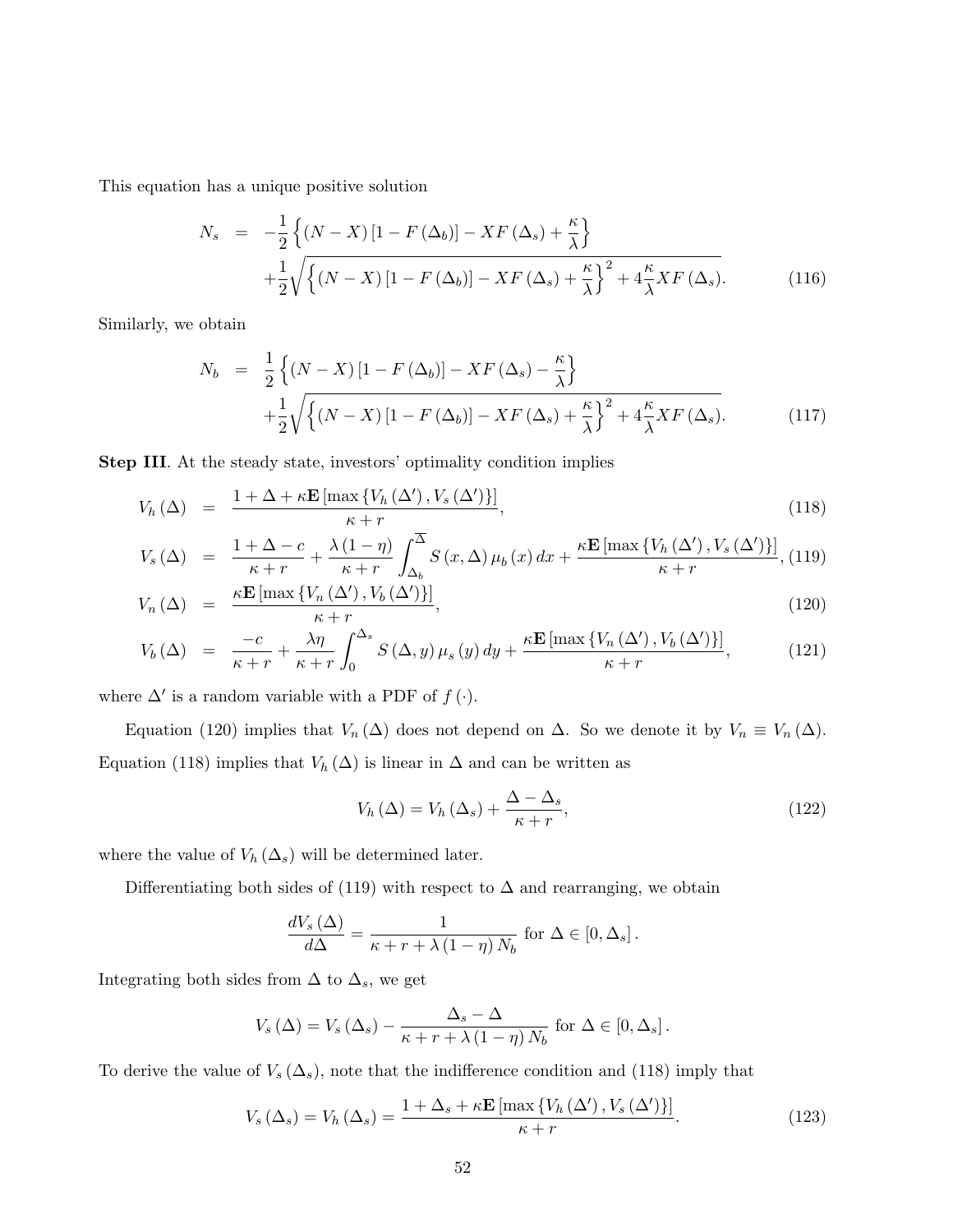We can compute the value of  $\mathbf{E} \left[ \max \left\{ V_h \left( \Delta' \right), V_s \left( \Delta' \right) \right\} \right]$  as the following

$$
\mathbf{E} \left[ \max \left\{ V_h \left( \Delta' \right), V_s \left( \Delta' \right) \right\} \right] = \int_0^{\Delta_s} V_s \left( \Delta \right) dF \left( \Delta \right) + \int_{\Delta_s}^{\overline{\Delta}} V_h \left( \Delta \right) dF \left( \Delta \right)
$$

$$
= V_s \left( \Delta_s \right) - \frac{\int_0^{\Delta_s} F \left( \Delta \right) d\Delta}{\kappa + r + \lambda \left( 1 - \eta \right) N_b} + \frac{\int_{\Delta_s}^{\overline{\Delta}} \left[ 1 - F \left( \Delta \right) \right] d\Delta}{\kappa + r}.
$$

Substituting this back ino (123) and rearranging, we obtain

$$
V_s(\Delta_s) = \frac{1 + \Delta_s}{r} - \frac{\kappa}{r} \frac{\int_0^{\Delta_s} F(\Delta) d\Delta}{\kappa + r + \lambda (1 - \eta) N_b} + \frac{\kappa}{r} \frac{\int_{\Delta_s}^{\Delta} [1 - F(\Delta)] d\Delta}{\kappa + r}
$$

To derive  $V_b(\Delta)$  for  $\Delta \in [\Delta_b, \overline{\Delta}]$ , we substitute the expression of  $S(x, y)$  into (121), and differentiate both sides with respect to  $\Delta$ , and obtain

$$
\frac{dV_b\left(\Delta\right)}{d\Delta} = \frac{\lambda \eta}{\kappa + r} \left[ \frac{dV_h\left(\Delta\right)}{d\Delta} - \frac{dV_b\left(\Delta\right)}{d\Delta} \right] N_s.
$$

We compute  $\frac{dV_h(\Delta)}{d\Delta}$  from (122) and substitute it into the above equation to obtain

$$
\frac{dV_b(\Delta)}{d\Delta} = \frac{1}{\kappa + r} \frac{\lambda \eta N_s}{\kappa + r + \lambda \eta N_s} \text{ for } \Delta \in [\Delta_b, \overline{\Delta}].
$$

Integrating both sides from  $\Delta_b$  to  $\Delta$ , we obtain

$$
V_b(\Delta) = V_b(\Delta_b) + \frac{\lambda \eta N_s}{\kappa + r + \lambda \eta N_s} \frac{\Delta - \Delta_b}{\kappa + r} \text{ for } \Delta \in [\Delta_b, \overline{\Delta}]. \tag{124}
$$

.

Note that investors decision rules imply that  $V_b(\Delta_b) = V_n$  and  $V_b(\Delta) > V_n$  if  $\Delta > \Delta_b$ . Hence, substituting (124) into (120), after some algebra, we obtain

$$
V_b\left(\Delta_b\right) = V_n = \frac{\kappa}{r} \frac{\lambda \eta N_s}{\kappa + r + \lambda \eta N_s} \frac{\int_{\Delta_b}^{\Delta} \left[1 - F\left(z\right)\right] dz}{\kappa + r}.\tag{125}
$$

From the above results, we can verify that  $S(x, y) > 0$  for any for  $x \in [\Delta_b, \overline{\Delta}]$  and  $y \in [0, \Delta_s]$ . **Step IV**. We can now pin down the values of  $\Delta_b$  and  $\Delta_s$ . Substituting  $\Delta = \Delta_b$ ,  $V_b(\Delta_b) = V_n$ , the expression of  $S(x, y)$ ,  $V_h(\Delta_b)$ ,  $V_s(\Delta)$  and  $\mu_s(\Delta)$  into (121), after some algebra, we obtain (46). Similarly, substituting  $\Delta = \Delta_s$ ,  $V_s(\Delta_s) = V_h(\Delta_s)$ , the expression of  $S(x, y)$ , (122), (124), and  $\mu_b(\Delta)$  into (119), after some algebra, we obtain (47).

Step V. Similar to the proof of Theorem 1, we can verify that the conjectured decision rules are optimal for all investors.

To prove Proposition 20, note that from (46) and (47) we obtain (51) and (52), and hence

$$
\lim_{c \to 0} N_b = \lim_{c \to 0} N_s = \lim_{c \to 0} \mathbb{TV} = 0.
$$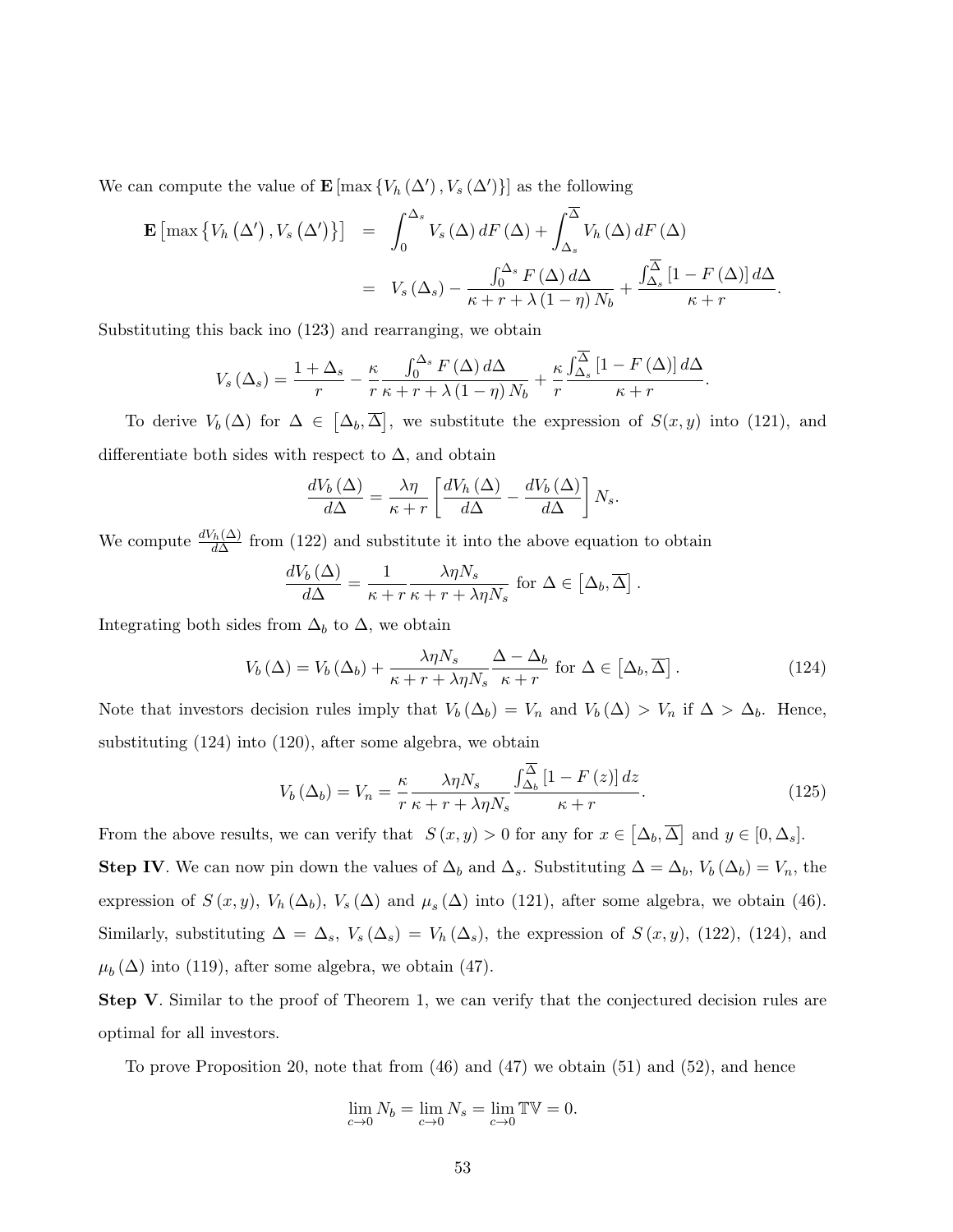#### 8.1 Proof of Proposition 18

Define the right hand sides of (46) and (47) as

$$
G_1(\Delta_b, \Delta_s) \equiv \frac{\Delta_b - \Delta_s}{\kappa + r} N_s(\Delta_b, \Delta_s) + \frac{\kappa X}{\kappa + \lambda N_b(\Delta_b, \Delta_s)} \frac{\int_0^{\Delta_s} F(y) dy}{\kappa + r + \lambda (1 - \eta) N_b(\Delta_b, \Delta_s)},
$$
\n
$$
G_2(\Delta_b, \Delta_s) \equiv \frac{c}{\kappa + r} = \frac{\Delta_b - \Delta_s}{\Delta_b N_b} N_b + \frac{\kappa (N - X)}{\Delta_b} \frac{\int_{\Delta_b}^{\Delta} [1 - F(x)] dx}{\Delta_b N_b}.
$$
\n(127)

$$
G_2\left(\Delta_b, \Delta_s\right) \equiv \frac{c}{\lambda\left(1-\eta\right)} = \frac{\Delta_b - \Delta_s}{\kappa + r} N_b + \frac{\kappa\left(N - \Lambda\right)}{\kappa + \lambda N_s} \frac{J_{\Delta_b}\left(1 - \frac{1}{\kappa}\right) \Delta_s}{\kappa + r + \lambda \eta N_s}.
$$
\n(127)

Equation (46) defines a set  $S_1 \equiv \left\{ (\Delta_b, \Delta_s) | G_1 (\Delta_b, \Delta_s) = \frac{c}{\lambda \eta} \right\}$  and equation (47) defines a set  $S_2 \equiv$  $\left\{ (\Delta_b, \Delta_s) | G_1 (\Delta_b, \Delta_s) = \frac{c}{\lambda(1-\eta)} \right\}$ . Hence, proving the existence of a non-intermediation equilibrium is equivalent to proving that  $S_1 \cap S_2 \cap S_3$  is not empty, where  $S_3 \equiv \{(\Delta_b, \Delta_s) | 0 \leq \Delta_s \leq \Delta_b \leq \overline{\Delta}\}.$ 

We use  $\Delta_b^{(I)}$  and  $\Delta_s^{(I)}$  to denote the unique solution to equations (20) and (21). One can verify that  $(\Delta_b^{(I)}, \Delta_b^{(I)})$  $b_b^{(I)}$ )  $\in S_1$  and  $(\Delta_s^{(I)}, \Delta_s^{(I)}) \in S_2$ . Moreover, equations (46) and (47) imply that there exist  $\Delta_{\min}$  and  $\Delta_{\max}$ , such that  $\Delta_{\min} \in (0, \Delta_b^{(I)})$  $\delta_b^{(I)}$ ),  $\Delta_{\text{max}} \in (\Delta_s^{(I)}, \overline{\Delta})$ ,  $(\overline{\Delta}, \Delta_{\text{min}}) \in S_1$  and  $(\Delta_{\text{max}}, 0) \in S_2$ . Moreover, for any  $(\Delta_b, \Delta_s) \in S_1$ , we have  $\Delta_s \in [\Delta_{\text{min}}, \Delta_b^{(I)}]$  $\left\{ \begin{matrix} (I) \\ b \end{matrix} \right\}$ ; for any  $(\Delta_b, \Delta_s) \in S_2$ , we have  $\Delta_b \in [\Delta_s^{(I)}, \Delta_{\text{max}}]$ . That is, all elements in  $S_1$  are in the range  $[\Delta_{\text{min}}, \Delta_b^{(I)}]$  $\big[\begin{smallmatrix} 1 & \\ b \end{smallmatrix}\big]$  for the  $\Delta_s$ dimension; all elements in  $S_2$  are in the range  $[\Delta_s^{(I)}, \Delta_{\text{max}}]$  for the  $\Delta_b$  dimension.

Hence, in the two dimensional space  $(\Delta_b, \Delta_s)$ ,  $S_2$  has both elements "above"  $S_1$  and elements "below"  $S_1$ . On the other hand,  $S_1$  has both elements "to the left of"  $S_2$  and elements "to the right of"  $S_2$ . For example,  $(\Delta_s^{(I)}, \Delta_s^{(I)})$  and  $(\Delta_{\text{max}}, 0)$  are in the set  $S_2$ . The former is "above"  $S_1$  while the latter is "below." Both  $(\Delta_b^{(I)}, \Delta_b^{(I)})$  $\binom{I}{b}$  and  $\left(\overline{\Delta}, \Delta_{\min}\right)$  are in the set  $S_1$ . The former is "to the left of"  $S_2$  while the latter is "to the right of"  $S_2$ .

Since  $S_1$  and  $S_2$  are continuous,  $S_1 \cap S_2$  is not empty. Moreover, for any  $(\Delta_b, \Delta_s) \in S_1 \cap S_2$ , we have  $\Delta_s \leq \Delta_b^{(I)} < \Delta_s^{(I)} \leq \Delta_b$ . Hence, this element is also in  $S_3$ .

### 8.2 Proof of Propositions 19 and 21

The proof is organized in 3 steps. In step 1, we show that  $\Delta_s^{\infty} > 0 \iff \Delta_b^{\infty} < \overline{\Delta}$ . Hence, there are only two possibilities: i)  $\Delta_s^{\infty} = 0$  and  $\Delta_b^{\infty} = \overline{\Delta}$ ; ii)  $0 < \Delta_s^{\infty} < \Delta_b^{\infty} < \overline{\Delta}$ . In step 2, we construct the asymptotic equilibrium for the case  $\Delta_s^{\infty} = 0$  and  $\Delta_b^{\infty} = \overline{\Delta}$ . In step 3, we show that  $0 < \Delta_s^{\infty} < \Delta_b^{\infty} < \overline{\Delta}$  implies that  $\Delta_s^{\infty} = \Delta_b^{\infty} = \Delta_w$ . In step 4, we construct the asymptotic equilibrium for this case.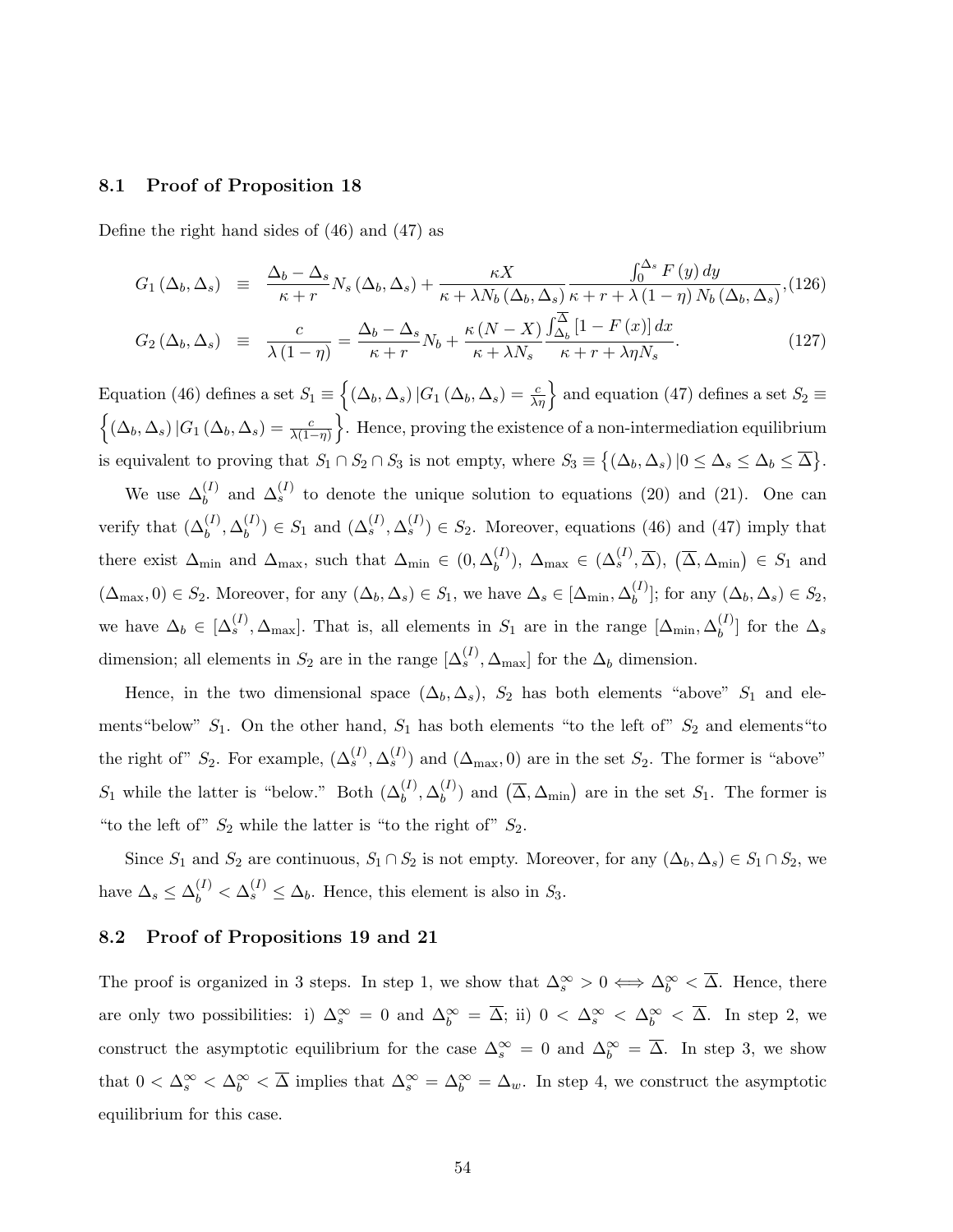For convenience, we define the following notations:  $N_s^{\infty} = \lim_{\lambda \to \infty} N_s$  and  $N_b^{\infty} = \lim_{\lambda \to \infty} N_b$ .

**Step I**. Intuitively, the equation  $\Delta_s^{\infty} > 0 \iff \Delta_b^{\infty} < \overline{\Delta}$  states that if there are buyers in the market, there must be sellers, and vice versa. We can prove it by contradiction. Suppose  $\Delta_s^{\infty} > 0$ and  $\Delta_b^{\infty} = \overline{\Delta}$ . We can show that this is inconsistent with (46): From equations (110) and (111), we have  $N_s^{\infty} > 0$  and  $N_b^{\infty} = 0$ . Substituting  $N_b$  in (110) into (47) we obtain

$$
\frac{c}{1-\eta} = \frac{\Delta_b - \Delta_s \kappa (N - X)}{\kappa + r} \left[1 - F(\Delta_b)\right] + \frac{\kappa (N - X)}{\frac{\kappa}{\lambda} + N_s} \frac{\int_{\Delta_b}^{\Delta} \left[1 - F(x)\right] dx}{\kappa + r + \lambda \eta N_s}.
$$
(128)

The above equation is a contradiction since the left hand side is a positive constant but the right hand side converges to zero when  $\lambda$  goes to infinity. Therefore,  $\Delta_s^{\infty} > 0$  implies  $\Delta_b^{\infty} < \overline{\Delta}$ . Similarly, we can obtain that  $\Delta_b^{\infty} < \overline{\Delta}$  implies  $\Delta_s^{\infty} > 0$ .

**Step II.** We now construct the asymptotic equilibrium for the case  $\Delta_s^{\infty} = 0$  and  $\Delta_b^{\infty} = \overline{\Delta}$ . Without loss of generality, we can rewrite  $\Delta_s$  and  $\Delta_b$  as

$$
\begin{array}{rcl} \Delta_s & = & \displaystyle \frac{m_1^s}{\lambda^{\beta_s}} + o\left(\lambda^{-\beta_s}\right) \text{ with } m_s^1 > 0, \beta_s > 0, \\[2ex] \Delta_b & = & \displaystyle \overline{\Delta} - \frac{m_1^b}{\lambda^{\beta_b}} + o\left(\lambda^{-\beta_b}\right) \text{ with } m_b^1 > 0, \beta_b > 0. \end{array}
$$

Substituting the above expressions into  $(46)$  and  $(47)$ , after some algebra, we obtain

$$
\frac{c}{\lambda \eta} = \frac{\kappa X}{\kappa + \lambda N_b} \frac{1}{\lambda^{\beta_s}} \left[ \frac{\overline{\Delta} f(0) \, m_1^s}{\kappa + r} + \frac{1}{2 \lambda^{\beta_s}} \frac{f(0) \, (m_1^s)^2}{\kappa + r + \lambda \, (1 - \eta) \, N_b} \right],\tag{129}
$$

.

$$
\frac{c}{\lambda(1-\eta)} = \frac{\kappa (N-X)}{\kappa + \lambda N_s} \frac{1}{\lambda^{\beta_b}} \left[ \frac{\overline{\Delta}f(\overline{\Delta}) m_b}{\kappa + r} + \frac{1}{2\lambda^{\beta_b}} \frac{f(\overline{\Delta}) (m_b)^2}{\kappa + r + \lambda \eta N_s} \right].
$$
\n(130)

Substituting (111) into (129) , after some algebra, we obtain

$$
\lambda N_s = \frac{cf(0)m_1^s}{\eta} \left[ \frac{\overline{\Delta}f(0) m_1^s}{\kappa + r} + \frac{1}{2\lambda^{\beta_s}} \frac{f(0) (m_1^s)^2}{\kappa + r + \lambda (1 - \eta) N_b} \right]^{-1}
$$

The above equation implies that  $\lambda N_s = O(1)$ , which, combined with (130), implies that  $\beta_b = 1$ . Similarly, we obtain  $\lambda N_s = O(1)$  and  $\beta_s = 1$ .

Therefore, we can write  $N_b$  and  $N_s$  as

$$
N_b = \frac{M_1^b}{\lambda} + o(\lambda^{-1}),
$$
  

$$
N_s = \frac{M_1^s}{\lambda} + o(\lambda^{-1}).
$$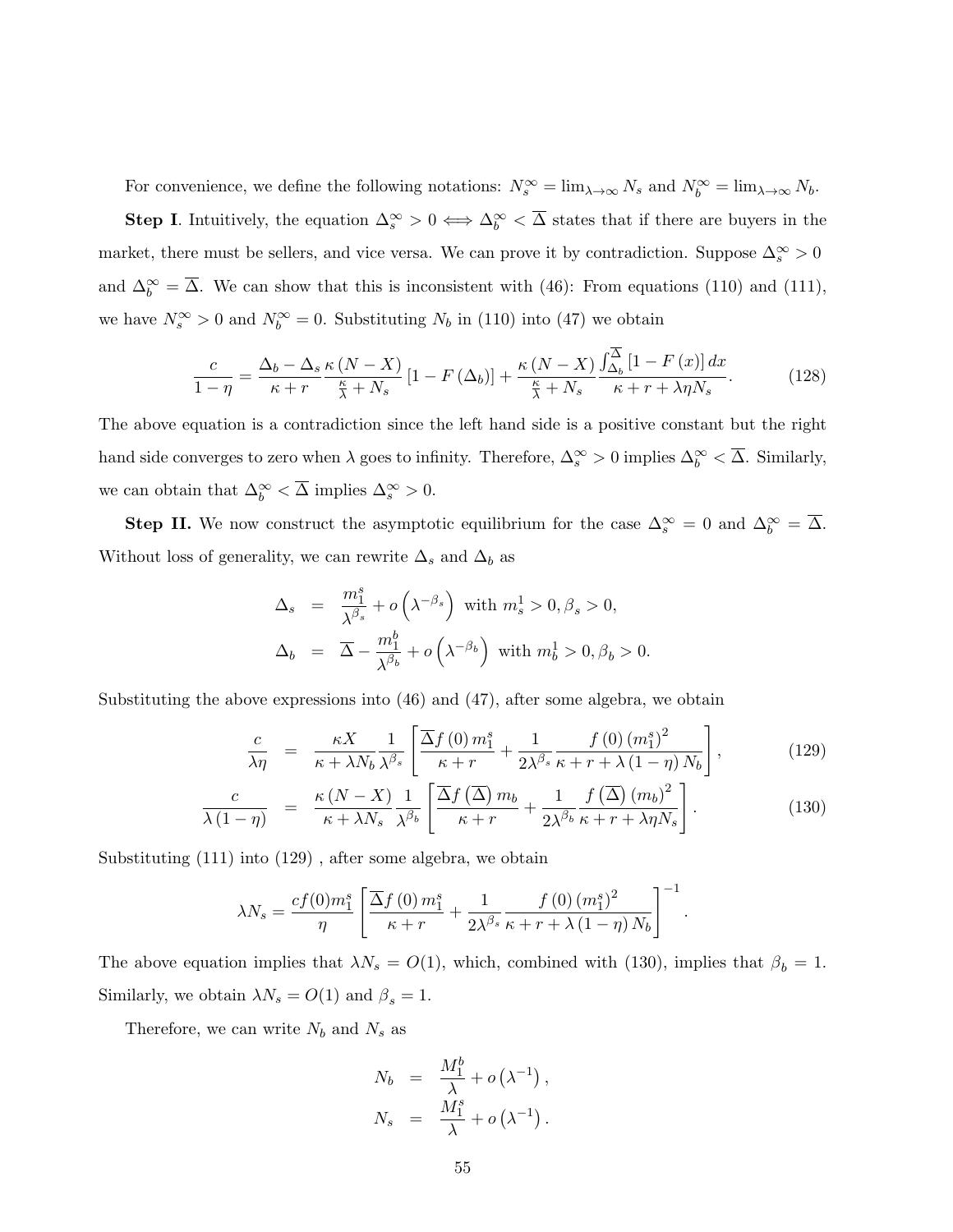Substituting them into (46) and (47), after some algebra, we obtain

$$
M_1^s = \frac{c(\kappa + r)}{\overline{\Delta}\eta},
$$
  

$$
M_1^b = \frac{c(\kappa + r)}{\overline{\Delta}(1 - \eta)}.
$$

Substituting these into (110) and (111), after some algebra, we obtain

$$
m_1^b = \frac{M_1^b(\kappa + M_s)}{\kappa (N - X) f(\overline{\Delta})},\tag{131}
$$

$$
m_1^s = \frac{M_1^s (\kappa + M_b)}{\kappa X f(0)}.
$$
\n(132)

From the above equations, we can obtain (50).

**Step III.** We now construct the asymptotic equilibrium for the case  $\Delta_s^{\infty} > 0$  and  $\Delta_b^{\infty} < \overline{\Delta}$ . In this case, from (116) and (117), we can obtain that  $N_b$ √  $\lambda = O(1)$ , and  $N_s$ √  $\lambda = O(1)$ . Hence, we can rewrite  $N_s$  as

$$
N_s = M_2^s \lambda^{-1/2} + o\left(\lambda^{-1/2}\right). \tag{133}
$$

From (110), we obtain

$$
N_b = \frac{1}{\lambda^{1-n_s}} \frac{\kappa \left( N - X \right) \left[ 1 - F \left( \Delta_b^{\infty} \right) \right]}{M_2^s} + o\left( \lambda^{-1/2} \right). \tag{134}
$$

Substituting it into (111), we obtain

$$
N_s = \frac{XF \left(\Delta_s^{\infty}\right)}{\left(N - X\right)\left[1 - F\left(\Delta_b^{\infty}\right)\right]} M_2^s \lambda^{-1/2} + o\left(\lambda^{-1/2}\right). \tag{135}
$$

Comparing (133) and (135), we have

$$
\frac{XF\left(\Delta_s^{\infty}\right)}{\left(N - X\right)\left[1 - F\left(\Delta_b^{\infty}\right)\right]} = 1.
$$
\n(136)

Equation (128) implies that the limit of the first term of the right hand side is finite, i.e.,

$$
\lim_{\lambda \to \infty} \frac{\Delta_b - \Delta_s}{\frac{\kappa}{\lambda} + N_s} \frac{\kappa (N - X)}{\kappa + r} \left[ 1 - F(\Delta_b) \right] < \infty,
$$

which implies

$$
\lim_{\lambda \to \infty} \sqrt{\lambda} (\Delta_b - \Delta_s) < \infty.
$$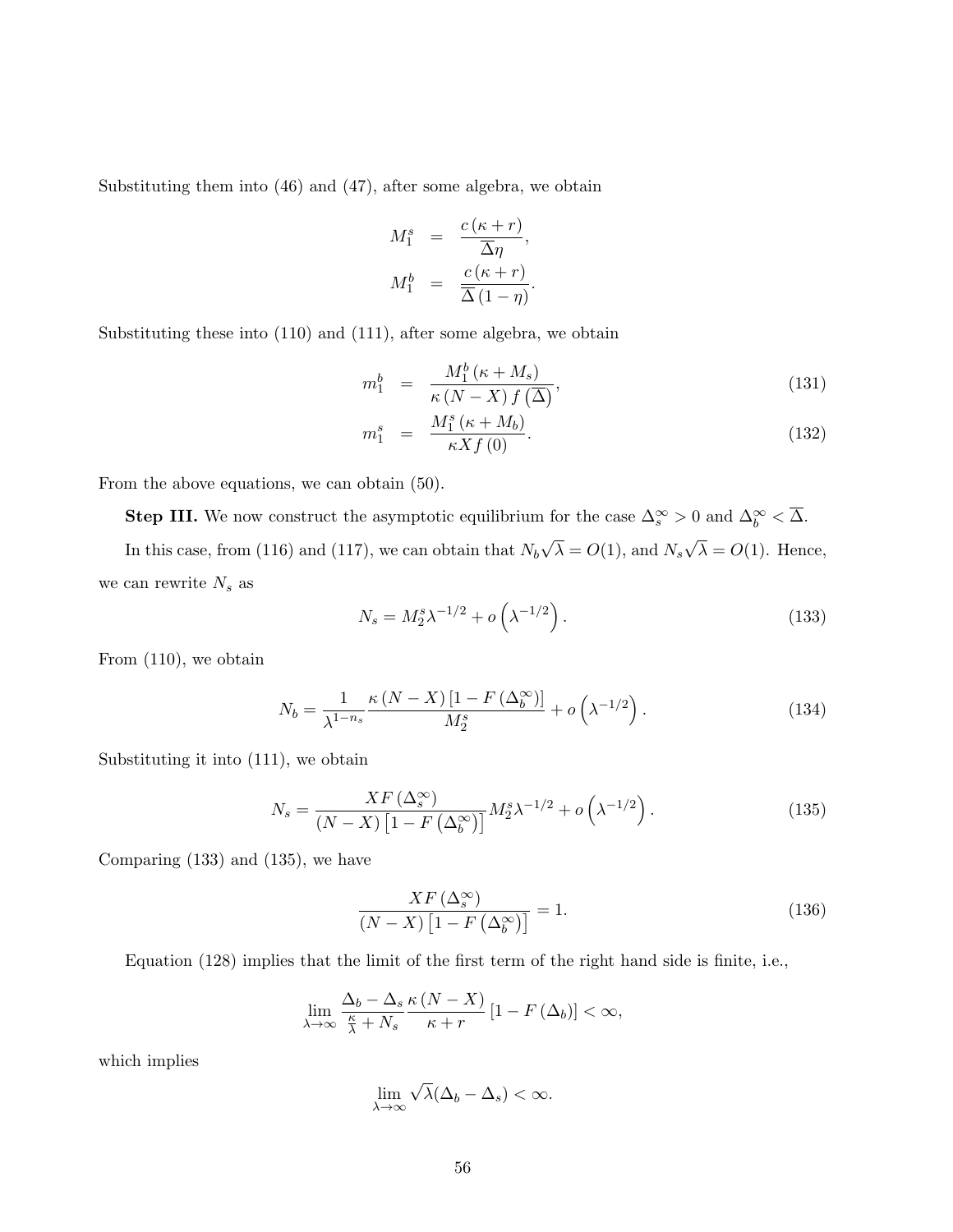Hence, we have  $\Delta_b^{\infty} = \Delta_s^{\infty}$ , which, combined with (136), implies

$$
\Delta_b^\infty=\Delta_s^\infty=\Delta_w.
$$

Finally, we rewrite the following variables

$$
\Delta_s = \Delta_w + \frac{m_2^s}{\sqrt{\lambda}} + o(\lambda^{-1/2}),
$$
  
\n
$$
\Delta_b = \Delta_w + \frac{m_2^b}{\sqrt{\lambda}} + o(\lambda^{-1/2}),
$$
  
\n
$$
N_b = \frac{M_2^b}{\sqrt{\lambda}} + o(\lambda^{-1/2}),
$$
  
\n
$$
N_s = \frac{M_2^s}{\sqrt{\lambda}} + o(\lambda^{-1/2}).
$$

Substituting these variables into (46) and (47) and matching the coefficients of  $1/\lambda$ ; and substituting these variables into  $(114)$  and  $(115)$ , matching the coefficients of  $1/$ √  $\lambda$ , we obtain

$$
\frac{c}{\eta} = \frac{m_2^b - m_2^s}{\kappa + r} M_2^s + \frac{\kappa X}{M_2^b} \frac{\int_0^{\Delta_w} F(y) \, dy}{(1 - \eta) M_2^b},\tag{137}
$$

$$
\frac{c}{1-\eta} = \frac{m_2^b - m_2^s}{\kappa + r} M_2^b + \frac{\kappa (N-X)}{M_2^s} \frac{\int_{\Delta_w}^{\Delta} [1 - F(x)] dx}{\eta M_2^s},
$$
\n(138)

$$
0 = (M_2^s)^2 - M_2^s f(\Delta_w) \left[ (N - X) m_2^b + X m_2^s \right] - \kappa X F(\Delta_w), \tag{139}
$$

$$
M_2^b = M_2^s - f(\Delta_w) \left[ (N - X) m_2^b + X m_2^s \right].
$$
 (140)

From the above equation system, we obtain  $M_2^s =$  $\sqrt{\mathbb{TV}_w} \sqrt{\frac{1-\eta}{\eta} \frac{c+\widehat{c}_s}{c+\widehat{c}_b}}$  $\frac{c+\widehat{c}_s}{c+\widehat{c}_b}, M_2^b =$  $\sqrt{\mathbb{TV}_w} \sqrt{\frac{\eta}{1-\eta} \frac{c+\widehat{c}_b}{c+\widehat{c}_s}}$  $rac{c+c_b}{c+\widehat{c}_s}$ , and

$$
m_2^s = \left[ \sqrt{\frac{1-\eta}{\eta}} \frac{\sqrt{\mathbb{TV}_w}}{Nf(\Delta_w)} + \left( 1 - \frac{X}{N} \right) \frac{(\kappa + r)\,\hat{c}_b}{\sqrt{\eta \,(1-\eta)\,\mathbb{TV}_w}} \right] \sqrt{\frac{c + \widehat{c}_s}{c + \widehat{c}_b}} - \left[ \sqrt{\frac{\eta}{1-\eta} \frac{\sqrt{\mathbb{TV}_w}}{Nf(\Delta_w)} + \frac{(\kappa + r)\,(1 - \frac{X}{N})\,c}{\sqrt{\eta \,(1-\eta)\,\mathbb{TV}_w}} \right] \sqrt{\frac{c + \widehat{c}_b}{c + \widehat{c}_s}},\tag{141}
$$

$$
m_2^b = \left[ \sqrt{\frac{1-\eta}{\eta}} \frac{\sqrt{\mathbb{TV}_w}}{Nf(\Delta_w)} - \frac{X}{N} \frac{(\kappa+r)\hat{c}_b}{\sqrt{\eta(1-\eta)\mathbb{TV}_w}} \right] \sqrt{\frac{c+\hat{c}_s}{c+\hat{c}_b}} + \left[ \frac{X}{N} \frac{(\kappa+r)c}{\sqrt{\eta(1-\eta)\mathbb{TV}_w}} - \sqrt{\frac{\eta}{1-\eta}} \frac{\sqrt{\mathbb{TV}_w}}{Nf(\Delta_w)} \right] \sqrt{\frac{c+\hat{c}_b}{c+\hat{c}_s}}.
$$
(142)

As a final step, we verify that under the condition  $c > \hat{c}$ , we have  $\Delta_b > \Delta_s$ .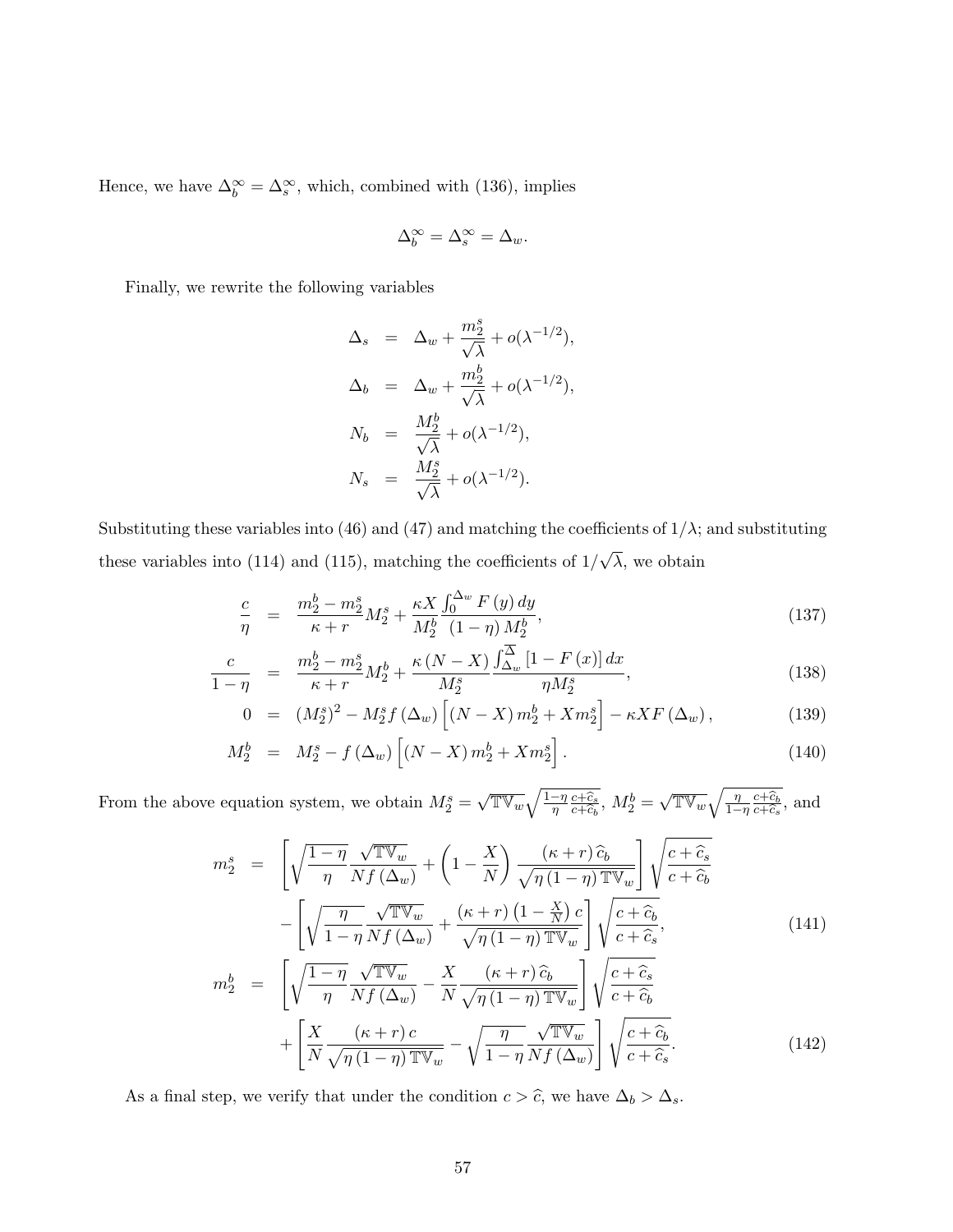#### 8.3 Proof of Proposition 22

Equations (20) and (21) show that  $\Delta_b$  and  $\Delta_s$  are determined independently. Therefore, if there is a perturbation to one, the other does not respond. Hence, the equilibrium in Theorem 1 is stable.

Suppose there is a perturbation to asset owners' choice, i.e.,

$$
\Delta_s(1) = \Delta_s + \epsilon_s,\tag{143}
$$

where  $\epsilon_s$  is a sufficiently small quantity. We use  $\epsilon_b$  to denote non-owners' best response to asset owners' decision rule (143). That is, the cutoff point for non-owners' decision rule  $\Delta_b(1)$  is

$$
\Delta_b(1) = \Delta_b + \epsilon_b.
$$

Following the logic for (46), we can determine the response  $\epsilon_b$  from the indifference condition:

$$
\frac{c}{\lambda \eta} = \frac{\Delta_b(1) - \Delta_s(1)}{\kappa + r} N_s(1) + \frac{\kappa X}{\kappa + \lambda N_b(1)} \frac{\int_0^{\Delta_s(1)} F(y) dy}{\kappa + r + \lambda (1 - \eta) N_b(1)},
$$

where  $N_b (1)$  and  $N_s (1)$  can be derived from (112) and (113) by replacing  $\Delta_b$  and  $\Delta_s$  by  $\Delta_b (1)$  and  $\Delta_s(1)$ . For the almost-Walrasian equilibrium in Proposition 21, the above equation implies

$$
\frac{\partial \epsilon_b}{\partial \epsilon_s} = \frac{\frac{(1-\eta)M_2^b}{\kappa+r} - \frac{Xf(\Delta_w)}{M_2^s + M_2^b} \left(2\widehat{c}_b + \frac{c^2 - \widehat{c}_b \widehat{c}_s}{c + \widehat{c}_s}\right)}{\frac{(1-\eta)M_2^b}{\kappa+r} + \frac{(N-X)f(\Delta_w)}{M_2^s + M_2^b} \left(2\widehat{c}_b + \frac{c^2 - \widehat{c}_b \widehat{c}_s}{c + \widehat{c}_s}\right)}.
$$

Similarly, we can compute asset owners' response  $\epsilon_s$  to non-owners' perturbation  $\epsilon_b$ , and obtain

$$
\frac{\partial \epsilon_s}{\partial \epsilon_b} = \frac{\frac{c + \widehat{c}_s}{c + \widehat{c}_b} \frac{(1-\eta)M_2^b}{\kappa + r} - \frac{(N-X)f(\Delta_w)}{M_2^s + M_2^b} \left(2\widehat{c}_s + \frac{c^2 - \widehat{c}_b \widehat{c}_s}{c + \widehat{c}_b}\right)}{\frac{c + \widehat{c}_s}{c + \widehat{c}_b} \frac{(1-\eta)M_2^b}{\kappa + r} + \frac{Xf(\Delta_w)}{M_2^s + M_2^b} \left(2\widehat{c}_s + \frac{c^2 - \widehat{c}_b \widehat{c}_s}{c + \widehat{c}_b}\right)}.
$$

Therefore, we obtain

$$
\left|\frac{\partial \epsilon_b}{\partial \epsilon_s} \frac{\partial \epsilon_s}{\partial \epsilon_b}\right| < 1.
$$

That is, an initial perturbation will die out and  $\Delta_b(n)$  and  $\Delta_s(n)$  converge to  $\Delta_b$  and  $\Delta_s$ , respectively, when the number of iterations goes to infinity. Therefore, the almost-Walrasian equilibrium is stable. Similarly, for the almost-no-trade equilibrium in Propositions 19 and 21, we obtain

$$
\left| \frac{\partial \epsilon_b}{\partial \epsilon_s} \frac{\partial \epsilon_s}{\partial \epsilon_b} \right| = \frac{(\kappa + M_1^s) (\kappa + M_1^b)}{M_1^s M_1^b} > 1.
$$

Therefore, this equilibrium is unstable.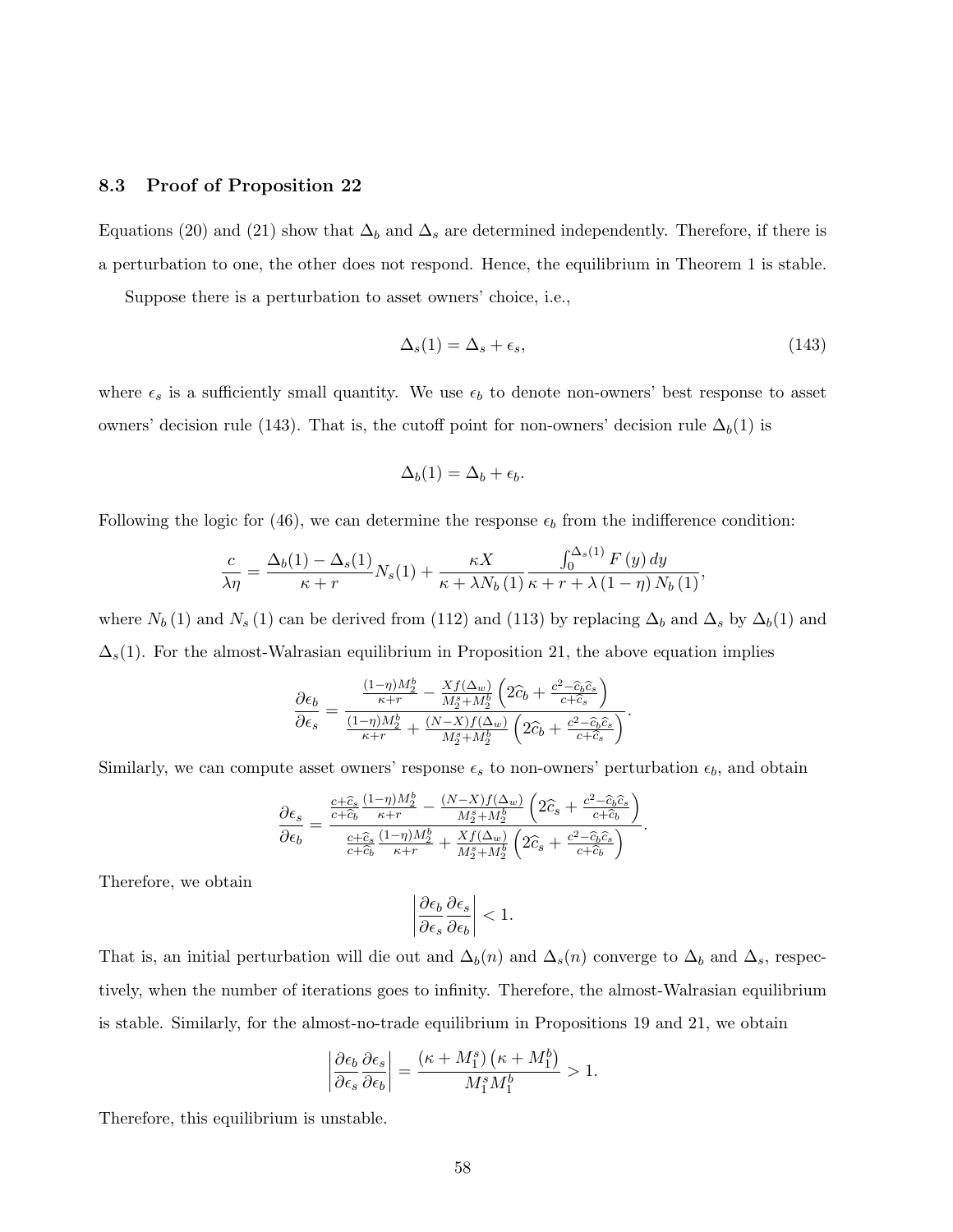## References

- Adrian, Tobias and Hyun Song Shin, 2010, The Changing Nature of Financial Intermediation and the Financial Crisis of 2007-09, Annual Review of Economics 2, 603–618.
- Afonso, Gara and Ricardo Lagos, 2014, An Empirical Study of Trade Dynamics in the Fed Funds Market, working paper.
- Afonso, Gara and Ricardo Lagos, 2015, Trade Dynamics in the Market for Federal Funds, Econometrica, forthcoming.
- Atkeson, Andrew, Andrea Eisfeldt, and Pierre-Olivier Weill, 2015, Entry and Exit in OTC Derivatives Markets, Econometrica, 83, 2231–2292.
- Babus, Ana and Peter Kondor, 2018, Trading and Information Diffusion in OTC Markets, forthcoming, Econometrica.
- Bao, Jack, Jun Pan, and Jiang Wang, 2011, The Illiquidity of Corporate Bonds, *Journal of Finance* 66, 911–946.
- Chang, Briana, 2018, Adverse Selection and Liquidity Distortion, Review of Economic Studies, 85, 275–306.
- Chang, Briana and Shengxing Zhang, 2015, Endogenous Market Making and Network Formation, working paper.
- Di Maggio, Marco, Amir Kermani, and Zhaogang Song, 2017, The Value of Trading Relationship in Turbulent Times, Journal of Financial Economics, 124, 266–284.
- Duffie, Darrell, Nicolae Garleanu, and Lasse Pedersen, 2002, Securities Lending, Shorting and Pricing, Journal of Financial Economics, 66, 307–339.
- Duffie, Darrell, Nicolae Garleanu, and Lasse Pedersen, 2005, Over-the-Counter Markets, Econometrica, 73, 1815–1847.
- Duffie, Darrell, Nicolae Garleanu, and Lasse Pedersen, 2007, Valuation in Over-the-Counter Markets, Review of Financial Studies, 66, 307–339.
- Duffie, Darrell, Piotr Dworczak, and Haoxiang Zhu, 2017, Benchmarks in Search Markets, Journal of Finance, 72, 1983–2044.
- Feldhutter, Peter, 2012, The same bond at different prices: Identifying search frictions and selling pressures, Review of Financial Studies 25, 1155–1206.
- Gale, Douglas, 1987, Limit Theorems for Markets with Sequential Bargaining, Journal of Economic Theory 43, 20–54.
- Garleanu, Nicolae, 2009, Portfolio choice and pricing in illiquid markets, *Journal of Economic* Theory, 144, 532–564.
- Gavazza, Alessandro, 2011, Leasing and secondary markets: Theory and evidence from commercial aircraft, Journal of Political Economy, 119, 325–377.
- Glode, Vincent and Christian Opp, 2014, Adverse Selection and Intermediation Chains, working paper.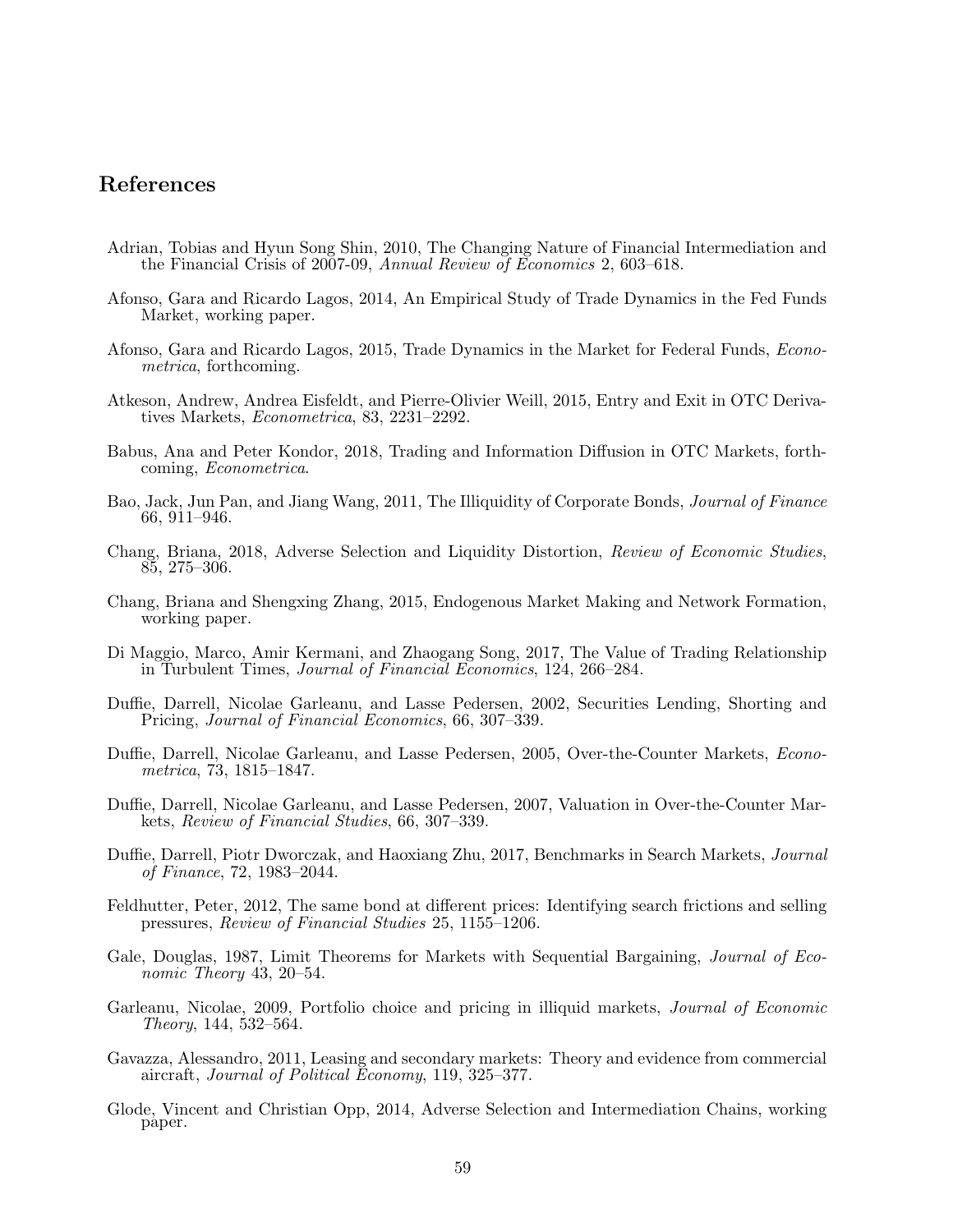Gofman, Michael, 2010, A network-based analysis of over-the-counter markets, working paper.

- Green, Richard, Burton Hollifield, and Norman Schurhoff, 2007, Financial Intermediation and the Costs of Trading in an Opaque Market, Review of Financial Studies 20, 275–314.
- He, Zhiguo, and Konstantin Milbradt, 2014, Endogenous Liquidity and Defaultable Debt, Econometrica, 82, 1443–1508.
- Hosios, Arthur, 1990, On the Efficiency of Matching and Related Models of Search and Unemployment, Review of Economic Studies 57, 279–298.
- Hugonnier, Julien, Benjamin Lester, and Pierre-Olivier Weill, 2016, Heterogeneity in Decentralized Asset Markets, working paper.
- Jankowitsch, Rainer, Amrut Nashikkar, and Marti Subrahmanyam, 2011, Price dispersion in OTC markets: A new measure of liquidity, *Journal of Banking and Finance* 35, 343–357.
- Kiyotaki, Nobuhiro and Randall Wright, 1993, A search-theoretic approach to monetary economics, American Economic Review, 83, 63–77.
- Lagos, Ricardo, 2010, Asset Prices and Liquidity in an Exchange Economy, Journal of Monetary Economy, 57, 913–930.
- Lagos Ricardo, and Guillaume Rocheteau, 2009, Liquidity in Asset Markets with Search Frictions, Econometrica, 77, 403–426.
- Lagos, Ricardo, Guillaume Rocheteau, and Pierre-Olivier Weill, 2011, Crises and Liquidity in OTC markets, Journal of Economic Theory, 146, 2169–2205.
- Lagos, Ricardo and Randall Wright, 2005, A unified framework for monetary theory and policy analysis, Journal of political Economy, 113, 463–484.
- Lagos, Ricardo, and Shengxing Zhang, 2014, Monetary Exchange in Over-the-Counter Markets: A Theory of Speculative Bubbles, the Fed Model, and Self-fulfilling Liquidity Crises, working paper.
- Lester, Benjamin, Andrew Postlewaite, and Randall Wright, 2012, Information, liquidity, asset prices, and monetary policy, Review of Economic Studies, 79, 1209–1238.
- Lester, Benjamin, Guillaume Rocheteau, and Pierre-Olivier Weill, 2015, Competing for Order Flow in OTC Markets, Journal of Money, Credit and Banking, 47, 77-126.
- Li, Dan and Norman Schurhoff, 2012, Dealer networks, working paper.
- Li, Yiting, Guillaume Rocheteau, and Pierre-Olivier Weill, 2012, Liquidity and the threat of fraudulent assets, Journal of Political Economy, 120, 815–846.
- Malamud, Semyon, and Marzena Rostek, 2017, Decentralized Exchange, American Economic Review, 107, 3320–3362.
- Neklyudov, Artem, 2014, Bid-Ask Spreads and the Over-the-Counter Interdealer Markets: Core and Peripheral Dealers, working paper.
- Nosal, Ed, Yuet-Yee Wong, and Randall Wright, 2015, More on Middlemen: Equilibrium Entry and Efficiency in Intermediated Markets, Journal of Money, Credit and Banking, forthcoming.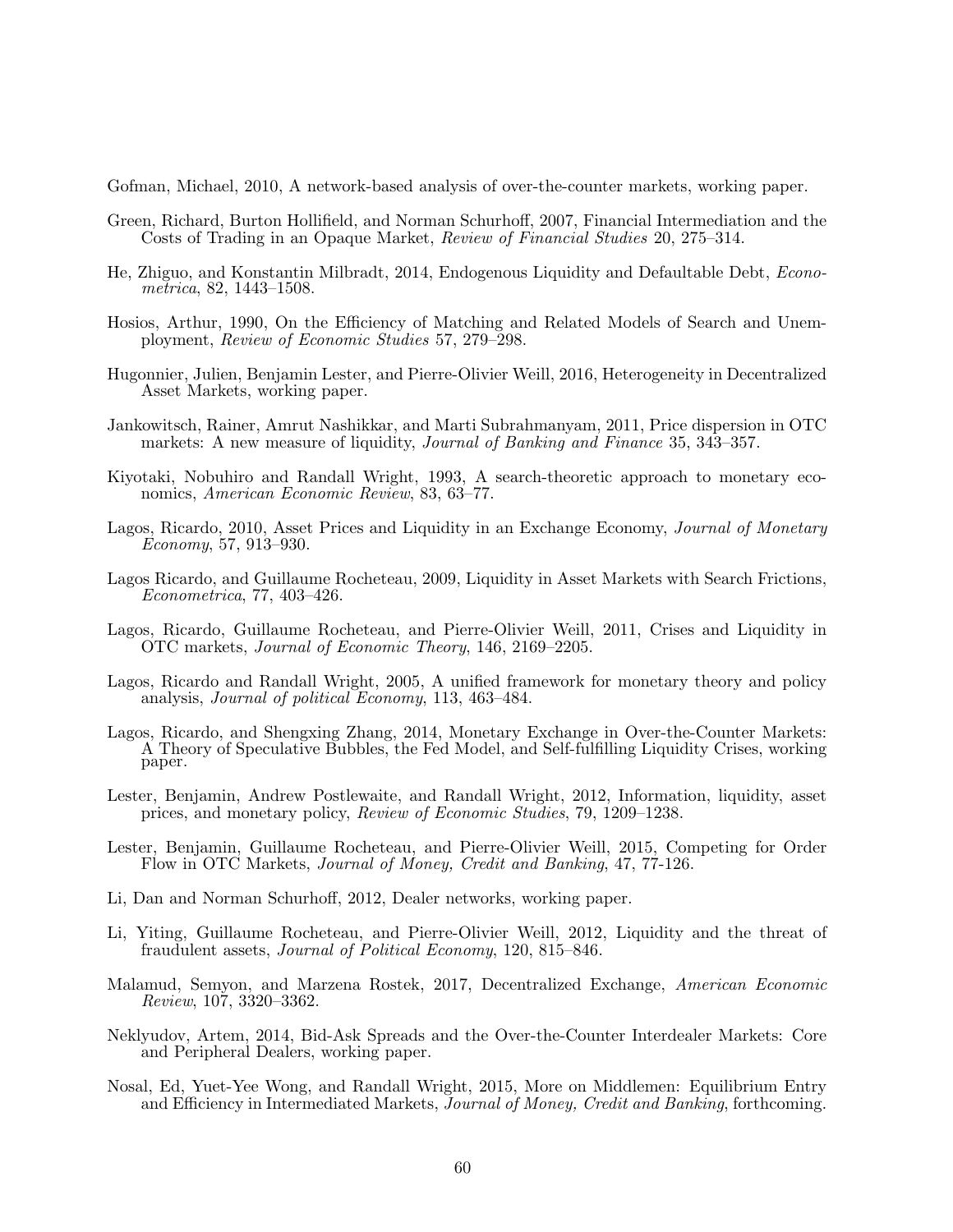Pagnotta, Emiliano and Thomas Philippon, 2013, Competing on speed, working paper.

- Roll, Richard, 1984, A simple implicit measure of the effective bid-ask spread in an efficient market, Journal of Finance 39, 1127–1139.
- Rubinstein, Ariel and Asher Wolinsky, 1985, Equilibrium in a Market with Sequential Bargaining, Econometrica 53, 1133–1150.
- Shen, Ji, and Hongjun Yan, 2014, A Search Model of Aggregate Demand for Liquidity and Safety, working paper.
- Taylor, John, 2001, Expectations, Open Market Operations, and Changes in the Federal Funds Rate, Federal Reserve Bank of St. Louis Review, 83, 33–47.
- Trejos, Alberto and Randall Wright, 2016, Search-based models of money and finance: An integrated approach, Journal of Economic Theory, 164, 10–31.
- Vayanos, Dimitri, and Tan Wang, 2007, Search and Endogenous Concentration of Liquidity in Asset Markets, Journal of Economic Theory, 66, 307–339.
- Vayanos, Dimitri, and Pierre-Olivier Weill, 2008, A Search-Based Theory of the On-the-run Phenomenon, *Journal of Finance*, 63, 1361–1398.
- Vayanos, Dimitri, and Jean-Luc Vila, 2009, A Preferred-Habitat Model of the Term-Structure of Interest Rates, working paper.
- Viswanathan, S. and James Wang, 2004, Inter-Dealer Trading in Financial Markets, Journal of Business, 77, 987–1040.
- Weill, Pierre-Olivier, 2007, Leaning Against the Wind, Review of Economic Studies, 74, 1329– 1354.
- Weill, Pierre-Olivier, 2008, Liquidity Premia in Dynamic Bargaining Markets, *Journal of Eco*nomic Theory, 140, 66–96.
- Wright, Randall and Yuet-Yee Wong, 2014, Buyers, Sellers and Middlemen: Variations on Search-Theoretic Themes, International Economic Review 55, 375–397.
- Zhu, Haoxiang, 2012, Finding a Good Price in Opaque Over-the-Counter Markets, Review of Financial Studies, 25 1255–1285.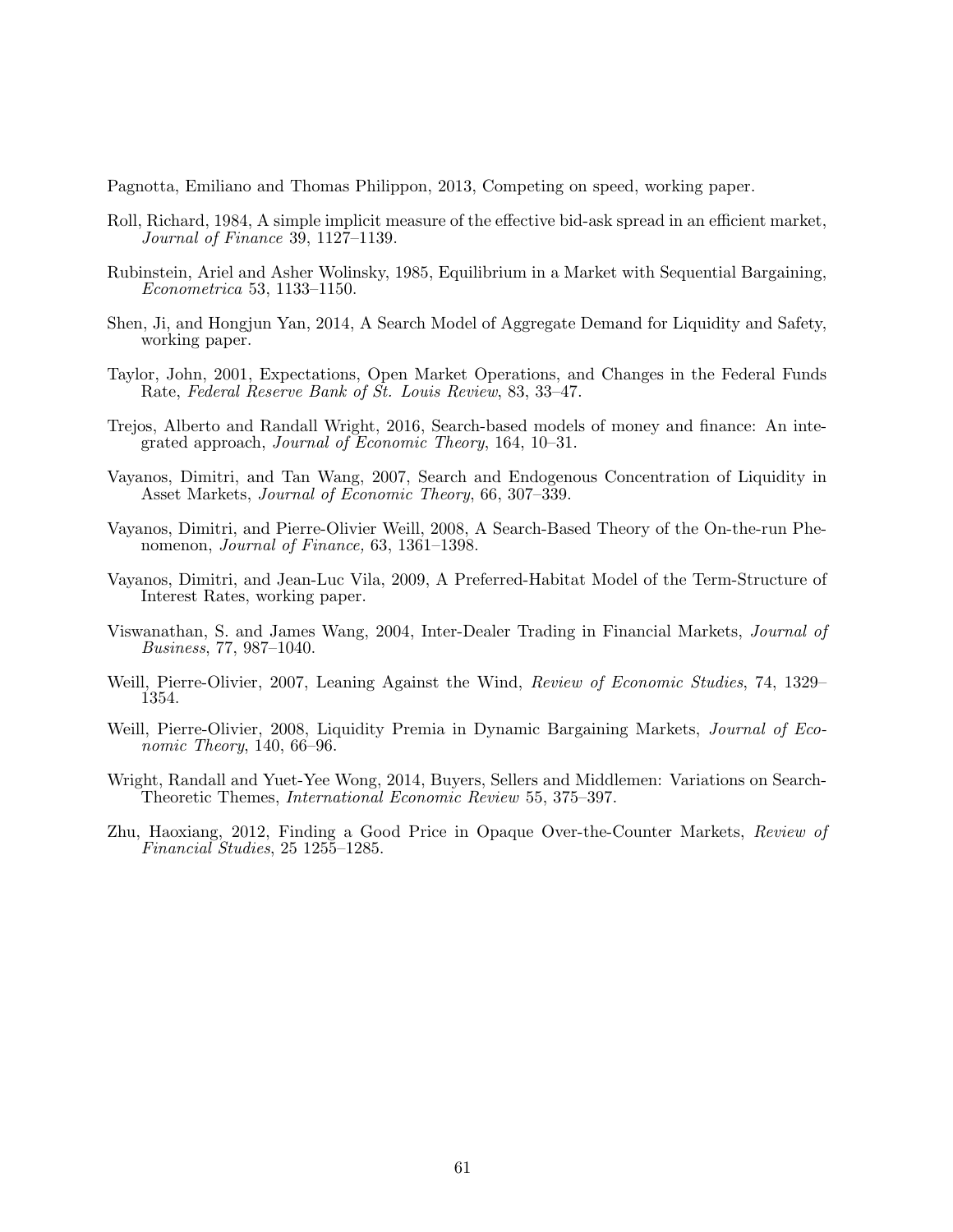#### Table 1: Model Predictions

This table summarizes the model predictions. The first column are the variables that we will measure empirically. The second column reports the variables in our model, for which the variable in the first column is a proxy. The third column reports the predicted relation with the length of the intermediation chain L and the price dispersion ratio DR. L is the ratio of the volume of transactions generated by dealers to that generated by customers, and is defined in (26). DR is the price dispersion among inter-dealer trades divided by the price dispersion among all trades, and is defined in (32). Size is the initial face value of the issuance size of the corporate bond, denominated in million dollars. Age is the time since the issuance, denominated in years. Turnover is the total trading volume of a bond in face value during the period, normalized by Size. IG is a dummy variable, which is 1 if the bond is rated as investment grade, and 0 otherwise. Maturity is the the time until maturity of a bond, measured in years. Spread of a bond is the square root of the negative of the first-order autocovariance of changes in consecutive transaction prices of the bond.

| Variable       | Proxy for  | Relation with $L$ and $DR$ |
|----------------|------------|----------------------------|
| <i>Size</i>    | X          |                            |
| $Age$ Turnover | X          |                            |
|                | $\kappa$   |                            |
| IG             | $\epsilon$ |                            |
| Maturity       | C          |                            |
| <b>Spread</b>  |            |                            |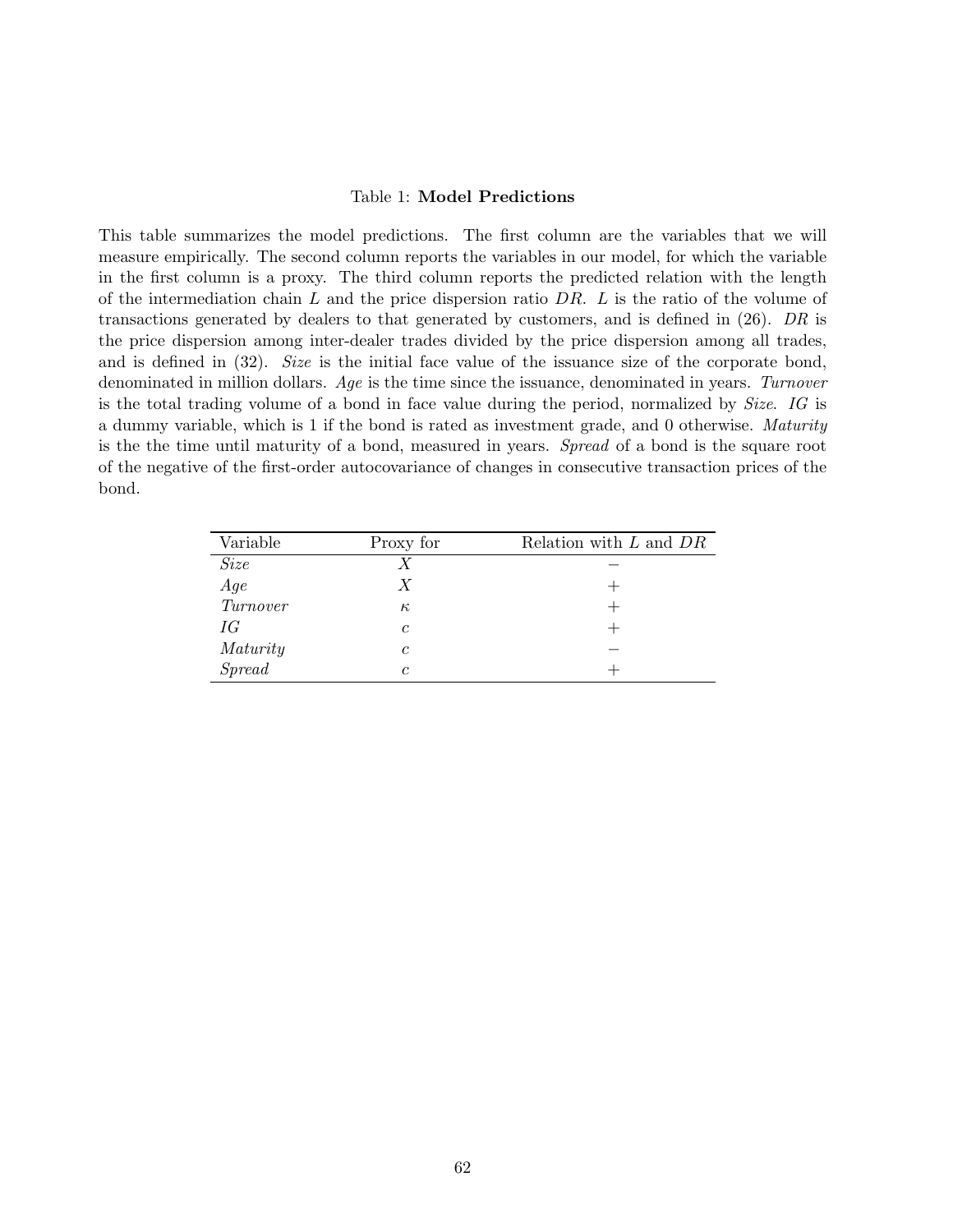### Table 2: Summary Statistics

This table reports the summary statistics of the variables defined in Table 1, all of which are measured at the monthly frequency. For each variable, the table reports its mean, standard deviation, the 99th, 75th, 50th, 25th, and 1st percentiles, as well as the number of observations.

|                      |     | Mean | S.D. | 99%   | 75%   | $50\%$ | 25%  | $1\%$ | Obs.   |
|----------------------|-----|------|------|-------|-------|--------|------|-------|--------|
| L                    | All | 1.73 | 0.96 | 7.00  | 2.10  | 1.36   | 1.02 | 1.00  | 862109 |
|                      | IG  | 1.81 | 0.97 | 7.53  | 2.25  | 1.48   | 1.05 | 1.00  | 526272 |
| DR                   | All | 0.50 | 0.31 | 1.00  | 0.76  | 0.54   | 0.25 | 0.00  | 683379 |
|                      | IG  | 0.51 | 0.31 | 1.00  | 0.75  | 0.54   | 0.27 | 0.00  | 436993 |
| Turnover             | All | 0.08 | 0.12 | 1.02  | 0.10  | 0.04   | 0.01 | 0.00  | 866831 |
| (per month)          | IG  | 0.07 | 0.11 | 0.76  | 0.08  | 0.03   | 0.01 | 0.00  | 528698 |
| Spread               | All | 1.43 | 1.46 | 14.88 | 1.81  | 1.02   | 0.56 | 0.05  | 590883 |
| $(\%)$               | IG  | 1.32 | 1.24 | 6.77  | 1.69  | 0.97   | 0.54 | 0.04  | 372473 |
| <i>Size</i>          | All | 462  | 1645 | 3000  | 500   | 275    | 150  | 2.00  | 866832 |
| $(\text{simillion})$ | IG  | 537  | 2029 | 3000  | 600   | 300    | 175  | 3.11  | 528698 |
| Age                  | All | 4.86 | 4.50 | 18.91 | 6.91  | 3.73   | 1.64 | 0.02  | 866832 |
| (year)               | IG  | 5.06 | 4.56 | 18.89 | 7.32  | 3.91   | 1.71 | 0.04  | 528698 |
| Maturity             | All | 8.19 | 9.35 | 33.37 | 9.57  | 5.08   | 2.37 | 0.08  | 866523 |
| (year)               | IG  | 8.67 | 9.91 | 35.17 | 10.08 | 5.00   | 2.25 | 0.08  | 528434 |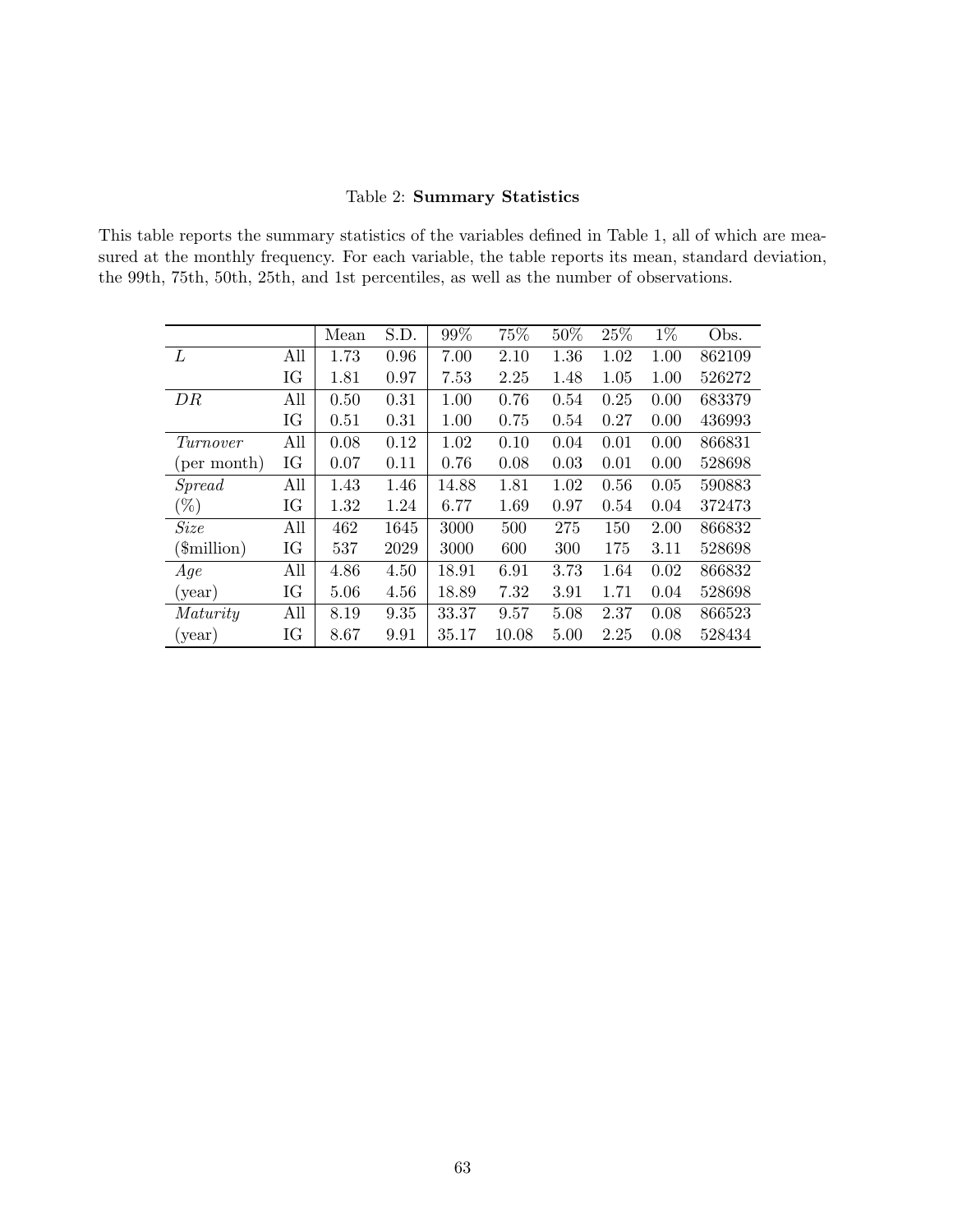#### Table 3: Regression Results

This table reports the estimated coefficients from Fama-MacBeth regressions of intermediation chain length  $L$  and price dispersion ratio  $DR$  on a number of independent variables, at monthly and quarterly frequencies. All variables are defined in Table 1. T-statistics are reported in parentheses. The superscripts ∗, ∗∗, ∗ ∗ ∗ indicate significance levels of 10%, 5%, and 1%, respectively.

|                        | L           |            | DR.         |            |  |
|------------------------|-------------|------------|-------------|------------|--|
|                        | Monthly     | Quarterly  | Monthly     | Quarterly  |  |
| IG                     | $0.245***$  | $0.239***$ | $0.007***$  | 0.004      |  |
|                        | (32.17)     | (20.43)    | (2.62)      | (1.14)     |  |
| Turnover               | $0.199***$  | $0.118***$ | $0.217***$  | $0.107***$ |  |
|                        | (11.48)     | (10.47)    | (26.58)     | (15.59)    |  |
| $Size(\times 10^{-3})$ | $-0.012***$ | $-0.008*$  | $0.021***$  | $0.016***$ |  |
|                        | (3.73)      | (1.66)     | (15.17)     | (8.88)     |  |
| Age                    | $0.025***$  | $0.019***$ | $0.001***$  | $0.002***$ |  |
|                        | (23.92)     | (13.92)    | (5.39)      | (5.47)     |  |
| Maturity               | $-0.001***$ | 0.000      | $-0.001***$ | 0.000      |  |
|                        | (3.72)      | (0.08)     | (6.00)      | (0.40)     |  |
| Spread                 | $0.073***$  | $0.049***$ | $0.004***$  | $0.003**$  |  |
|                        | (17.17)     | (8.22)     | (4.47)      | (2.54)     |  |